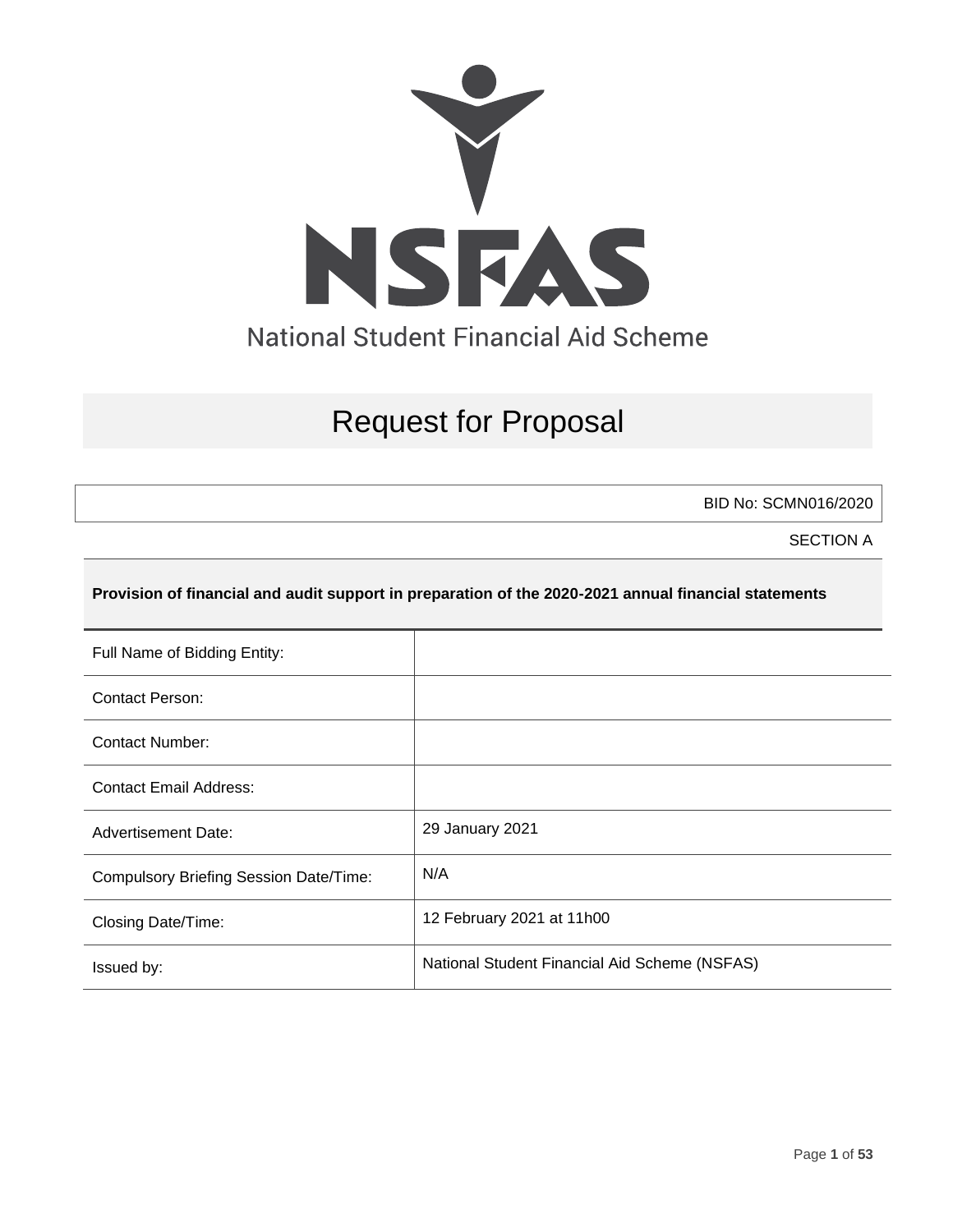## **INVITATION TO BID (SBD1)**

| YOU ARE HEREBY INVITED TO BID FOR REQUIREMENTS OF THE NATONAL STUDENT FINANCIAL AID SCHEME (NSFAS)                                                                   |                                                                                                      |                       |                              |                         |                                                |                      |              |                              |
|----------------------------------------------------------------------------------------------------------------------------------------------------------------------|------------------------------------------------------------------------------------------------------|-----------------------|------------------------------|-------------------------|------------------------------------------------|----------------------|--------------|------------------------------|
| <b>BID NUMBER:</b>                                                                                                                                                   | <b>SCMN016/2020</b>                                                                                  |                       | <b>CLOSING DATE:</b>         |                         | 12 February 2021                               | <b>CLOSING TIME:</b> |              | 11:00AM                      |
| <b>DESCRIPTION</b>                                                                                                                                                   | Provision of financial and audit support in preparation of the 2020-2021 annual financial statements |                       |                              |                         |                                                |                      |              |                              |
| BID RESPONSE DOCUMENTS MAY BE DEPOSITED IN THE BID BOX SITUATED AT (STREET ADDRESS)                                                                                  |                                                                                                      |                       |                              |                         |                                                |                      |              |                              |
| NSFAS Office, 10 Brodie Road                                                                                                                                         |                                                                                                      |                       |                              |                         |                                                |                      |              |                              |
|                                                                                                                                                                      | 1st Floor, House Vincent Building                                                                    |                       |                              |                         |                                                |                      |              |                              |
| Wynberg, Cape Town                                                                                                                                                   |                                                                                                      |                       |                              |                         |                                                |                      |              |                              |
| 7801                                                                                                                                                                 |                                                                                                      |                       |                              |                         |                                                |                      |              |                              |
| <b>BIDDING PROCEDURE ENQUIRIES MAY BE DIRECTED TO</b>                                                                                                                |                                                                                                      |                       |                              |                         | <b>TECHNICAL ENQUIRIES MAY BE DIRECTED TO:</b> |                      |              |                              |
| <b>CONTACT PERSON</b>                                                                                                                                                | <b>SCM</b>                                                                                           |                       |                              | <b>CONTACT PERSON</b>   |                                                |                      | <b>SCM</b>   |                              |
| <b>TELEPHONE NUMBER</b>                                                                                                                                              | 021 763 3200                                                                                         |                       |                              | <b>TELEPHONE NUMBER</b> |                                                |                      | 021 763 3200 |                              |
| <b>FACSIMILE NUMBER</b>                                                                                                                                              | N/A                                                                                                  |                       |                              | <b>FACSIMILE NUMBER</b> |                                                |                      | N/A          |                              |
| <b>E-MAIL ADDRESS</b>                                                                                                                                                |                                                                                                      | SCM@NSFAS.ORG.ZA      |                              | <b>E-MAIL ADDRESS</b>   |                                                |                      |              | SCM@NSFAS.ORG.ZA             |
| <b>SUPPLIER INFORMATION</b>                                                                                                                                          |                                                                                                      |                       |                              |                         |                                                |                      |              |                              |
| NAME OF BIDDER                                                                                                                                                       |                                                                                                      |                       |                              |                         |                                                |                      |              |                              |
| POSTAL ADDRESS                                                                                                                                                       |                                                                                                      |                       |                              |                         |                                                |                      |              |                              |
| STREET ADDRESS                                                                                                                                                       |                                                                                                      |                       |                              |                         |                                                |                      |              |                              |
| <b>TELEPHONE NUMBER</b>                                                                                                                                              | CODE                                                                                                 |                       |                              |                         | <b>NUMBER</b>                                  |                      |              |                              |
| <b>CELLPHONE NUMBER</b>                                                                                                                                              |                                                                                                      |                       |                              |                         |                                                |                      |              |                              |
| <b>FACSIMILE NUMBER</b>                                                                                                                                              | CODE                                                                                                 |                       |                              |                         | <b>NUMBER</b>                                  |                      |              |                              |
| <b>E-MAIL ADDRESS</b>                                                                                                                                                |                                                                                                      |                       |                              |                         |                                                |                      |              |                              |
| VAT REGISTRATION NUMBER                                                                                                                                              |                                                                                                      |                       |                              |                         |                                                |                      |              |                              |
| <b>SUPPLIER</b><br><b>COMPLIANCE STATUS</b>                                                                                                                          | <b>SYSTEM PIN:</b>                                                                                   | <b>TAX COMPLIANCE</b> |                              | <b>OR</b>               | CENTRAL SUPPLIER<br><b>DATABASE No:</b>        | <b>MAAA</b>          |              |                              |
| <b>B-BBEE STATUS</b>                                                                                                                                                 |                                                                                                      |                       | <b>TICK APPLICABLE BOX]</b>  |                         | <b>B-BBEE STATUS LEVEL SWORN</b>               |                      |              | <b>[TICK APPLICABLE BOX]</b> |
| <b>LEVEL VERIFICATION</b><br><b>CERTIFICATE</b>                                                                                                                      |                                                                                                      | Yes                   | No                           | <b>AFFIDAVIT</b>        |                                                |                      | Yes          | No<br>$\blacksquare$         |
|                                                                                                                                                                      |                                                                                                      |                       |                              |                         |                                                |                      |              |                              |
| [A B-BBEE STATUS LEVEL VERIFICATION CERTIFICATE/ SWORN AFFIDAVIT (FOR EMES & QSEs) MUST BE SUBMITTED IN<br><b>ORDER TO QUALIFY FOR PREFERENCE POINTS FOR B-BBEE]</b> |                                                                                                      |                       |                              |                         |                                                |                      |              |                              |
| ARE YOU THE<br>1.                                                                                                                                                    |                                                                                                      |                       |                              |                         | ARE YOU A FOREIGN                              | $\Box$ Yes           |              | $\Box$ No                    |
| <b>ACCREDITED</b><br>$\Box$ Yes<br>$\square$ No                                                                                                                      |                                                                                                      | $\mathbf{2}$          | BASED SUPPLIER FOR THE GOODS |                         | <b>IF YES, ANSWER THE</b>                      |                      |              |                              |
| REPRESENTATIVE IN SOUTH<br>AFRICA FOR THE GOODS                                                                                                                      |                                                                                                      |                       |                              |                         | <b>/SERVICES/WORKS OFFERED?</b>                |                      |              | <b>QUESTIONNAIRE BELOW 1</b> |
| /SERVICES /WORKS OFFERED?                                                                                                                                            |                                                                                                      |                       | <b>IF YES ENCLOSE PROOFI</b> |                         |                                                |                      |              |                              |
| <b>QUESTIONNAIRE TO BIDDING FOREIGN SUPPLIERS</b>                                                                                                                    |                                                                                                      |                       |                              |                         |                                                |                      |              |                              |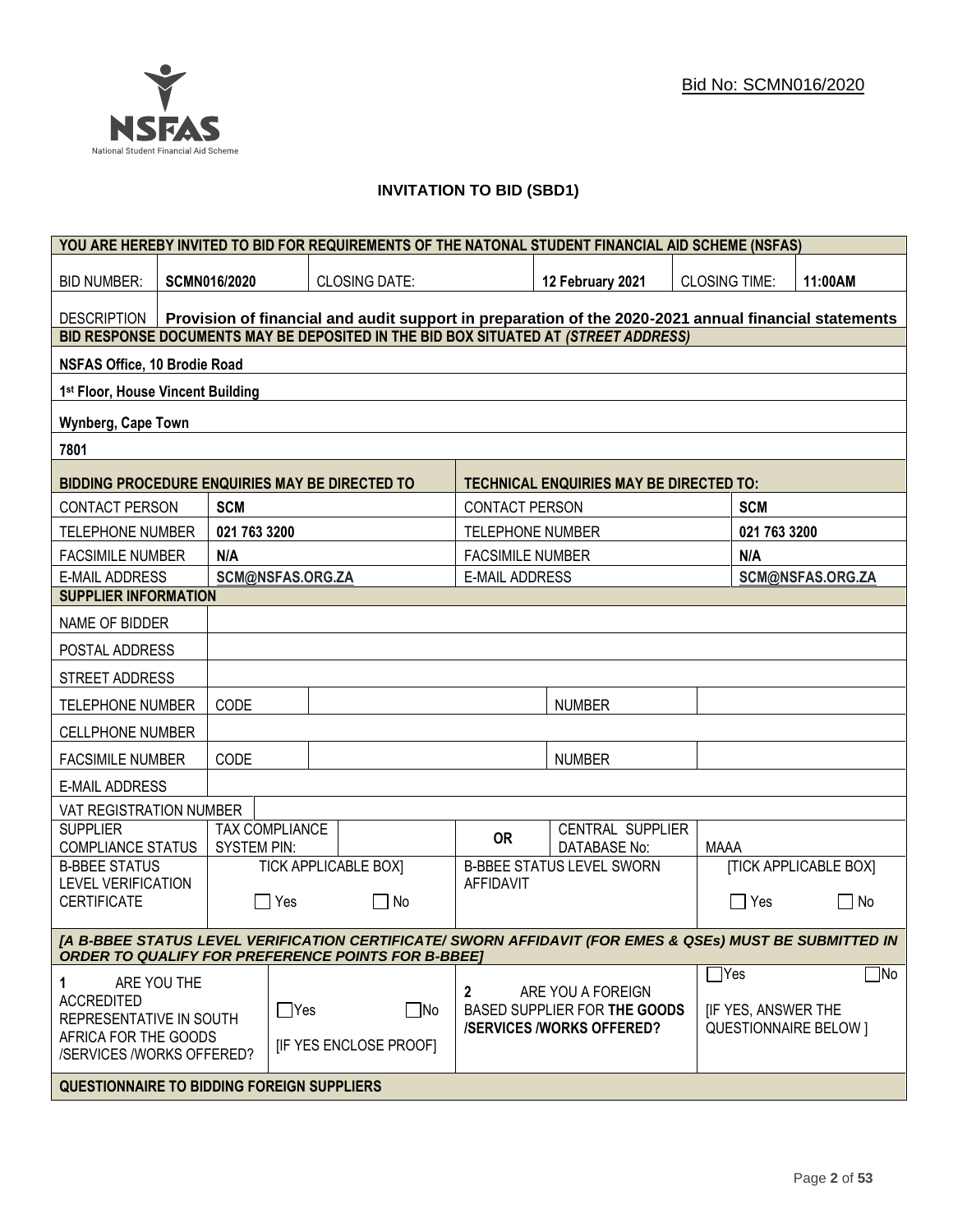

| IS THE ENTITY A RESIDENT OF THE REPUBLIC OF SOUTH AFRICA (RSA)?                                                                                                                                                                                                                     | $\Box$ YES $\Box$ NO |
|-------------------------------------------------------------------------------------------------------------------------------------------------------------------------------------------------------------------------------------------------------------------------------------|----------------------|
| DOES THE ENTITY HAVE A BRANCH IN THE RSA?                                                                                                                                                                                                                                           | $\Box$ YES $\Box$ NO |
| DOES THE ENTITY HAVE A PERMANENT ESTABLISHMENT IN THE RSA?                                                                                                                                                                                                                          | $\Box$ YES $\Box$ NO |
| DOES THE ENTITY HAVE ANY SOURCE OF INCOME IN THE RSA?                                                                                                                                                                                                                               | $\Box$ YES $\Box$ NO |
| IS THE ENTITY LIABLE IN THE RSA FOR ANY FORM OF TAXATION?<br>IF THE ANSWER IS "NO" TO ALL OF THE ABOVE, THEN IT IS NOT A REQUIREMENT TO REGISTER FOR A TAX COMPLIANCE STATUS<br>SYSTEM PIN CODE FROM THE SOUTH AFRICAN REVENUE SERVICE (SARS) AND IF NOT REGISTER AS PER 2.3 BELOW. | $\Box$ YES $\Box$ NO |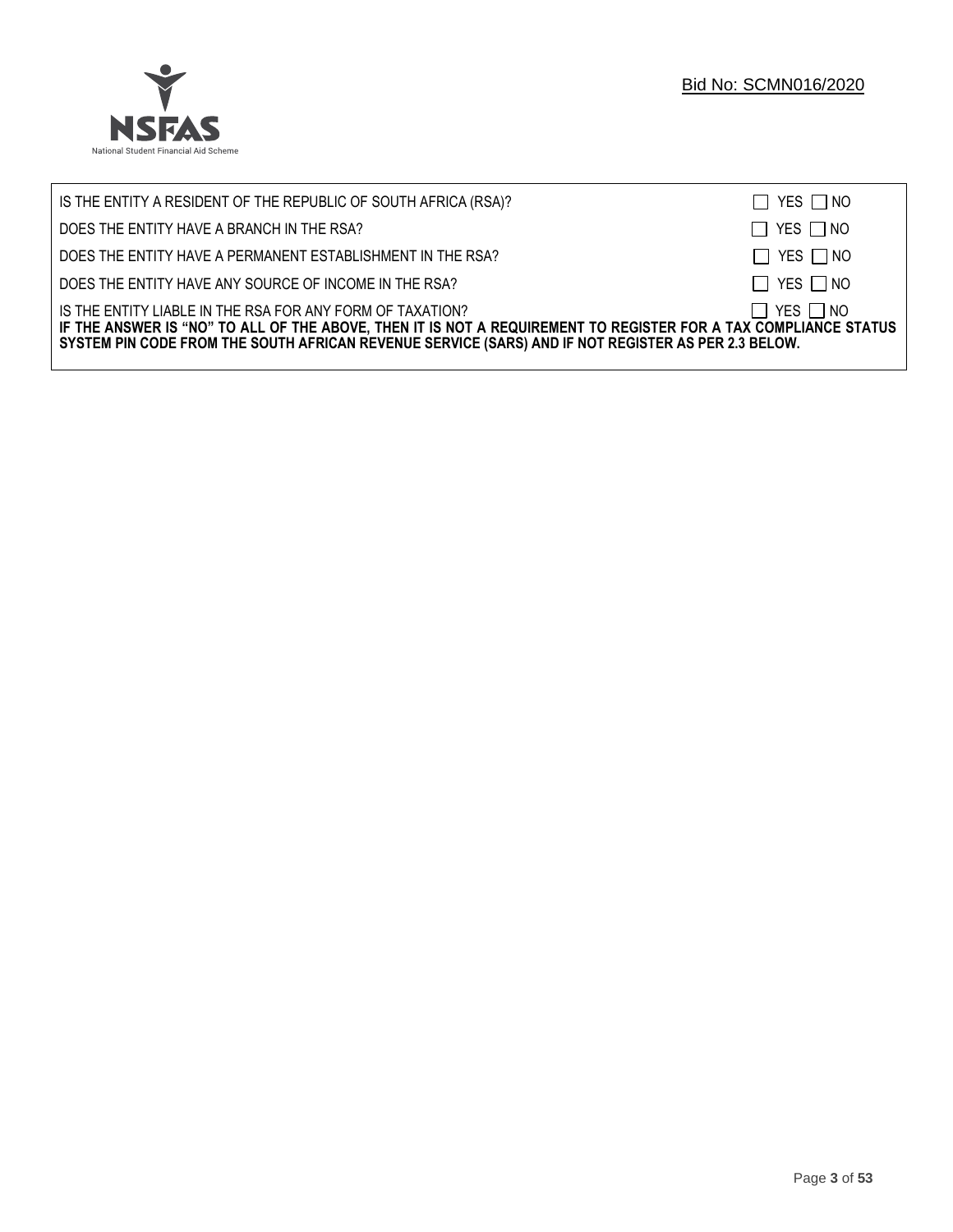

## **TERMS AND CONDITIONS FOR BIDDING**

| $\overline{1}$ . | <b>BID SUBMISSION:</b>                                                                                    |
|------------------|-----------------------------------------------------------------------------------------------------------|
|                  | 1.1. BIDS MUST BE DELIVERED BY THE STIPULATED TIME TO THE CORRECT ADDRESS. LATE BIDS WILL NOT BE ACCEPTED |
|                  | FOR CONSIDERATION.                                                                                        |
|                  | 1.2. ALL BIDS MUST BE SUBMITTED ON THE OFFICIAL FORMS PROVIDED-(NOT TO BE RE-TYPED) OR IN THE MANNER      |
|                  | PRESCRIBED IN THE BID DOCUMENT.                                                                           |
|                  | 1.3. THIS BID IS SUBJECT TO THE PREFERENTIAL PROCUREMENT POLICY FRAMEWORK ACT, 2000 AND THE PREFERENTIAL  |
|                  | PROCUREMENT REGULATIONS, 2017, THE GENERAL CONDITIONS OF CONTRACT (GCC) AND, IF APPLICABLE, ANY           |
|                  | OTHER SPECIAL CONDITIONS OF CONTRACT.                                                                     |
|                  | 1.4. THE SUCCESSFUL BIDDER WILL BE REQUIRED TO FILL IN AND SIGN A WRITTEN CONTRACT FORM (SBD7).           |
|                  |                                                                                                           |
|                  | 2. TAX COMPLIANCE REQUIREMENTS                                                                            |
| 2.1              | BIDDERS MUST ENSURE COMPLIANCE WITH THEIR TAX OBLIGATIONS.                                                |
| $2.2^{\circ}$    | BIDDERS ARE REQUIRED TO SUBMIT THEIR UNIQUE PERSONAL IDENTIFICATION NUMBER (PIN) ISSUED BY SARS TO        |
|                  | ENABLE THE ORGAN OF STATE TO VERIFY THE TAXPAYER'S PROFILE AND TAX STATUS.                                |
| 2.3              | APPLICATION FOR TAX COMPLIANCE STATUS (TCS) PIN MAY BE MADE VIA E-FILING THROUGH THE SARS WEBSITE         |
|                  | WWW.SARS.GOV.ZA.                                                                                          |
| 2.4              | BIDDERS MAY ALSO SUBMIT A PRINTED TCS CERTIFICATE TOGETHER WITH THE BID.                                  |
| 2.5              | IN BIDS WHERE CONSORTIA / JOINT VENTURES / SUB-CONTRACTORS ARE INVOLVED, EACH PARTY MUST SUBMIT A         |
|                  | SEPARATE TCS CERTIFICATE / PIN / CSD NUMBER.                                                              |
| 2.6              | WHERE NO TCS PIN IS AVAILABLE BUT THE BIDDER IS REGISTERED ON THE CENTRAL SUPPLIER DATABASE (CSD), A      |
|                  | CSD NUMBER MUST BE PROVIDED.                                                                              |
| 2.7              | NO BIDS WILL BE CONSIDERED FROM PERSONS IN THE SERVICE OF THE STATE, COMPANIES WITH DIRECTORS WHO         |
|                  | ARE PERSONS IN THE SERVICE OF THE STATE, OR CLOSE CORPORATIONS WITH MEMBERS PERSONS IN THE SERVICE        |
|                  | OF THE STATE."                                                                                            |
|                  | ND. EAILHDE TÓ DDÓVIDE LÓD CÓMDLV WITH ANY ÓE THE ADÓVE DADTICHLADÓ MAY DENDED THE DID INVALID.           |

#### **NB: FAILURE TO PROVIDE / OR COMPLY WITH ANY OF THE ABOVE PARTICULARS MAY RENDER THE BID INVALID**.

|  | SIGNATURE OF BIDDER: |
|--|----------------------|
|--|----------------------|

SIGNATURE OF BIDDER: ……………………………………………

CAPACITY UNDER WHICH THIS BID IS SIGNED: …………………………………………… (Proof of authority must be submitted e.g. company resolution)

DATE: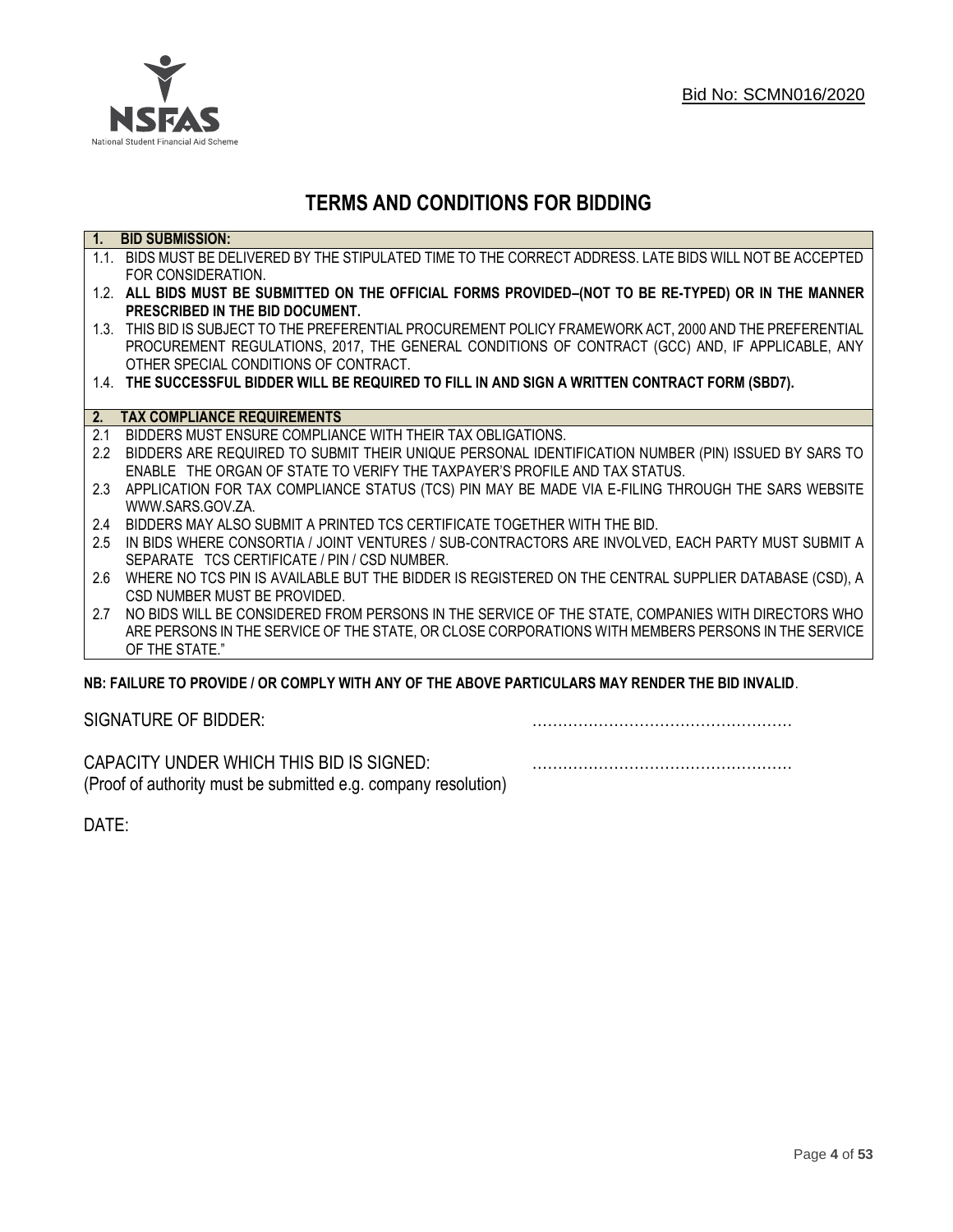

#### **NSFAS overview**

The National Student Financial Aid Scheme (NSFAS) is a statutory body providing financial aid to eligible students who wish to study at public universities and Technical Vocational Education and Training (TVET) colleges. NSFAS is mandated to manage and distribute funds in accordance with the provisions of the NSFAS Act (Act 56 of 1999).

#### **Fraud and Corruption**

All providers are to take note of the implications of contravening the Prevention and Combating of Corrupt Activities Act, Act No 12 of 2004 and any other Act applicable.

The National Student Financial Aid Scheme is committed to conducting business ethically and is constantly introducing proactive measures to ensure that we identify and appropriately respond to any unlawful and unethical business practices. All NSFAS tenders are subject to certain audit processes and limited due diligence checks with the intend to identify any possible unlawful or unethical practices.

#### **Reporting of any unlawful or unethical incidents to NSFAS**

Should any bidder, potential or current supplier of NSFAS or any other third party:

- receive any irregular contact or correspondence from anyone presenting themselves as an employee or representative of NSFAS
- receive any contact or correspondence from anyone soliciting any bribe of any form
- become aware of any irregular or illegal conduct by any party who has a relationship with NSFAS or any NSFAS official

you are requested to immediately report it to NSFAS's Governance, Risk and Compliance (GRC) Department. All information provided to the NSFAS GRC department will be treated with utmost confidentiality and in terms of the Protected Disclosures Act, Act 26 of 2000.

Please forward any information or direct any queries to the following NSFAS GRC staff members:

- Ms Amanda Basson: [amandab@nsfas.org.za](mailto:amandab@nsfas.org.za)
- Mr Corné Mellet : [corneme@nsfas.org.za](mailto:corneme@nsfas.org.za)

#### **Reporting of any unlawful or unethical incidents to the South African Police**

Bidders, current or potential NSFAS suppliers or any other third party who become aware of any unlawful and unethical conduct are encouraged to report the matter to the South African Police. NSFAS request that details of such reports made to the SAP be shared with NSFAS official listed above so as to enable consolidation of possible related investigations.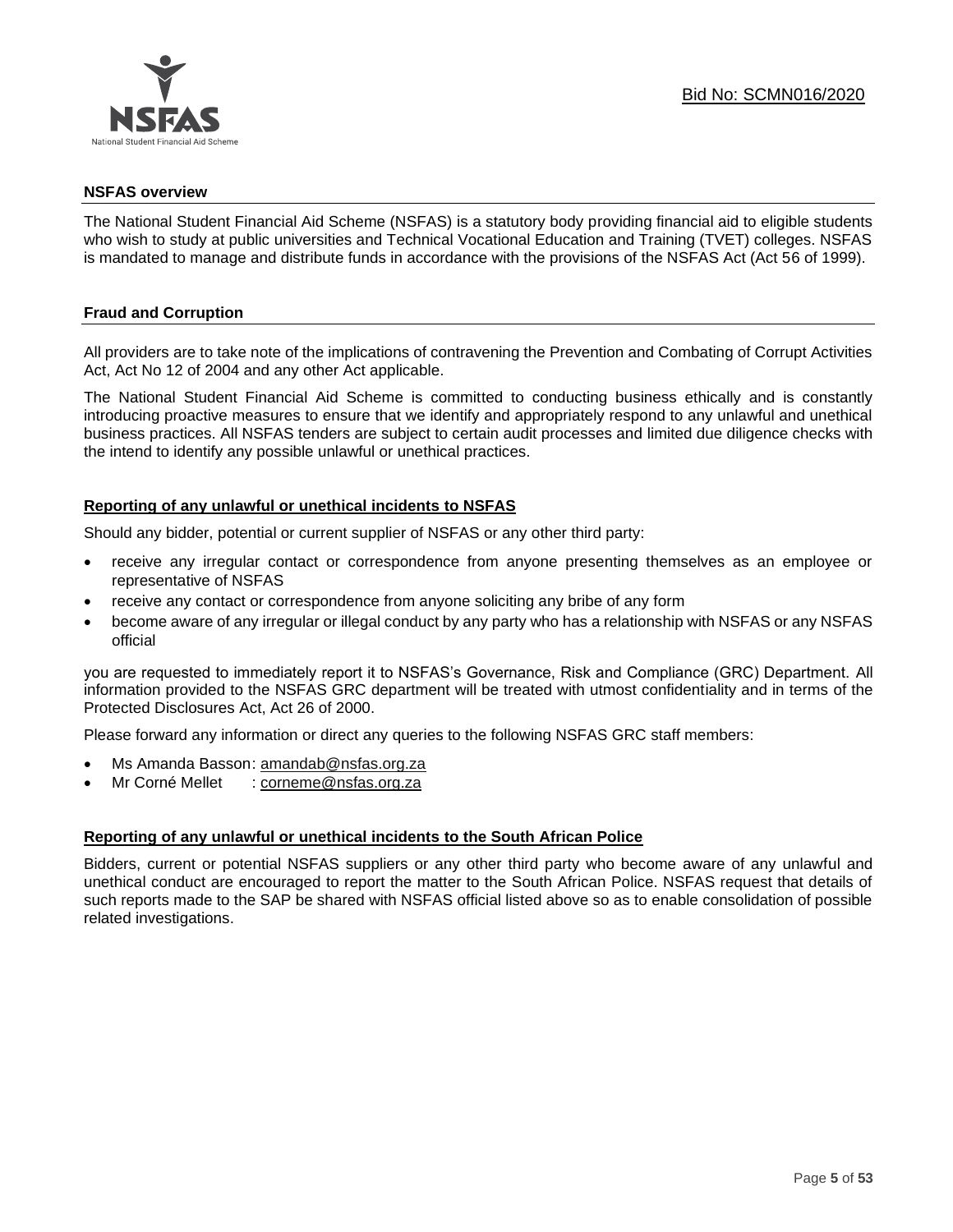

#### **Clarifications / Additional information / Rights**

#### **Clarification**

Any clarification required by a bidder regarding the meaning or interpretation of the bid specifications, or any other aspect concerning the bid, are to be requested in writing by email from scm@nsfas.org.za. The bid number should be mentioned in all correspondence. Telephonic requests for clarification will not be accepted. Bidder are reminded that NSFAS SCM officials will never contact bidders telephonically or by other method other that through the official SCM email address listed above.

#### **Additional Information**

During the evaluation of the bids, additional information may be requested in writing from bidders, for clarity. Replies to such requests must be submitted, within 5 (five) working days from the date of request, or as otherwise indicated. Failure to comply, may lead to your bid being disregarded.

#### **Rights**

NSFAS reserves the right to appoint more than one (1) service provider. NSFAS further reserves the right to engage with the short-listed bidders for price negotiation and a site inspection where necessary. NSFAS in addition reserves the right to invite the shortlisted for a presentation as part of the bid process. NFAS reserves the right to not select the lowest price. In addition, NSFAS reserves the right to not award the tender to the shortlisted bidder should any risk arise from any NSFAS due diligence assessment performed. NSFAS reserves the right to award the contract in whole or in parts.

#### **Consent**

By responding to this tender, both the entity and its directors provide consent to NSFAS to perform background checks which would include amongst others, the relevant Transunion checks, should it wish to do so.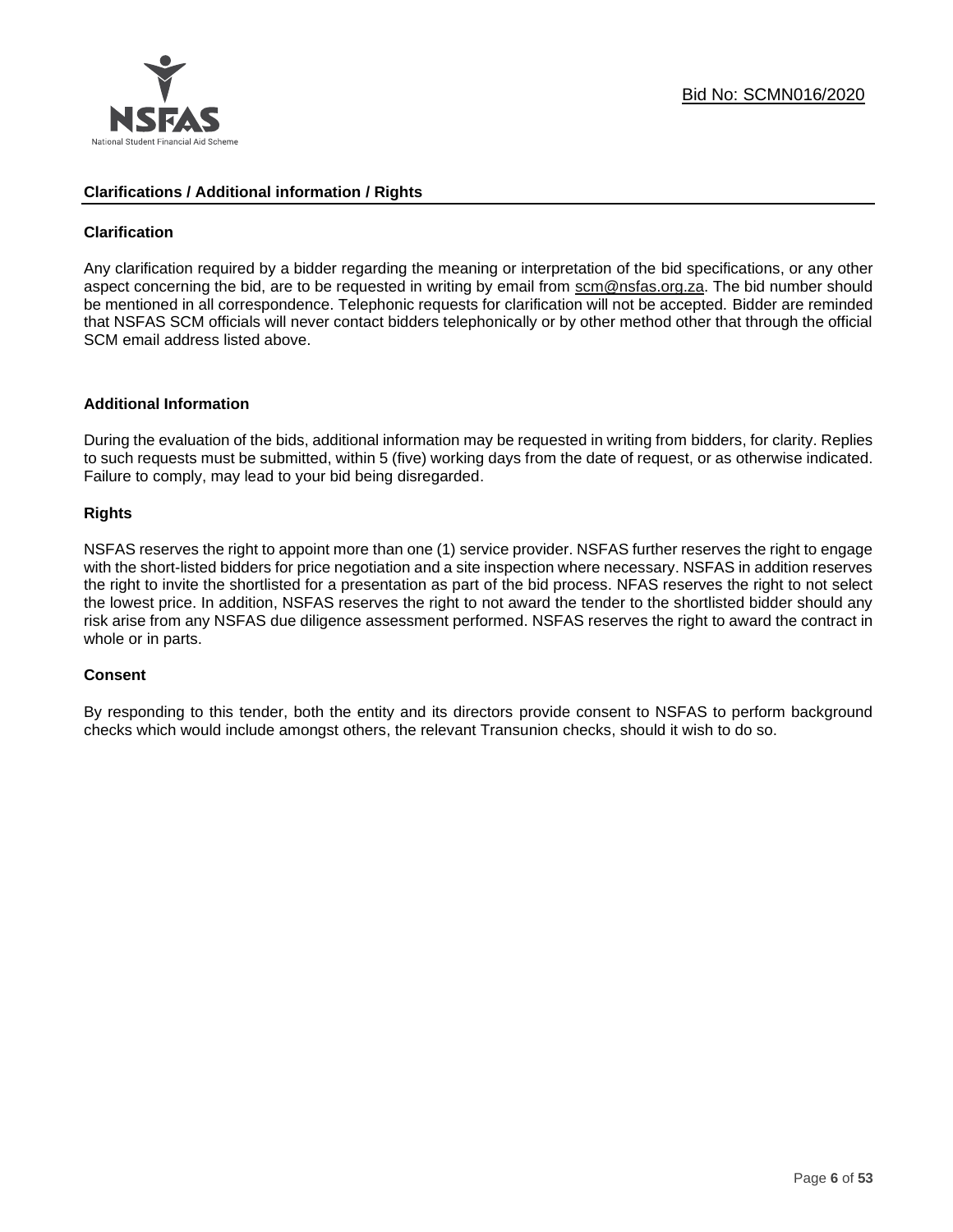#### **Bid submission**

**One (1) physical bid proposal** must be handed in/delivered to:

The deposit box situated at: 1st Floor, House Vincent Brodie Road Wynberg 7801

Tenders can be delivered and deposited into the tender box between 08:30 and 16:00, Mondays to Fridays prior to the closing date, and between 08:30 and 11:00 on the closing date.

No faxed or e-mailed bid proposals will be accepted. The bidders are encouraged to index and paginate the bid proposal.

Respondents should ensure that tender documents are delivered to NSFAS in the tender box before the closing date and time of the tender. If the tender document is late, it will not be accepted and will be disregarded. Bid proposals submitted on time shall not be returned to the bidder.

Any tender submitted shall remain valid, irrevocable and open for written acceptance by NSFAS for a period of 120 (one hundred and twenty) days. A tender submitted shall further be deemed to remain valid after the expiry of the above mentioned 120-day period until formal acceptance by NSFAS, unless NSFAS is notified in writing by the tenderer of anything to the contrary (including any further conditions the tender may introduce). Any further conditions that the tenderer may introduce will be considered at the sole discretion of NSFAS.

Bidders should indicate on the cover of the bid proposal (in a sealed envelope/box), the following information:

- Bid number SCMN016/2020
- Closing date and time **12 February 2021 at 11:00**
- The name and address of the bidder

#### **Late bids**

Bids received late will not be considered for evaluation purposes. A bid will be considered late if it arrived even one second after 11:00 am or any time thereafter. The tender (bid) box shall be locked at exactly 11:00 am and bids arriving late will not be considered under any circumstances. Bidders are therefore strongly advised to ensure that bids be dispatched allowing enough time for any unforeseen events that may delay the delivery of the bid.

Bids sent to NSFAS via courier shall be deemed to be received at the date and time of arrival at the NSFAS premises (tender box) Bids received in the tender box after the closing date and time of the bid, shall therefore be deemed to be received late. Bidders should allow time to access the premises due to security arrangements that need to be observed.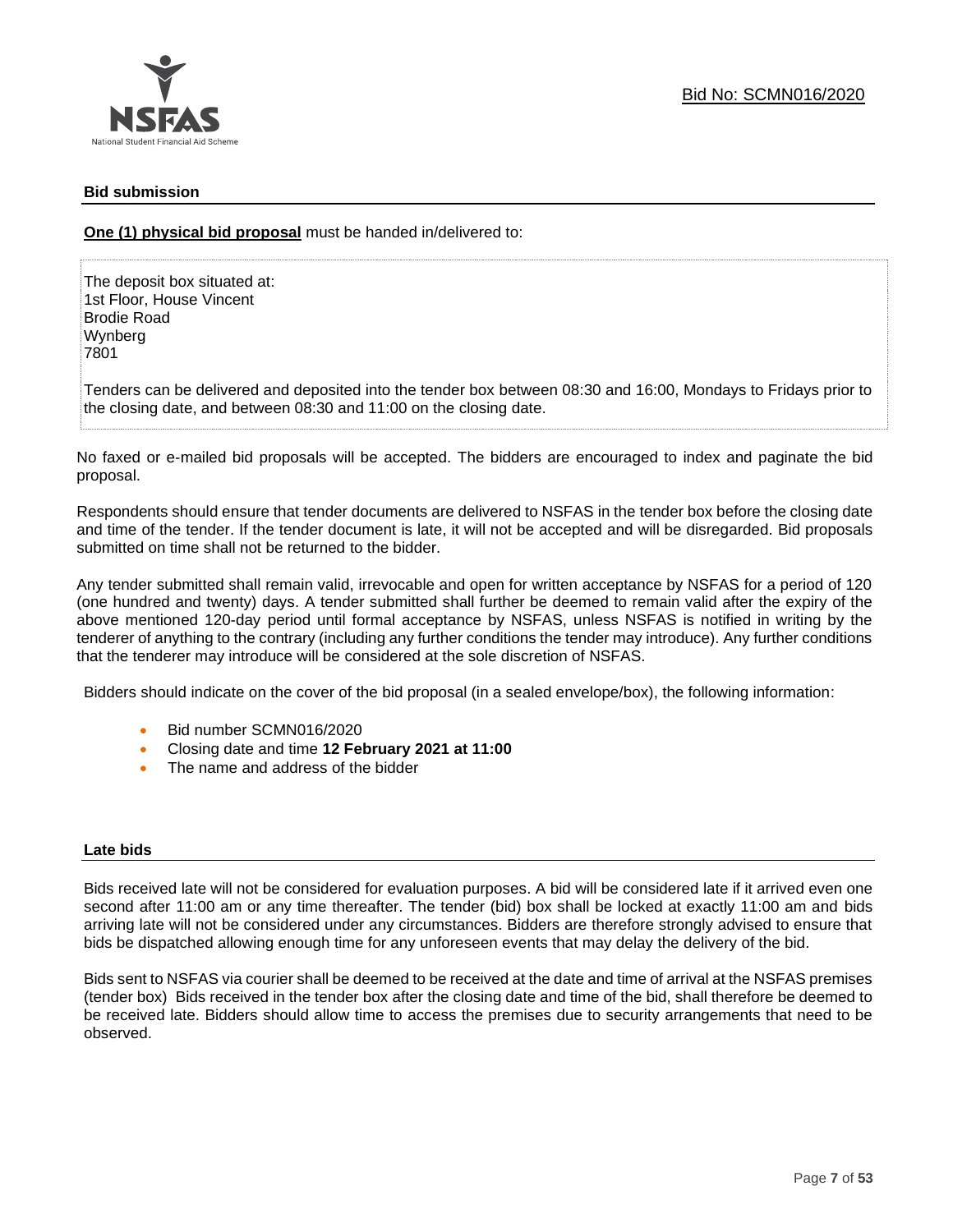

#### **Response Structure:**

The contents of the bid document must be as follows, and numbering below, with each schedule punched, placed in a file and separated from the next schedule with a file divider.

Please complete the checklist below to verify your submission of the relevant documents:

| <b>Schedules</b>  | Description                                                                                                                                                                                                               |     | Submitted<br>(tick box below): |  |
|-------------------|---------------------------------------------------------------------------------------------------------------------------------------------------------------------------------------------------------------------------|-----|--------------------------------|--|
|                   |                                                                                                                                                                                                                           | Yes | <b>No</b>                      |  |
| <b>Schedule 1</b> | Entity registration documentation                                                                                                                                                                                         |     |                                |  |
| <b>Schedule 2</b> | Consent by the entity and its directors to perform the necessary background<br>checks which includes amongst others, the TransUnion checks.                                                                               |     |                                |  |
| <b>Schedule 3</b> | Original Valid Tax Clearance Certificate/tax pin                                                                                                                                                                          |     |                                |  |
| <b>Schedule 4</b> | BBB-EE Certificate, or,<br>BBBEE Sworn Affidavit for EME/QSE signed and stamped by Commissioner<br>of Oaths.                                                                                                              |     |                                |  |
| <b>Schedule 5</b> | National Treasury Central Supplier Database proof of registration -please<br>provide the latest full report.                                                                                                              |     |                                |  |
| Schedule 6        | Letter from Bank confirming banking details (not older than 3 months from<br>date of closing date of tender)                                                                                                              |     |                                |  |
| <b>Schedule 7</b> | Completed and signed Tender Documents: including the following;<br>SBD <sub>1</sub><br>SBD <sub>4</sub><br>SBD 6.1<br>SBD <sub>8</sub><br>SBD <sub>9</sub><br>General Conditions of Contracts (with every page initiated) |     |                                |  |
| <b>Schedule 7</b> | Detailed Bid proposal in response to bid specification requirements                                                                                                                                                       |     |                                |  |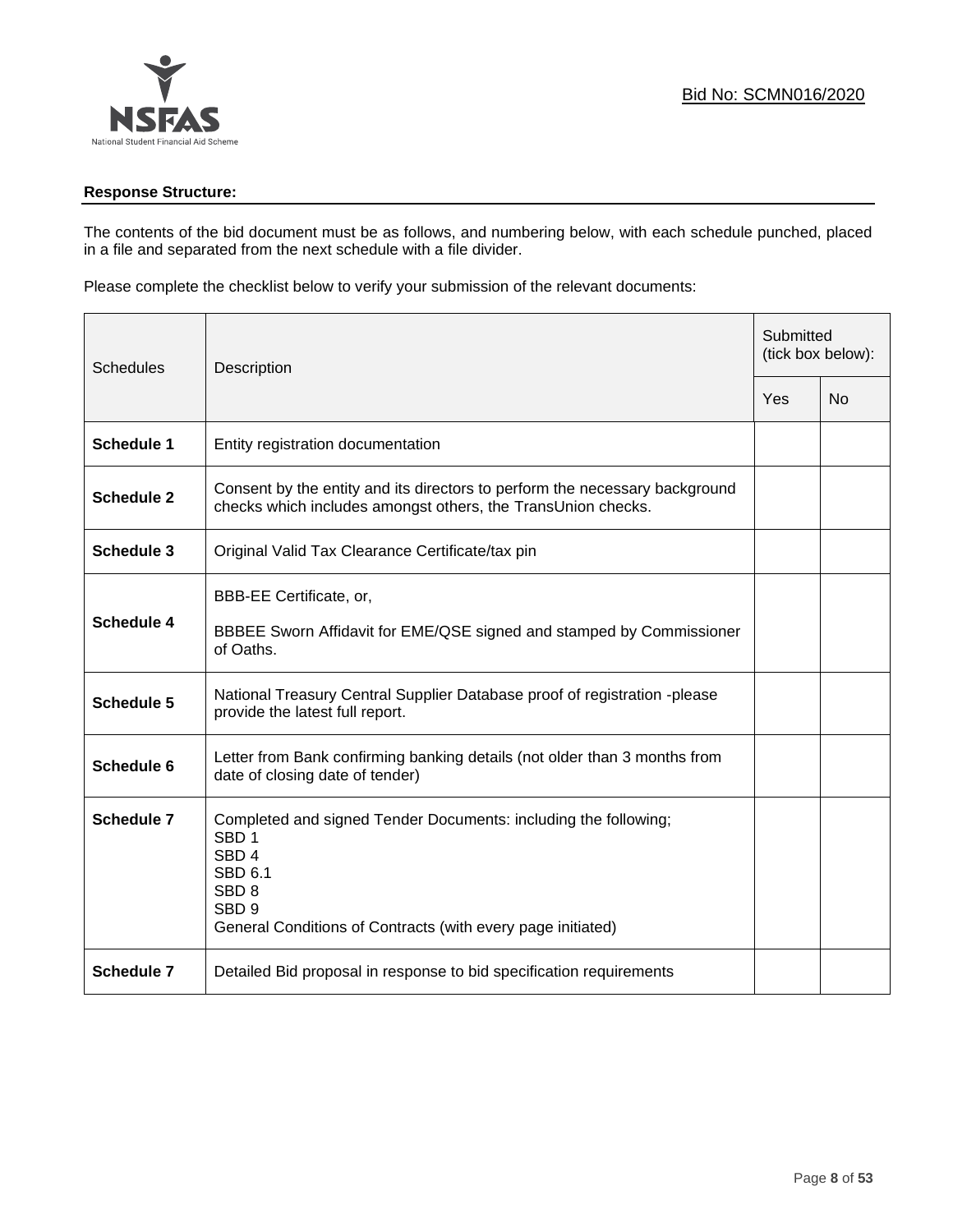#### **Contract Negotiations**

The successful bidder (s) will be required to enter into a written contract/SLA with NSFAS. The final terms and conditions will be negotiated between NSFAS and the successful bidders (s). Should the awarded bidder fail to sign the SLA within a reasonable timeframe deemed by NSFAS, NSFAS reserves the right to cancel the award/contract and award the tender to the 2<sup>nd</sup> placed bidder.

#### **Payments**

By responding to this bid document, the service provider agrees to the following

NSFAS will pay the successful bidder (s) the fees set out in the final contract according to the table of deliverables. No additional amounts will be payable by NSFAS to the successful bidder (s).

The successful bidder (s) shall invoice NSFAS for the services rendered in a reasonable timeframe. The invoices billed to NSFAS must be in relation to the original scope of work/terms of reference.

The invoice must be accompanied by supporting source document(s) containing detailed information, as NSFAS may reasonably require, for the purposes of establishing the specific nature, extent and quality of the services which were undertaken by the successful bidder (s).

No payment will be made to the successful bidder (s) unless an original tax invoice complying with section 20 of the VAT Act, 1991 (Act No 89 of 1991), as amended, has been submitted to NSFAS.

Payment shall be made by bank transfer into the successful bidder (s) back account normally 30 days after receipt of an acceptable, original, valid tax invoice.

Payments will only be made to the bidder in accordance with the purchase order issued to the awarded bidder. Any services delivered by the bidder outside of the original bid specifications and over and above the purchase order value will not be paid for as NSFAS is not liable for these payments. Should the service provider perform any additional work outside of the tender award and its requirements, NSFAS will not be held liable for such payment to the service provider. Should you receive any instruction from NSFAS that does not come from the SCM unit to perform any work outside of the original bid specification, NSFAS will not be held liable for this payment.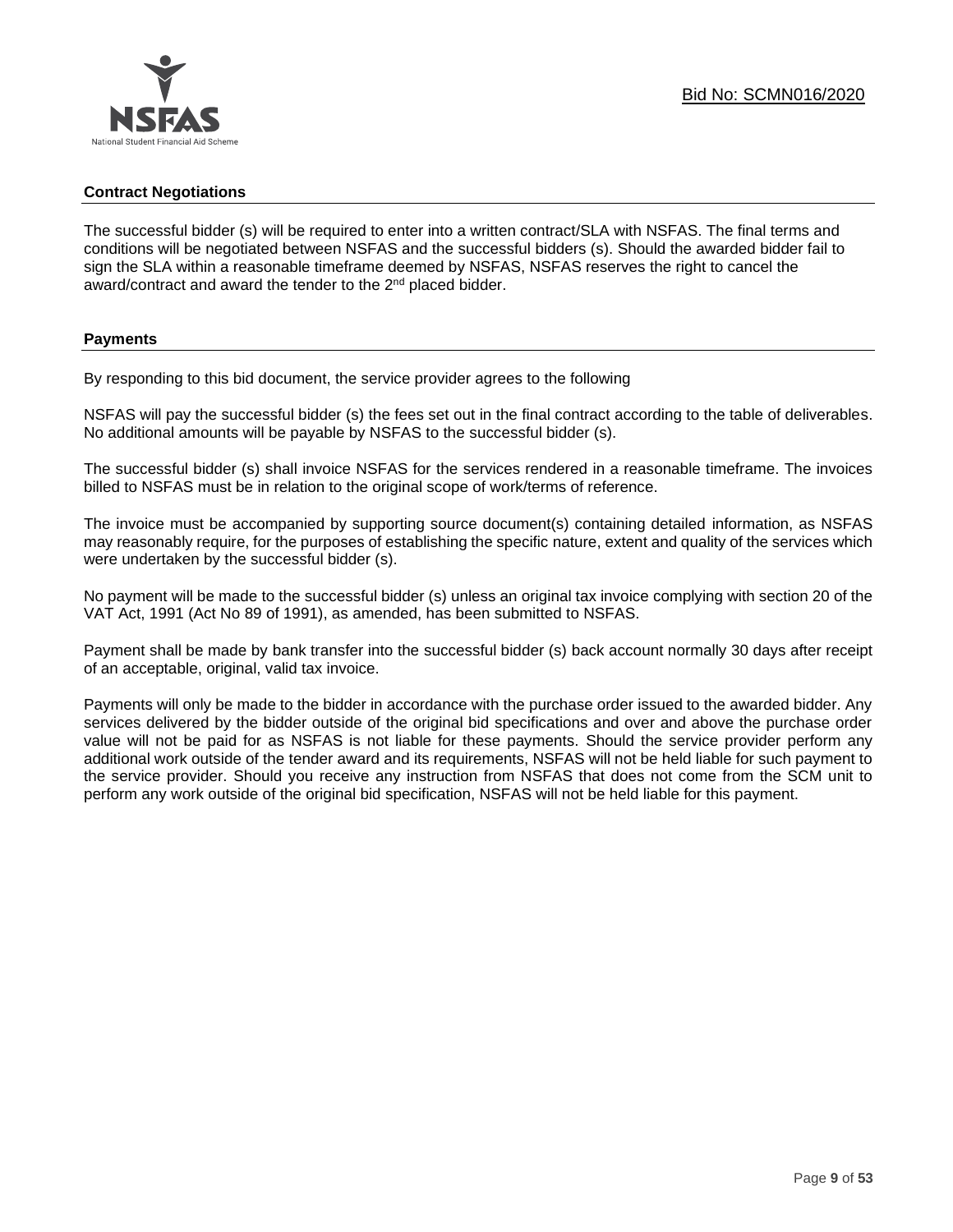

## **1. Purpose**

NSFAS seeks proposals from service providers to provide financial and audit support in preparation of the 2020- 2021 annual financial statements and annual performance report for submission to the Auditor-General of South Africa.

#### **2. Background**

The National Student Financial Aid Scheme (NSFAS) provides financial assistance to eligible students at public universities and at Technical Vocational Education and Training (TVET) colleges throughout South Africa. Financial assistance was previously provided as both loans and bursaries, but in recent years have transitioned to mainly as bursaries.

NSFAS is a schedule 3A public entity in terms of the Public Finance Management Act (PFMA) and is required to submit the 2020-2021 annual financial statements to the Auditor-General of South Africa for audit purposes by 31 May 2021. Accordingly, it is requested that a service provider be on-boarded to assist with audit readiness including a Generally Recognised Accounting Practice (GRAP) review, assistance of the preparation of the annual financial statements, and the provision of assurance services where required pertaining to the annual financial statements and annual performance report

NSFAS reports in terms of the Generally Recognised Accounting Practice (GRAP) standards and prepares its annual financial statements using the CaseWare Accounting software. NSFAS maintains its historical loan book and this, together with the currently bursaries are recorded on the Phoenix Loan Management system. Accounting records are maintained on Sage (previously ACCPAC).

NSFAS has in the past three (3) financial years received a qualified audit opinion from the AGSA and its intention is to improve this in the current audit cycle.

The service provider will be expected to be appointed from 1 March 2021 for the commencement of work.

The service provider team is expected to be on site in Cape Town at the NSFAS Head Office situated in Wynberg, Cape Town for the full duration of the project, COVID regulation permitting, as and when required. Should any team member not be able to deliver due to COVID or any other reason, the service provider must provide a suitable replacement, that NSFAS agrees to, within 48 hours.

#### **3. Mandatory requirements**

*All bids must comply with the mandatory requirements and failure to comply with any of these requirements will immediately disqualify the bid.*

| No. | <b>Mandatory requirements</b>                                                                                                                                                                    | Page reference<br>per bidder<br>proposal |
|-----|--------------------------------------------------------------------------------------------------------------------------------------------------------------------------------------------------|------------------------------------------|
|     | The firm must be registered with the South African Institute of<br>Chartered Accountants (SAICA) or the South African Institute of<br>Professional Accountants (SAIPA). This can be evidenced by |                                          |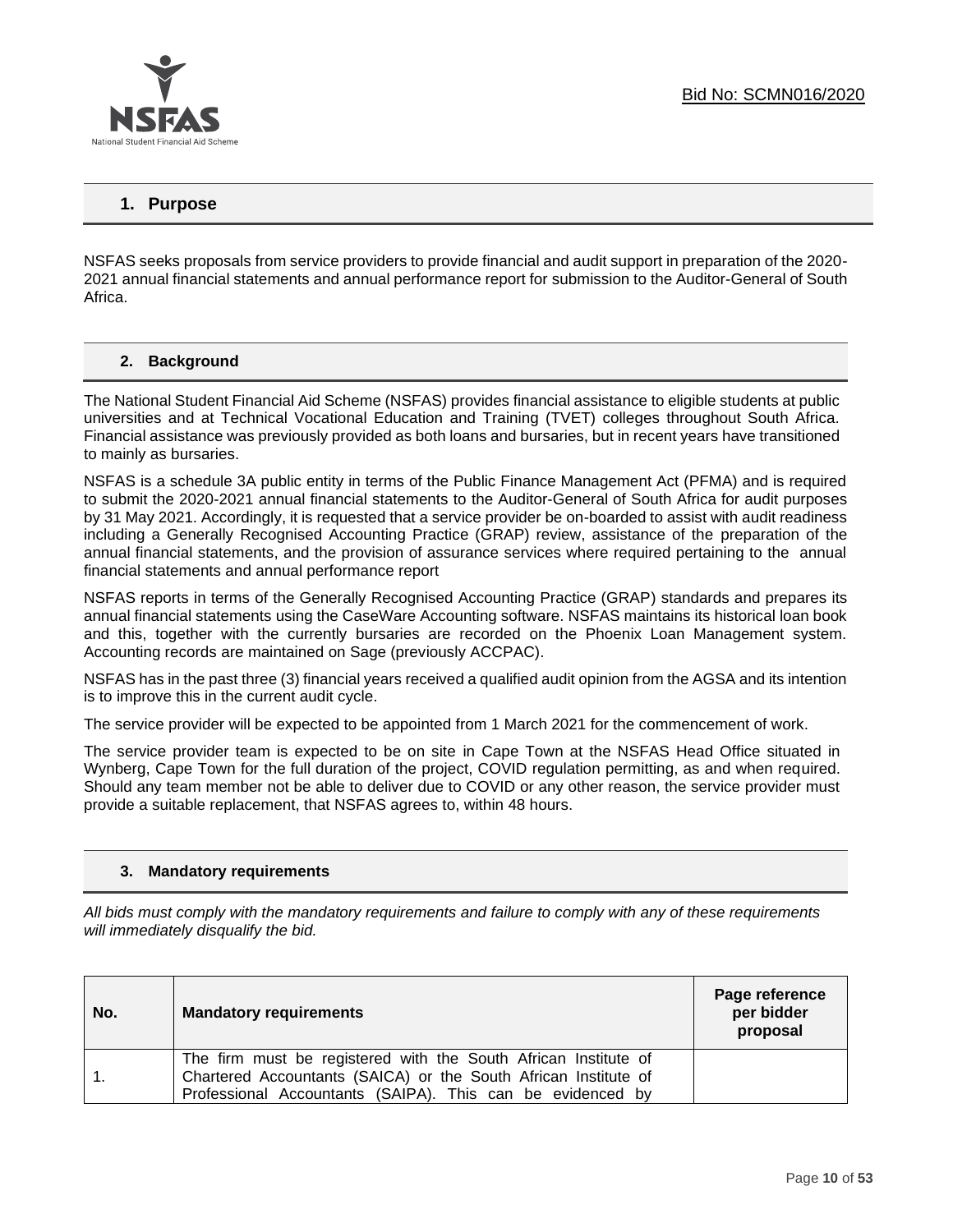

| No. | <b>Mandatory requirements</b>                                                 | Page reference<br>per bidder<br>proposal |
|-----|-------------------------------------------------------------------------------|------------------------------------------|
|     | providing the valid proof of registration of the firm with SAICA or<br>SAIPA. |                                          |

#### **4. Functional specifications**

**The service provider will be responsible for the following:**

#### **4.1 Assist NSFAS with the financial statement process as follows:**

- 4.1.1 Prepare the 2020-2021 annual financial statements for submission to the AGSA that is in accordance with GRAP.
- 4.1.2 Prepare an audit file which encompasses lead schedules for all account balances, class of transactions and disclosures, that is supported with accurate and complete schedules and reconciliations.
- 4.1.3 Ensure that all schedules and reconciliations are supported by accurate and complete underlying records and data, where required. NSFAS will inform the service provider as to whether this should be done on the full population or on a sample basis.
- 4.1.4 Assist in performing institution (debtor) circulation to all institutions (Universities and TVET colleges) and ensure that the balances are properly reconciled.
- 4.1.5 Ensure all cut- off procedures are performed and are appropriate on the full financial statements.
- 4.1.6 Design and document the financial statement year-end closed process and detailed year-end timetable for the entity.
- 4.1.7 Provide technical opinions when required and provide technical support for the full duration of the contract period.
- 4.1.8 The service provider is expected to ensure that there is adequate training and handover to the NSFAS officials on any new processes in order sustain good financial and performance information governance in the organization.

#### **4.2 Assist NSFAS with the performance reporting process as follows:**

- 4.2.1 Assess the alignment between the strategic plan to the annual performance plan to the key performance indicators.
- 4.2.2 Assess the SMART criteria and usefulness of the key performance indicators as included in the annual performance plan.
- 4.2.3 Provide assurance on the validity, accuracy and completeness of the underlying records in relation to the key performance indicators and achievements thereon.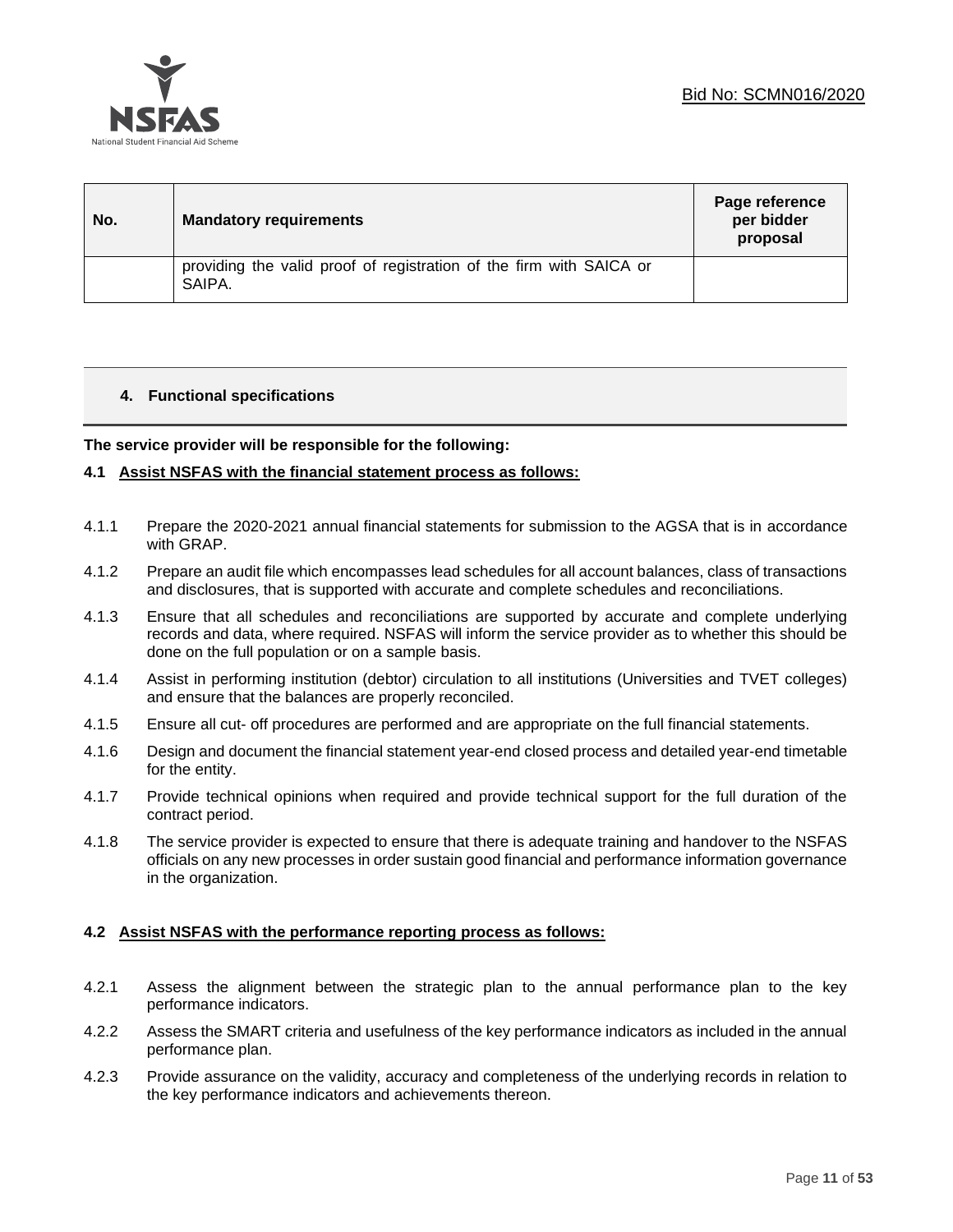

#### **4.3 Provide NSFAS with assurance services on the clearing of the previous year (s) audit qualification areas:**

4.3.1 The service provider must provide assurance services on the clearing of the previous year (s) audit qualification areas. These are as follows:

#### 4.3.1.1Contingent liabilities: Student funding

- Recompute the contingent liability for the student funding commitment.
- Review and assess the assumptions used in the calculation to determine whether it is in accordance with the GRAP standard.
- Perform audit tests to ascertain whether the contingent liability is accurate and complete and that the schedule is in agreement with the underlying records and data.

#### 4.3.1.2Irregular expenditure

- Assist with the reperformance of the calculation of the irregular expenditure in accordance with the National Treasury Framework for Irregular expenditure.
- Provide technical opinions as to whether transactions meet the definition of irregular expenditure and recommend the required disclosure or non-disclosure thereon, in the financial statements.
- Perform audit tests to ascertain whether the irregular expenditure is accurate and complete and agrees with the underlying source data.
- Propose the amount for condonement and assist with the preparation of the requests for condonement.

#### 4.3.1.3Amounts owing by institutions.

- Perform institution circulation to all institutions (Universities and TVET colleges) for the 2017, 2018, 2019 and 2020 financial years and ensure that the balances are properly reconciled.
- Reconcile and follow up on reconciling items directly with institutions and internally with NSFAS officials

#### 4.3.1.4 Prepayments to institutions

- Assist with the reconciliation of prepayments to institutions.
- Verify the accuracy and completeness of the population by inspecting and testing the underlying data.
- Prepare the necessary supporting schedules and disclosures for AFS preparation in accordance with the GRAP accounting framework.

#### 4.3.1.5Interest revenue

- Identify accounts where interest is not currently accruing.
- Ensure that the student accounts that are interest bearing have interest applied against it and that it is accurately and completely accounted for in the financial statements.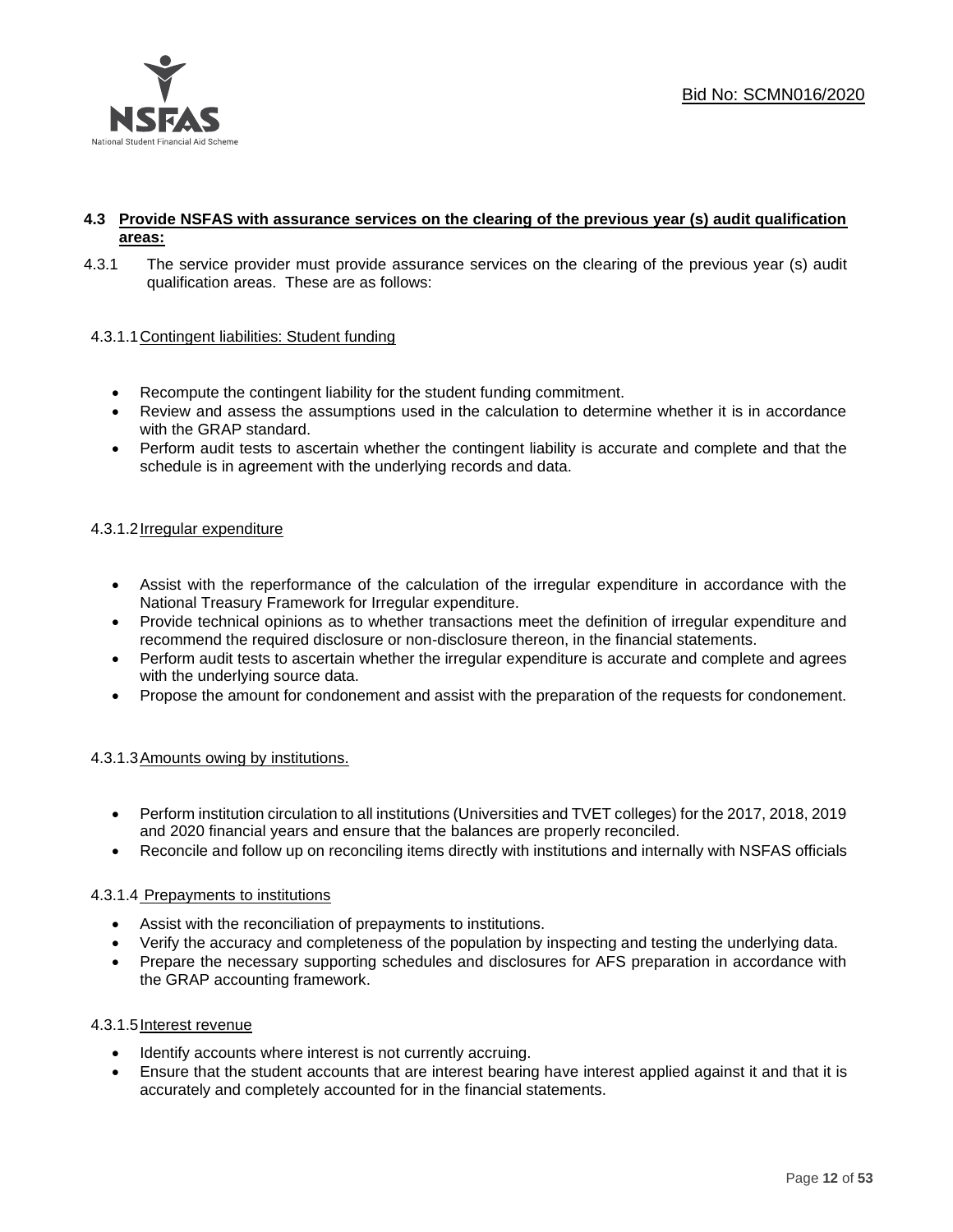

#### 4.3.1.6Bursary expenditure

- Provide assurance as to the completeness of the bursary expenditure as it relates to the Funza Lushaka Fund.
- Where required, assist with the reconciliation of manual payments and system records to bursaries disclosed (as well as the sourcing of missing supporting documents) in the financial statements in order to ensure that the qualification is indeed cleared. These reconciliations include the prepayments to institutions.
- Verify on a sample basis the underlying date to the source data (institution claims and student contracts

#### **5. Contract Period**

The planned appointment date is 1 March 2021. The contract period will be aligned to audit timelines and will conclude when the audit is finalized which at this stage is 31 July 2021.

#### **6. Pricing Schedule**

Please complete the pricing schedule below. The bidder should not provide their own pricing schedule other than the one below.

The pricing must be inclusive of all costs including disbursements (travel, accommodation etc) where applicable. The bidder must not provide travel/accommodation rates separately as this must be built into the rate per hour in the table below.

On appointment and at any time during the contract, should a resource be unavailable or poor performance has been identified by NSFAS, the service provider must provide a replacement resource to NSFAS (which should be reviewed by NSFAS) within 48 hours.

| No.            | <b>Resource</b>           | Quantity | Rate per hour (VAT<br>and disbursements<br>included) | <b>Number of</b><br>hours<br>allocated to<br>the delivery of<br>the full scope<br>of work for<br>the full period | <b>Total fee (VAT and</b><br>disbursements<br>included) |
|----------------|---------------------------|----------|------------------------------------------------------|------------------------------------------------------------------------------------------------------------------|---------------------------------------------------------|
| $\mathbf{1}$ . | <b>Director/Partner</b>   |          |                                                      |                                                                                                                  |                                                         |
| 2.             | <b>Senior</b><br>Manager- |          |                                                      |                                                                                                                  |                                                         |
|                | <b>Finance</b>            |          |                                                      |                                                                                                                  |                                                         |
| 3.             | Senior Manager or         |          |                                                      |                                                                                                                  |                                                         |
|                | <b>Manager</b><br>for     |          |                                                      |                                                                                                                  |                                                         |
|                | performance audit         |          |                                                      |                                                                                                                  |                                                         |
| 4.             | <b>Performance</b>        |          |                                                      |                                                                                                                  |                                                         |
|                | auditors                  |          |                                                      |                                                                                                                  |                                                         |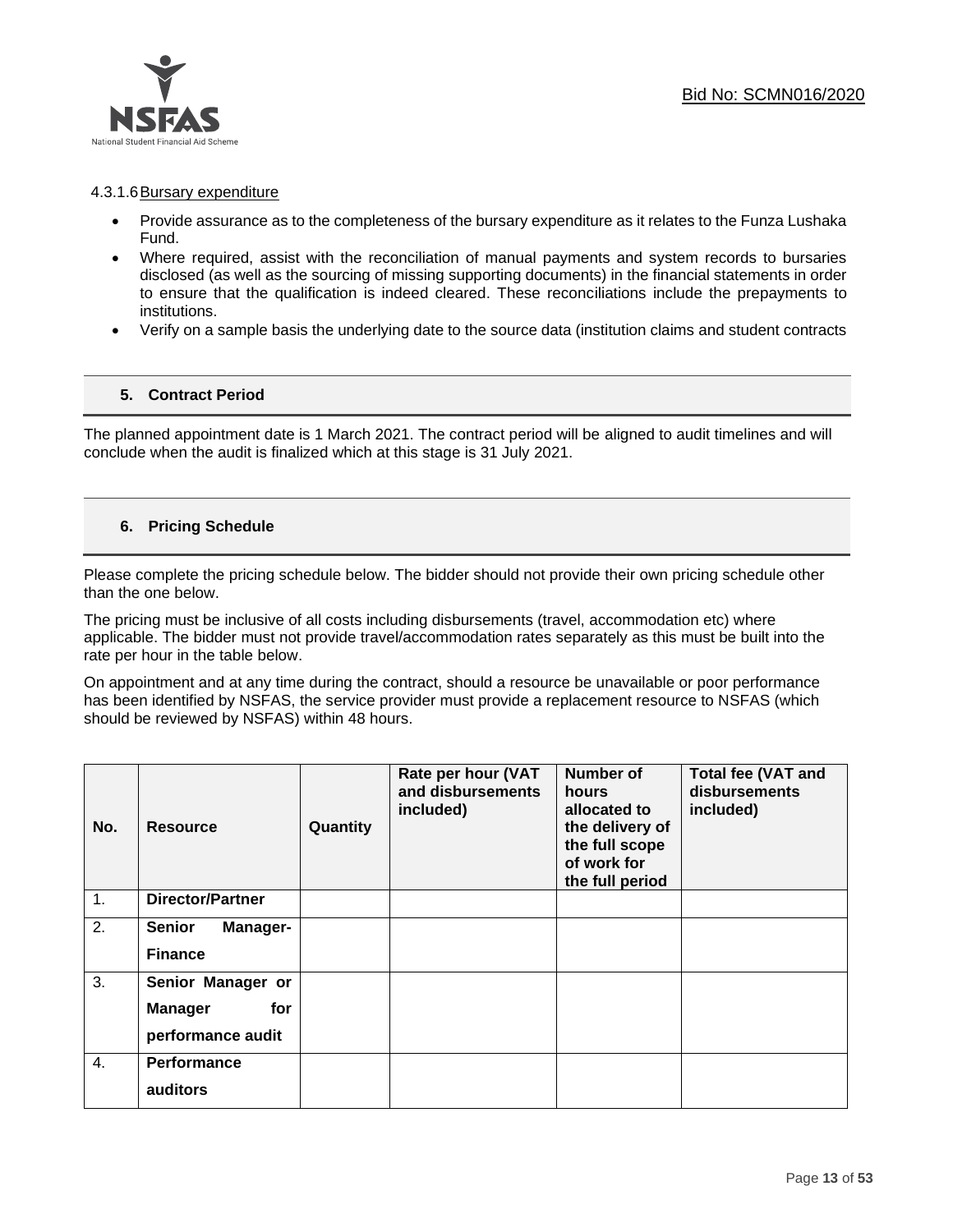

| No.              | Resource                                      | Quantity | Rate per hour (VAT<br>and disbursements<br>included) | Number of<br>hours<br>allocated to<br>the delivery of<br>the full scope<br>of work for<br>the full period | <b>Total fee (VAT and</b><br>disbursements<br>included) |
|------------------|-----------------------------------------------|----------|------------------------------------------------------|-----------------------------------------------------------------------------------------------------------|---------------------------------------------------------|
| $\overline{5}$ . | <b>Manager-Finance</b>                        |          |                                                      |                                                                                                           |                                                         |
| 6.               | Supervisor-                                   |          |                                                      |                                                                                                           |                                                         |
|                  | <b>Finance</b>                                |          |                                                      |                                                                                                           |                                                         |
| 7.               | Data analyst                                  |          |                                                      |                                                                                                           |                                                         |
| 8.               | <b>Accountant/Auditor</b>                     |          |                                                      |                                                                                                           |                                                         |
| 9.               | Other                                         |          |                                                      |                                                                                                           |                                                         |
|                  | <b>Total (VAT and disbursements included)</b> |          |                                                      |                                                                                                           |                                                         |

## **The bidder must also complete the below table:**

| Average rate per hour for the full team (which includes VAT and<br>disbursements) that will be allocated to this project (NSFAS reserves<br>the right for the evaluation purposes) |  |
|------------------------------------------------------------------------------------------------------------------------------------------------------------------------------------|--|
| Total hours allocated to this project (must agree to the table above)                                                                                                              |  |

### **7. Evaluation Criteria**

#### Technical evaluation criteria element:

| <b>Element</b>                      | Weight |
|-------------------------------------|--------|
| Resource experience                 | 30%    |
| Reference letters                   | 10%    |
| Empowerment of SMME-sub-contracting | 10%    |
| Project plan                        | 25%    |
| Methodology and approach            | 25%    |
| <b>TOTAL</b>                        | 100%   |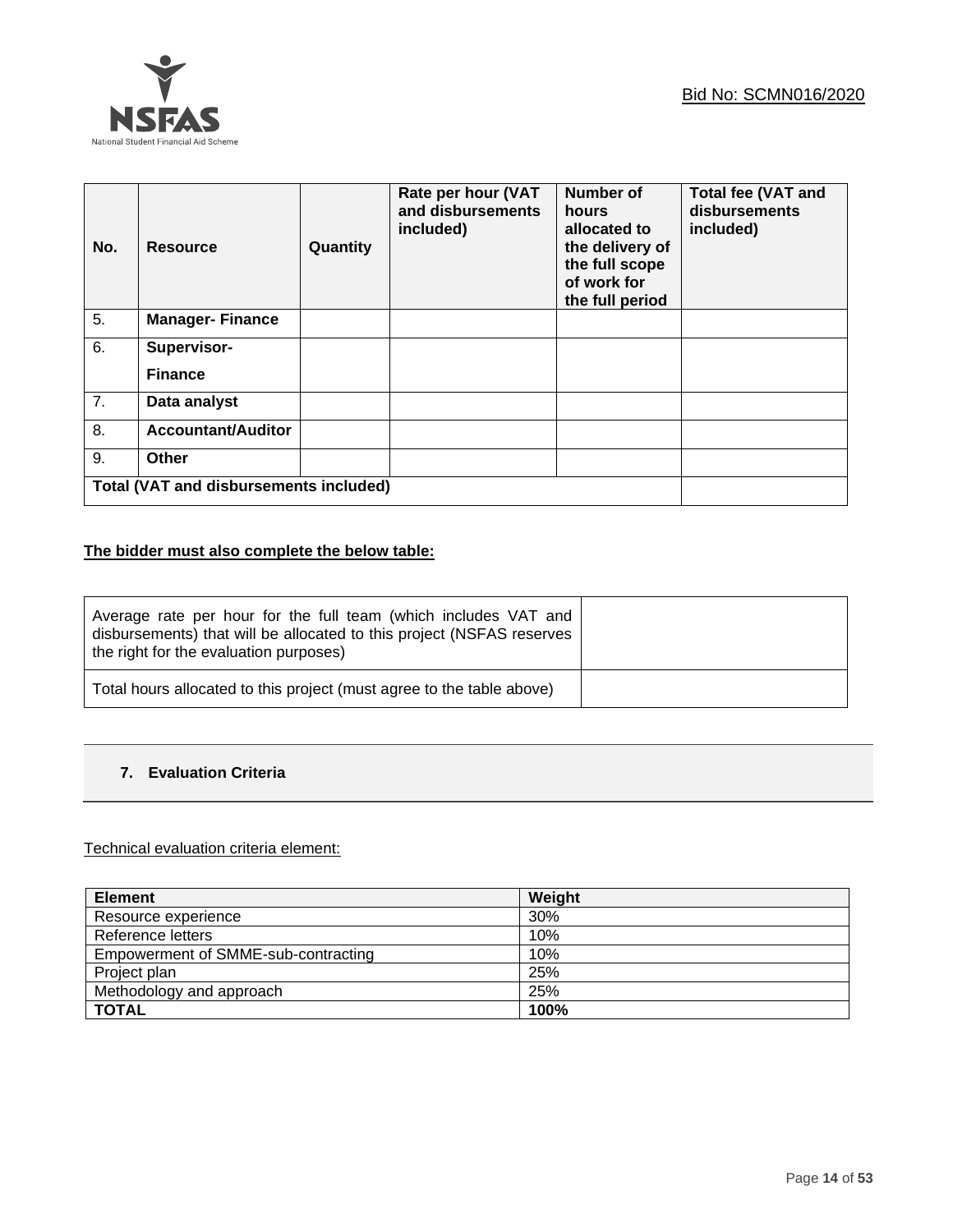

#### Criteria and Weighting:

*Bidders need to score a minimum of 75% for functionality. Bidders who score less than 75% minimum for functionality will not be considered further for price and BBBEE. Bids will be evaluated in accordance with the following technical criteria:*

| <b>Resource experience</b>                                                                                            | Points available- max 30                                                                                                                                                                                                                   | <b>Bidder scoring</b> | <b>Points scored</b> |
|-----------------------------------------------------------------------------------------------------------------------|--------------------------------------------------------------------------------------------------------------------------------------------------------------------------------------------------------------------------------------------|-----------------------|----------------------|
| Resource team must be<br>appropriately qualified<br>and experienced in<br>financial statement<br>preparation process. | Partner/Director: CA (SA)<br>with a minimum of 5<br>years' experience as a<br>Partner/Director in<br>technical accounting<br>advisory or similar<br>services (including<br>compilation of annual<br>$f$ inancial statements) =<br>5 points |                       |                      |
|                                                                                                                       | Senior Manager: CA (SA)<br>with a minimum of 5<br>years post articles<br>experience in technical<br>accounting advisory or<br>similar services (including<br>compilation of annual<br>$f$ inancial statements): =<br>5 points              |                       |                      |
|                                                                                                                       | Manager: CA (SA) with a<br>minimum of 3-year post<br>articles experience in<br>technical accounting<br>advisory or similar<br>services (including<br>compilation of annual<br>financial statements): $=$<br>5 points                       |                       |                      |
|                                                                                                                       | Accountants or financial<br>auditors with a minimum<br>of 1 years' experience: =<br>5 points                                                                                                                                               |                       |                      |
|                                                                                                                       | Data analyst (s) with a<br>minimum of 3 years'                                                                                                                                                                                             |                       |                      |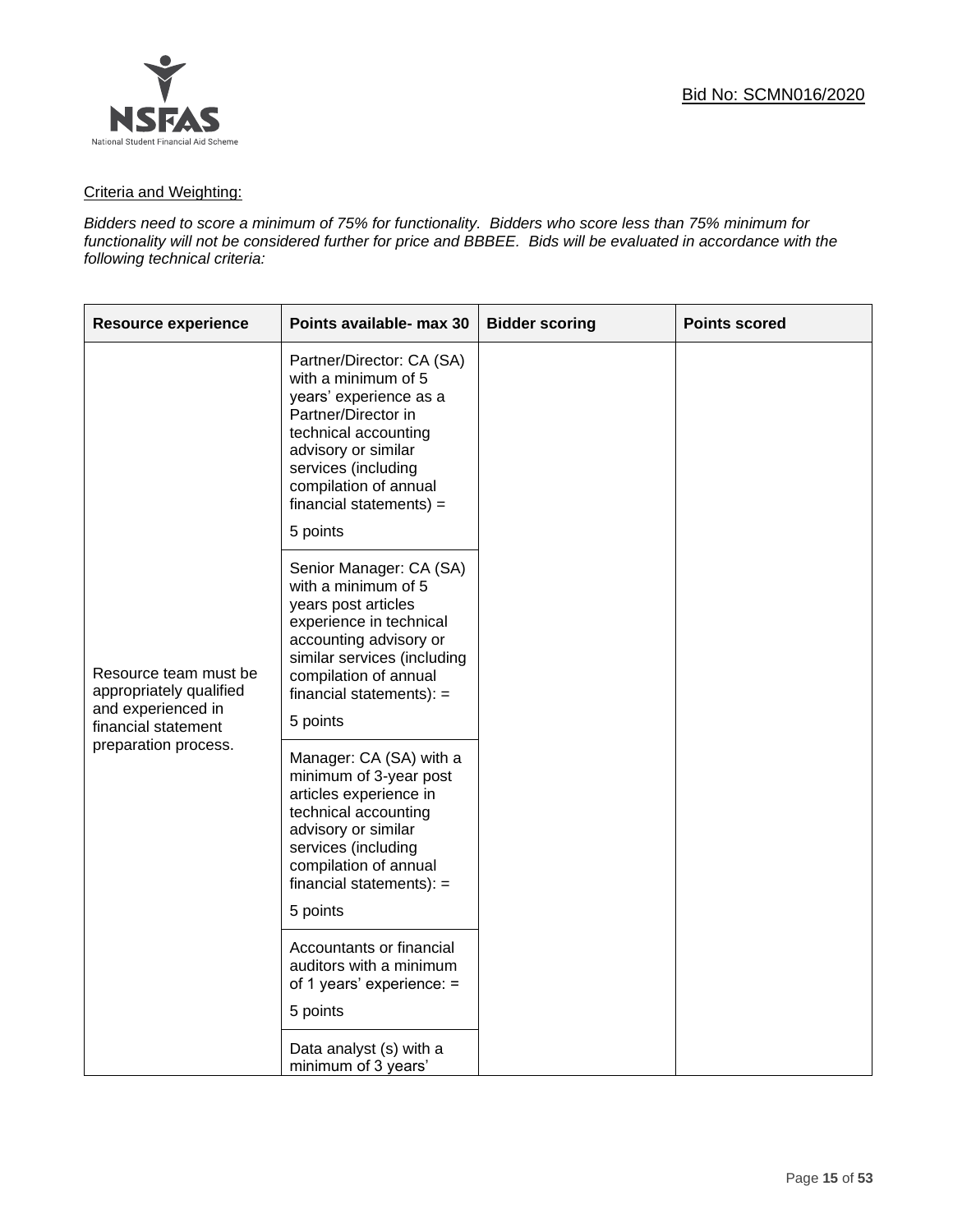

| experience in advanced<br>SAS or SQL skills=<br>5 points                                                                                                         |  |
|------------------------------------------------------------------------------------------------------------------------------------------------------------------|--|
| All resources allocated to<br>project in relation to the<br>performance audit<br>category must have a<br>minimum of 3 years'<br>experience each. $=$<br>5 points |  |

| <b>Reference letters</b>                                                                         | Points available- max 10 | <b>Bidder scoring</b> | <b>Points scored</b> |
|--------------------------------------------------------------------------------------------------|--------------------------|-----------------------|----------------------|
| Reference letters on a<br>letterhead of previous<br>clients of similar work<br>performed must be | 3 or more = 10 points    |                       |                      |
|                                                                                                  | $2 = 5$ points           |                       |                      |
| submitted in the last 5<br>years                                                                 | Less than $2=0$ points   |                       |                      |

| <b>Empowerment of</b><br><b>SMME- subcontracting</b>                                                                                                                                                                                                   | Points available- max 10                       | <b>Bidder scoring</b> | <b>Points scored</b> |
|--------------------------------------------------------------------------------------------------------------------------------------------------------------------------------------------------------------------------------------------------------|------------------------------------------------|-----------------------|----------------------|
| The bidder must sub-<br>contract a percentage of<br>the work to a SMME. The<br>bidder must complete the<br>SBD 6.2 form in this<br>regard and must submit<br>the valid BBB-EE<br>certification of the SMME<br>entity as part of their bid<br>proposal. | 30% sub-contracting=<br>10 points              |                       |                      |
|                                                                                                                                                                                                                                                        | $20\%$ sub-contracting=<br>5points             |                       |                      |
|                                                                                                                                                                                                                                                        | Less than 20% sub-<br>contracting=<br>0 points |                       |                      |

| Project plan                                                            | Points available- max 25   Bidder scoring | <b>Points scored</b> |
|-------------------------------------------------------------------------|-------------------------------------------|----------------------|
| The bidder must submit a   Project plan submitted<br>project plan which | which indicates that work                 |                      |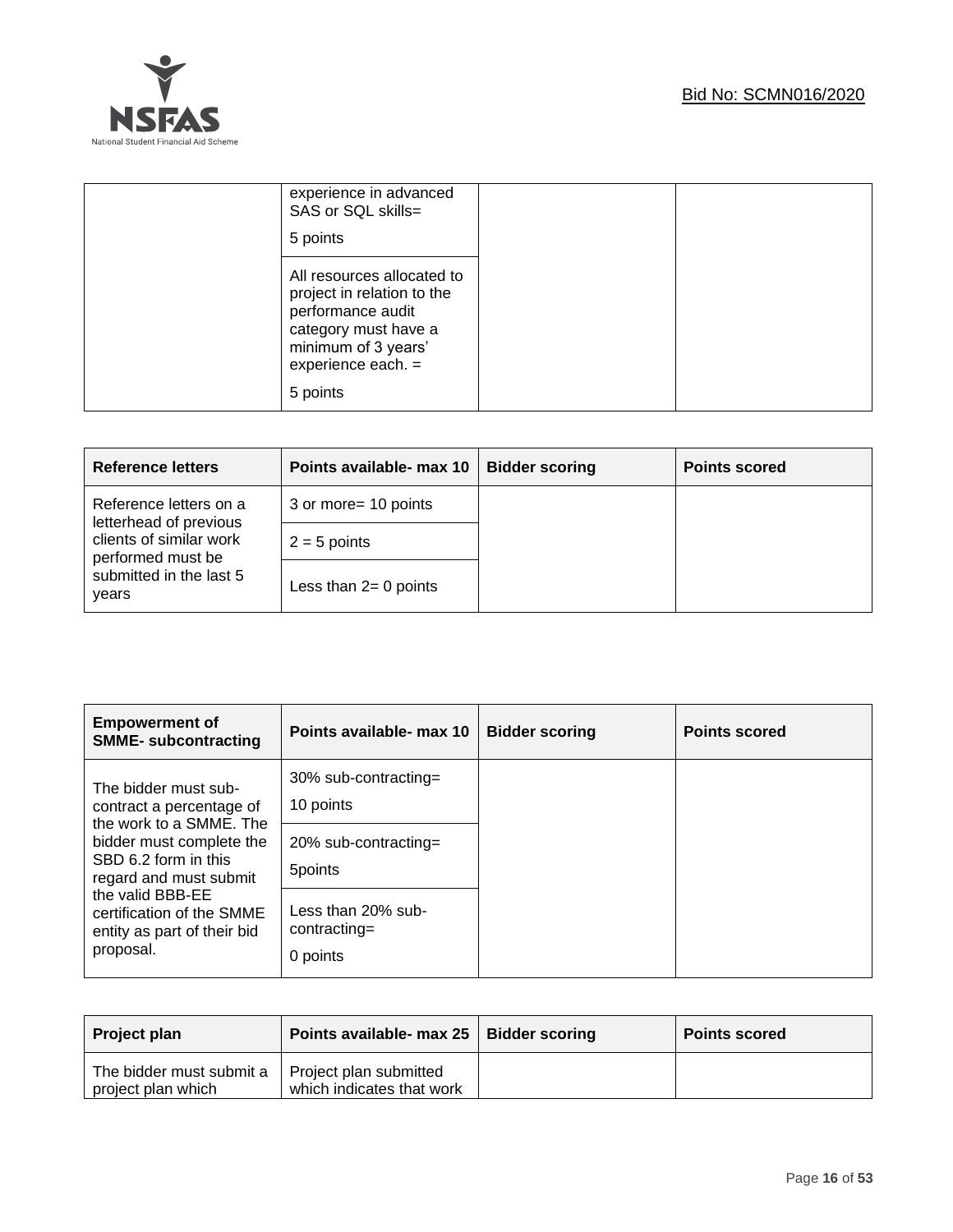## Bid No: SCMN016/2020



| indicates the timeline for<br>completion of the scope<br>of work. | will be completed within 2<br>$months =$<br>25 points                                                              |  |
|-------------------------------------------------------------------|--------------------------------------------------------------------------------------------------------------------|--|
|                                                                   | Project plan submitted<br>which indicates that work<br>will be completed<br>between 2 to 4 months $=$<br>10 points |  |
|                                                                   | Project plan submitted<br>which indicates that work<br>will be completed $> 4$<br>$months =$<br>0 points           |  |

| Methodology and<br>approach                                                                                                                              | Points available- max 25                                                                                                                                                | <b>Bidder scoring</b> | <b>Points scored</b> |
|----------------------------------------------------------------------------------------------------------------------------------------------------------|-------------------------------------------------------------------------------------------------------------------------------------------------------------------------|-----------------------|----------------------|
|                                                                                                                                                          | Methodology and<br>approach demonstrate<br>ability achieve objectives<br>of the project $=$<br>10 points                                                                |                       |                      |
| The bidder must provide<br>a methodology and<br>approach that is divided<br>in to work streams and is<br>in accordance with best<br>practice guidelines. | Allocation of work into<br>work streams which is<br>logical, complete and<br>aligns to the methodology<br>and approach and aligns<br>to the scope of work.<br>10 points |                       |                      |
|                                                                                                                                                          | Demonstrating knowledge<br>and experience of<br>designing and<br>implementing AFS closed<br>processes and<br>performance reporting<br>$processes =$<br>5 points         |                       |                      |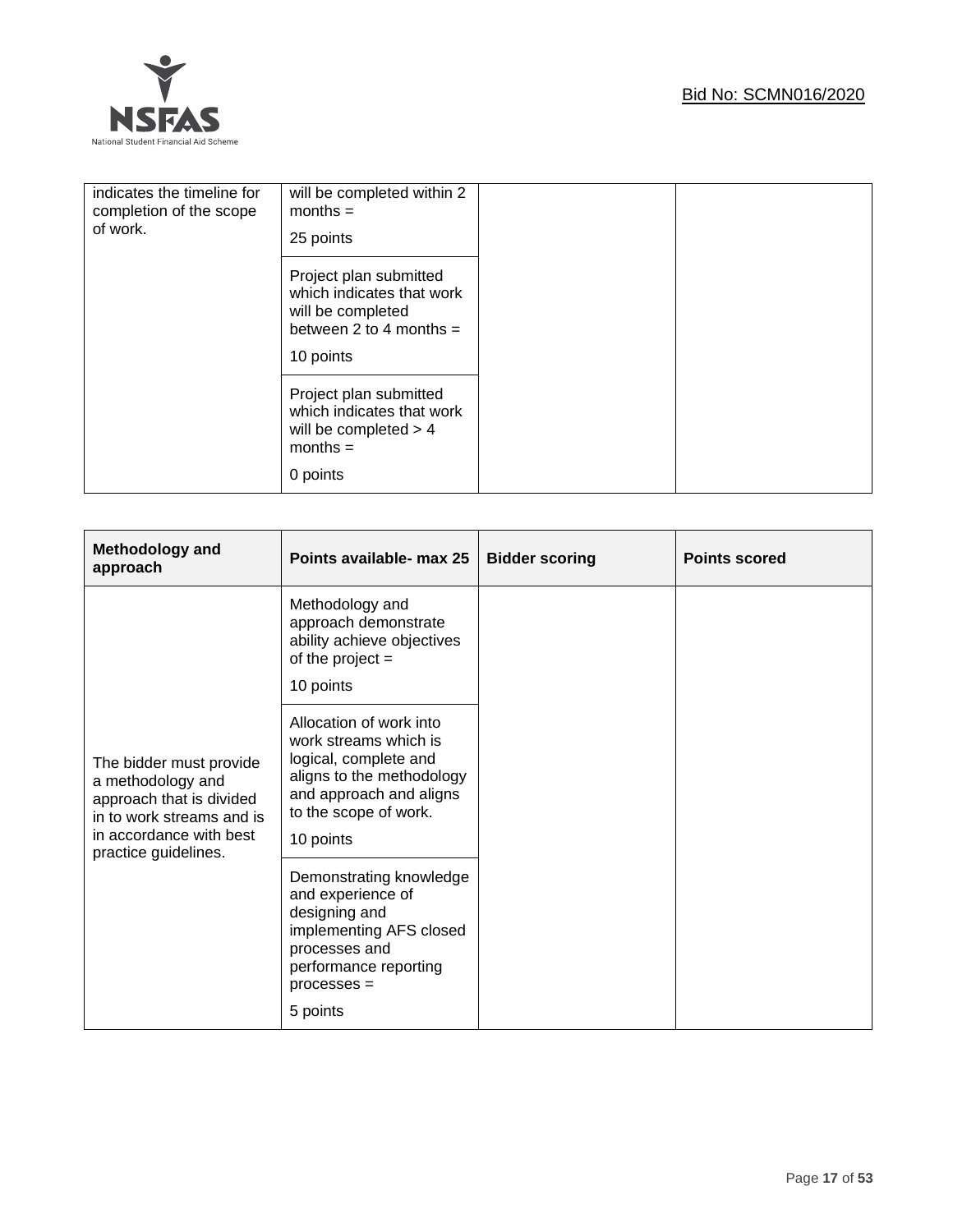



| Total points scored by bidder for the evaluation<br>criteria: |  |
|---------------------------------------------------------------|--|
| Percentage scored by bidder for evaluation<br>criteria:       |  |

## **8. Preference Point System**

All proposals that will achieve the minimum qualifying score (acceptable tenders) will be evaluated further in terms of the preference point system as follows: A maximum of 80 points is allocated for price on the following basis:

**80/20**

$$
Ps = 80 \left( 1 - \frac{Pt - P \min}{P \min} \right)
$$

Where

Ps = Points scored for comparative price of proposal under consideration

Pt = Comparative price of bid under consideration

Pmin = Comparative price of lowest acceptable proposal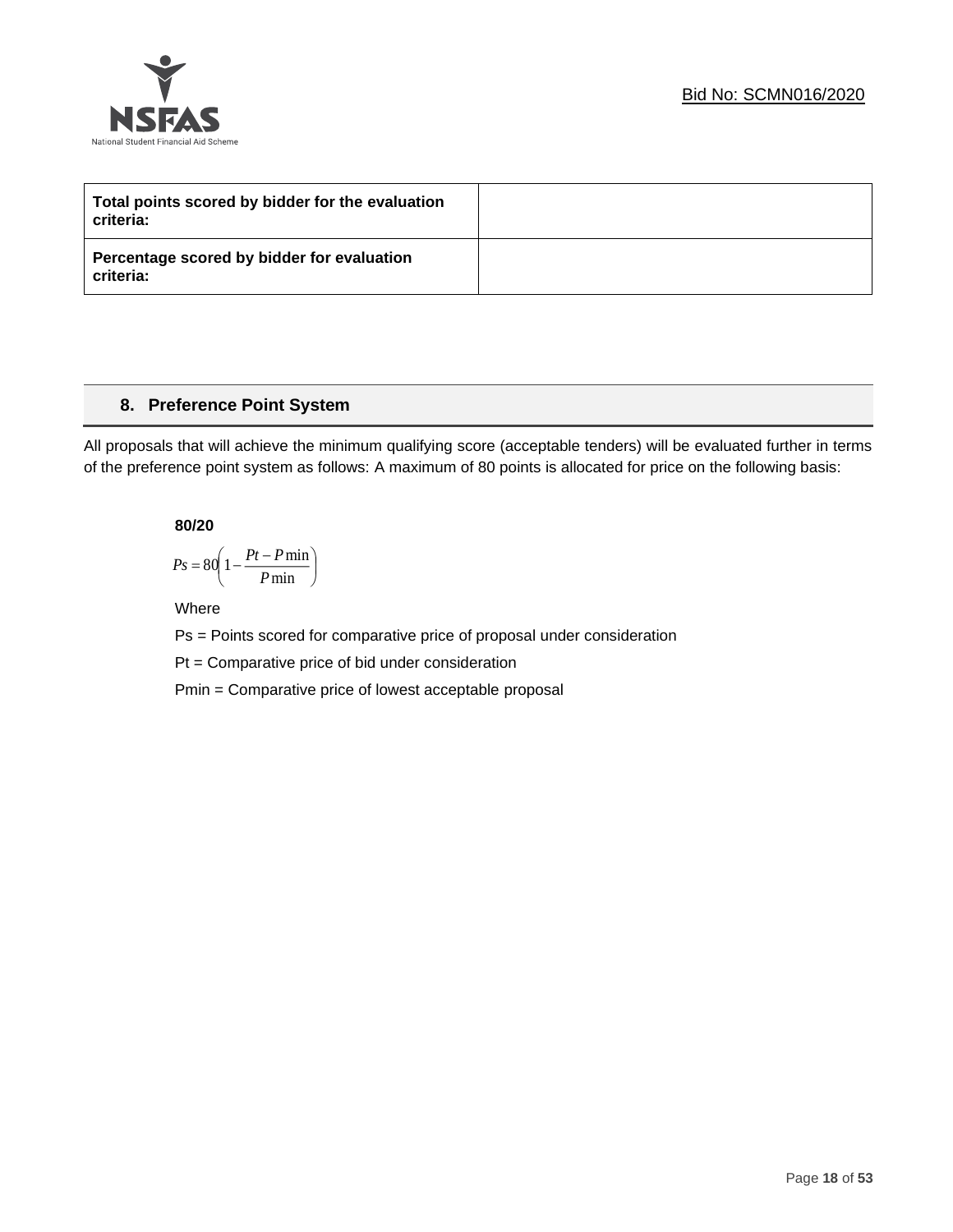

#### **1. Declaration of Interest**

This declaration will be used by institutions to ensure that when goods and services are being procured, all reasonable steps are taken to combat the abuse of the supply chain management system.

The bid of any bidder may be disregarded if that bidder, or any of its directors have:

- A. abused the NSFAS's supply chain management system;
- B. committed fraud or any other improper conduct in relation to such system; or
- C. failed to perform on any previous contract.

**In order to give effect to the above, the following questionnaire must be completed and submitted with the bid**.

|     | The following particulars must be furnished:                                             |  |
|-----|------------------------------------------------------------------------------------------|--|
| 2.1 | Full Name of bidder or his or her representative:                                        |  |
|     |                                                                                          |  |
| 2.2 | <b>Identity Number:</b>                                                                  |  |
|     |                                                                                          |  |
| 2.3 | Position occupied in the Company (director, trustee, shareholder <sup>2</sup> , member): |  |
|     |                                                                                          |  |

| Registration number of the company, enterprise, close corporation, partnership agreement or trust:<br>2.4 |
|-----------------------------------------------------------------------------------------------------------|
|-----------------------------------------------------------------------------------------------------------|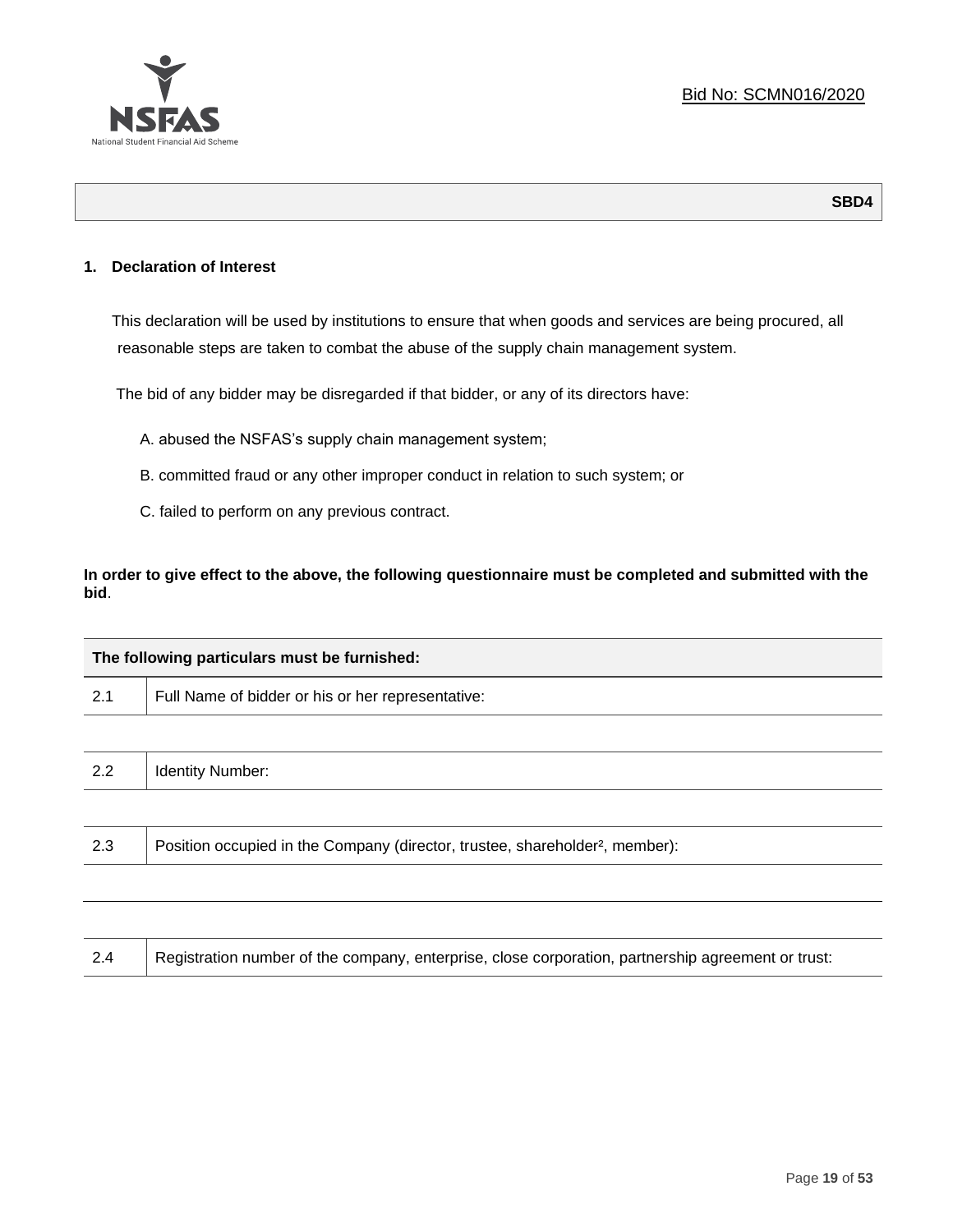

| 2.5 | Τ.<br>Tax Reference Number: |
|-----|-----------------------------|
|     |                             |

| 2.6 | VAT Registration Number: |
|-----|--------------------------|
|-----|--------------------------|

| 2.6.1  | The names of all directors / trustees / shareholders / members, their individual identity numbers, tax<br>reference numbers and, if applicable, employee / PESAL numbers must be indicated in paragraph 3<br>below. |     |  |  |
|--------|---------------------------------------------------------------------------------------------------------------------------------------------------------------------------------------------------------------------|-----|--|--|
| 2.7    | Are you or any person connected with the bidder presently employed by the state?                                                                                                                                    |     |  |  |
|        | Yes                                                                                                                                                                                                                 | No. |  |  |
| 2.7.2. | If yes, furnish the following particulars:                                                                                                                                                                          |     |  |  |
|        | Name of person / director / trustee / shareholder/ member:                                                                                                                                                          |     |  |  |

| Name of state institution at which you or the person connected to the bidder is employed: |
|-------------------------------------------------------------------------------------------|
|                                                                                           |

Position occupied in the state institution:

#### "State" means

┱

- (a) Any national or provincial department, national or provincial public entity or constitutional institution within the meaning of the Public Finance Management Act, 1999 (Act No 1 of 1999);
- (b) Any municipality or municipal entity;
- (c) Provincial legislature;
- (d) National Assembly or the National Council of Provinces;
- (e) Parliament.

"Shareholder" means a person who owns shares in the company and is actively involved in the management of the enterprise or business and exercises control over the enterprise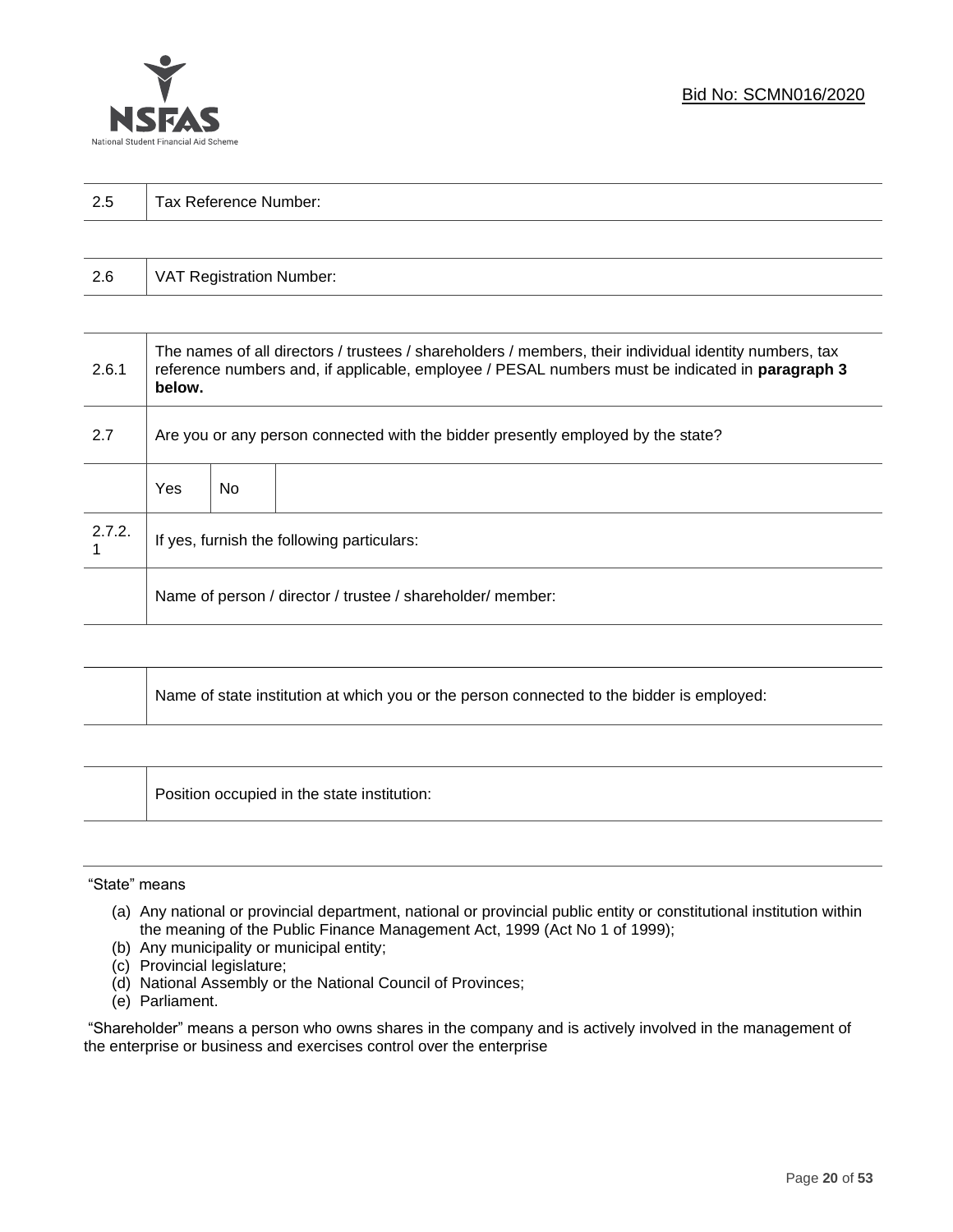

|                          | Any other particulars:                                                                                                                                                                                                                           |                                                                     |                                                          |  |  |  |  |
|--------------------------|--------------------------------------------------------------------------------------------------------------------------------------------------------------------------------------------------------------------------------------------------|---------------------------------------------------------------------|----------------------------------------------------------|--|--|--|--|
| 2.7.2                    | If you are presently employed by the state, did you obtain the appropriate authority to undertake<br>remunerative work outside employment in the public sector?                                                                                  |                                                                     |                                                          |  |  |  |  |
|                          | Yes                                                                                                                                                                                                                                              | No                                                                  |                                                          |  |  |  |  |
|                          |                                                                                                                                                                                                                                                  | If yes, did you attach proof of such authority to the bid document? |                                                          |  |  |  |  |
| 2.7.2.<br>1              | Note: Failure to submit proof of such authority, where applicable, may result in the disqualification of the<br>bid.                                                                                                                             |                                                                     |                                                          |  |  |  |  |
|                          | Yes                                                                                                                                                                                                                                              | No                                                                  |                                                          |  |  |  |  |
| 2.7.2.<br>$\overline{2}$ |                                                                                                                                                                                                                                                  |                                                                     | If no, furnish reasons for non-submission of such proof: |  |  |  |  |
| 2.8                      | Did you or your spouse, or any of the company's directors / trustees / shareholders / members or their<br>spouses conduct business with the state in the previous twelve months?                                                                 |                                                                     |                                                          |  |  |  |  |
|                          | Yes                                                                                                                                                                                                                                              | No                                                                  |                                                          |  |  |  |  |
| 2.8.1                    | If so, furnish particulars:                                                                                                                                                                                                                      |                                                                     |                                                          |  |  |  |  |
| 2.9                      | Do you, or any person connected with the bidder, have any relationship (family, friend, other) with a<br>person employed by the state and who may be involved with the evaluation and or adjudication of this<br>bid?                            |                                                                     |                                                          |  |  |  |  |
|                          | Yes                                                                                                                                                                                                                                              | No                                                                  |                                                          |  |  |  |  |
| 2.9.1                    | If so, furnish particulars:                                                                                                                                                                                                                      |                                                                     |                                                          |  |  |  |  |
| 2.10                     | Are you, or any person connected with the bidder, aware of any relationship (family, friend, other)<br>between any other bidder and any person employed by the state who may be involved with the<br>evaluation and or adjudication of this bid? |                                                                     |                                                          |  |  |  |  |
|                          | Yes                                                                                                                                                                                                                                              | No                                                                  |                                                          |  |  |  |  |
| 2.10.1                   | If so, furnish particulars:                                                                                                                                                                                                                      |                                                                     |                                                          |  |  |  |  |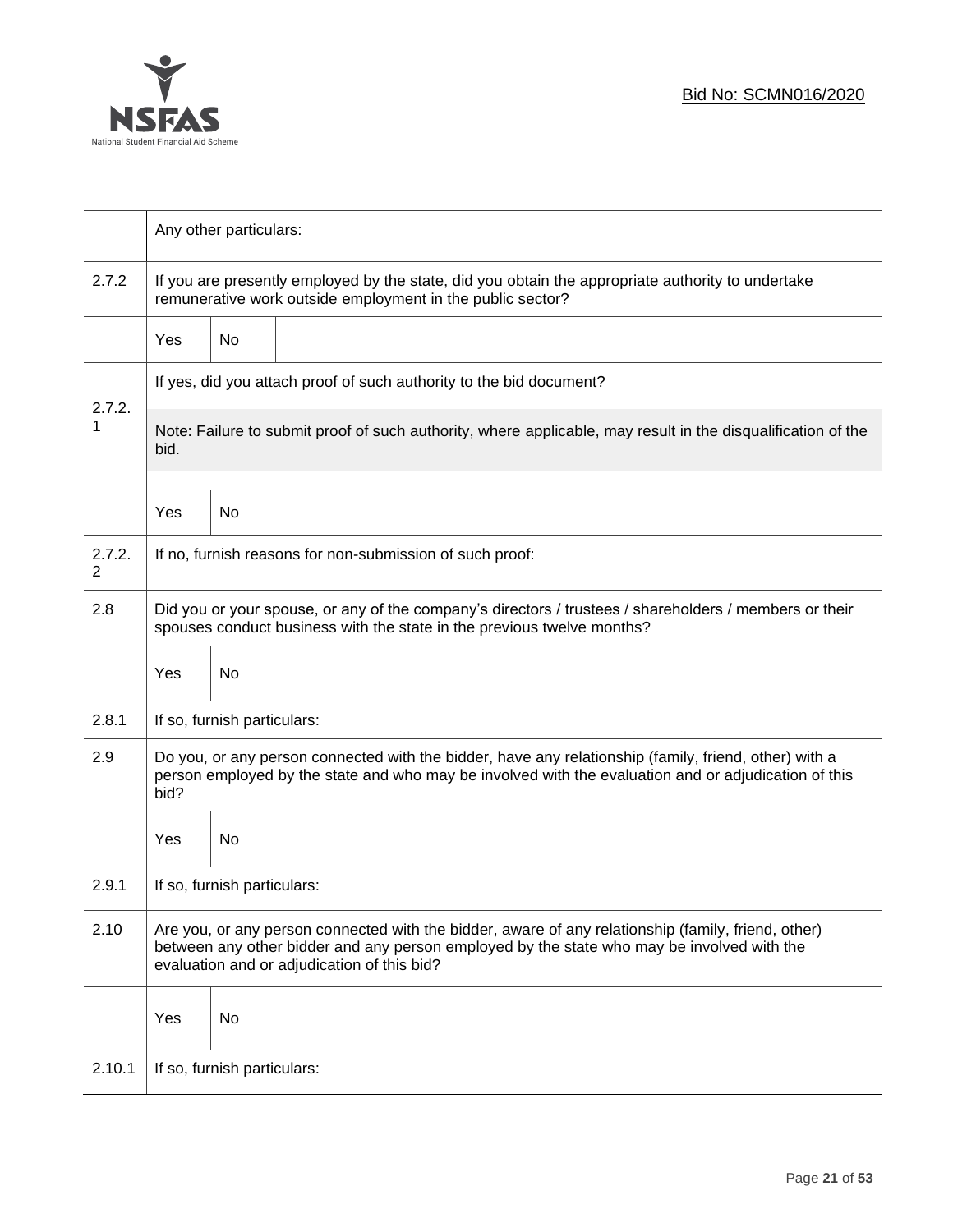

| 2.11   | Do you or any of the directors / trustees / shareholders / members of the company have any interest in<br>any other related companies whether or not they are bidding for this contract? |    |  |  |
|--------|------------------------------------------------------------------------------------------------------------------------------------------------------------------------------------------|----|--|--|
|        | Yes                                                                                                                                                                                      | No |  |  |
| 2.11.1 | If so, furnish particulars:                                                                                                                                                              |    |  |  |

#### **Full details of directors / trustees / members / shareholders**.

| <b>Full Name</b> | <b>Identity Number</b> | Personal Income Tax<br>Reference Number | State Employee Number /<br>PERSEL Number |
|------------------|------------------------|-----------------------------------------|------------------------------------------|
|                  |                        |                                         |                                          |
|                  |                        |                                         |                                          |
|                  |                        |                                         |                                          |
|                  |                        |                                         |                                          |
|                  |                        |                                         |                                          |
|                  |                        |                                         |                                          |
|                  |                        |                                         |                                          |
|                  |                        |                                         |                                          |
|                  |                        |                                         |                                          |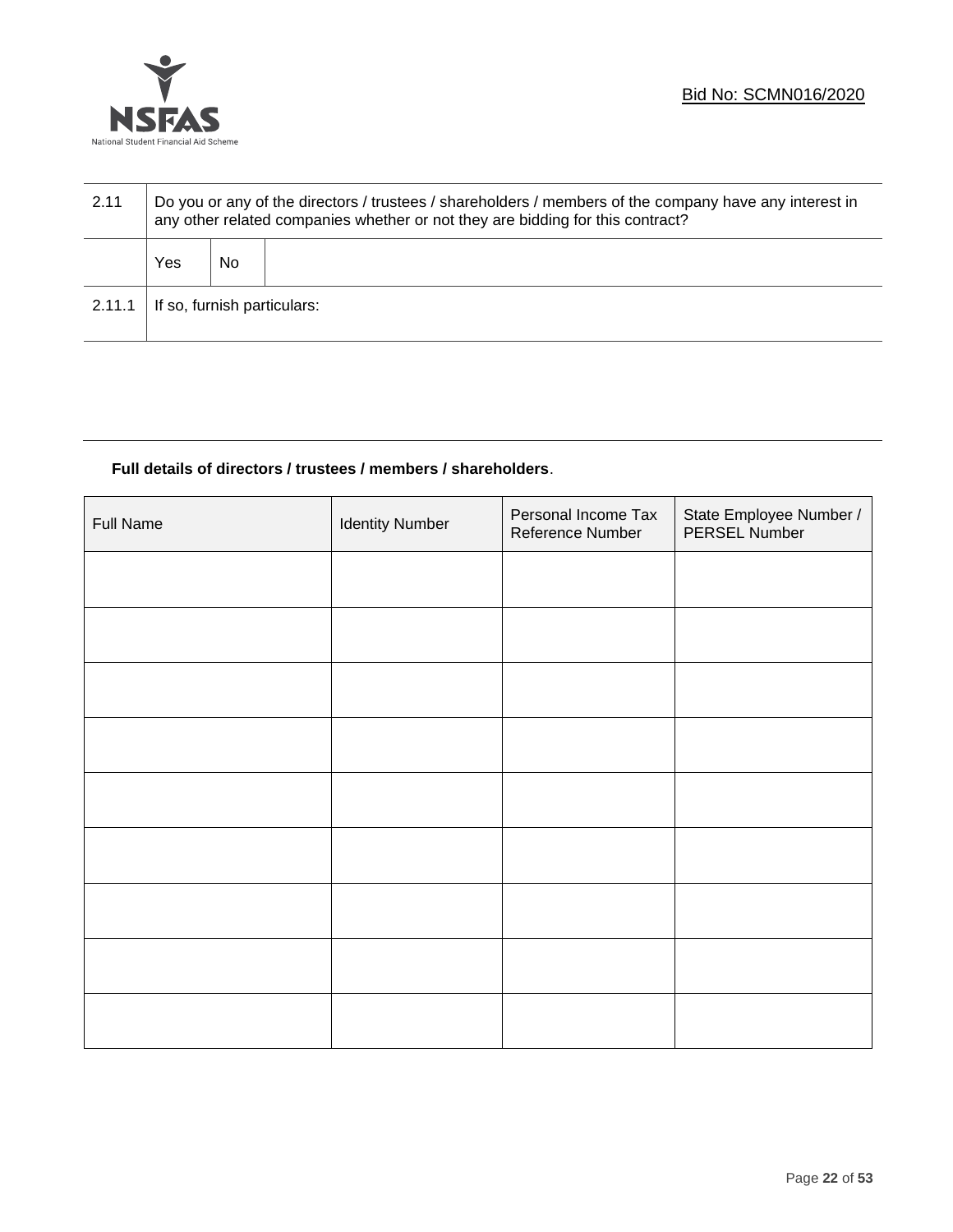

## **Declaration**

I, the undersigned (NAME)………………………………………………………………………

Certify that the information furnished in paragraphs 2 and 3 above is correct. I accept that the state may reject the bid or act against me should this declaration prove to be false.

| <b>Signature</b> | <b>Date</b>    |
|------------------|----------------|
|                  |                |
| <b>Position</b>  | Name of bidder |
|                  |                |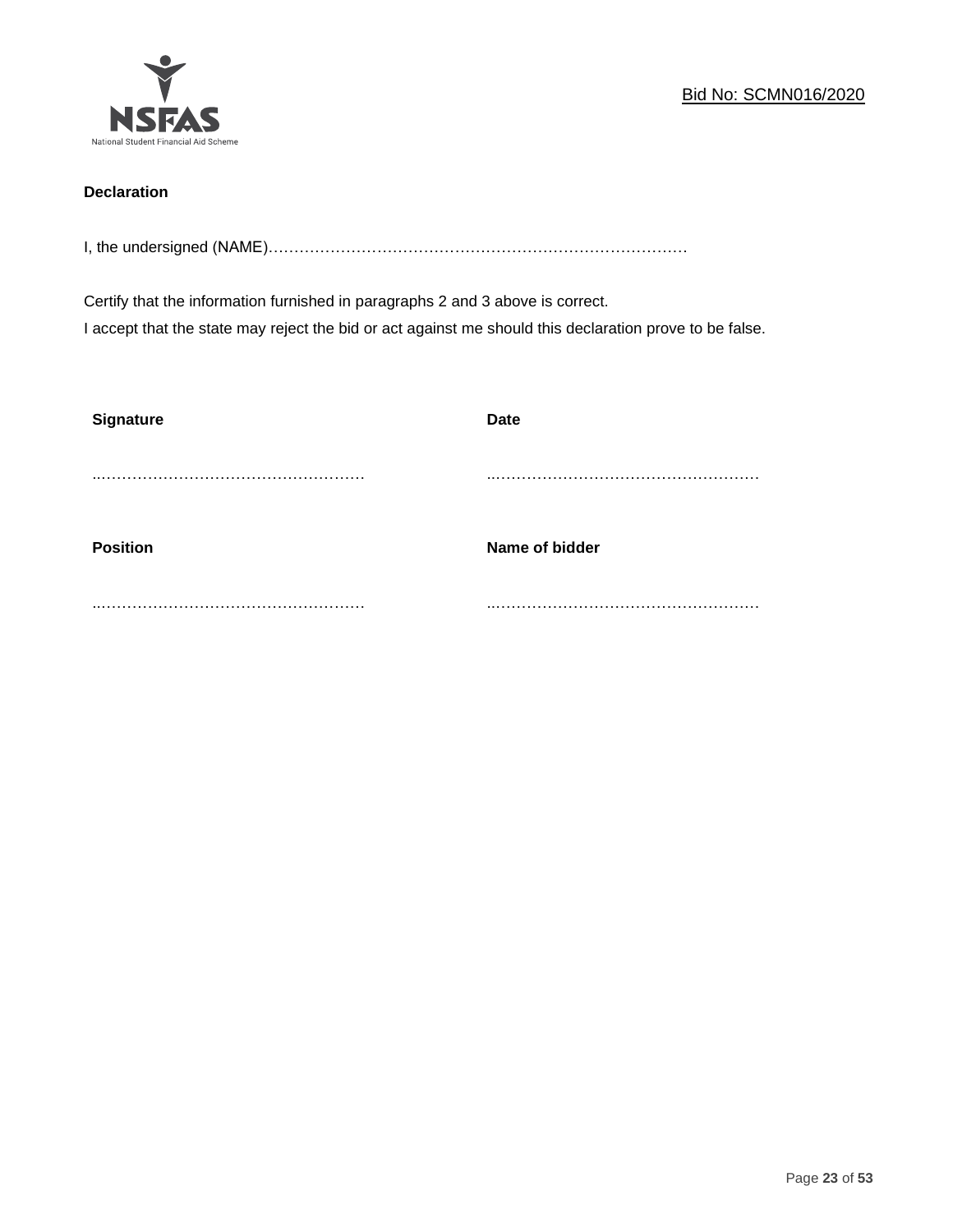

#### **Declaration of bidder's past Supply Chain Management practices**

**SBD 8**

This declaration will be used by institutions to ensure that when goods and services are being procured, all reasonable steps are taken to combat the abuse of the supply chain management system.

The bid of any bidder may be disregarded if that bidder, or any of its directors have -

- (a) abused the institution's supply chain management system.
- (b) committed fraud or any other improper conduct in relation to such system; or
- (c) failed to perform on any previous contract.

In order to give effect to the above, **the following questionnaire must be completed and submitted with the bid.**

**The following particulars must be furnished:**

|      | Is the bidder or any of its directors listed on the National Treasury's Database of Restricted Suppliers as<br>companies or persons prohibited from doing business with the public sector?                                                                                                                                                                                                                        |                             |                                                                                                                                                                                                |  |  |
|------|-------------------------------------------------------------------------------------------------------------------------------------------------------------------------------------------------------------------------------------------------------------------------------------------------------------------------------------------------------------------------------------------------------------------|-----------------------------|------------------------------------------------------------------------------------------------------------------------------------------------------------------------------------------------|--|--|
| 1.1. | (Companies or persons who are listed on this Database were informed in writing of this restriction by the<br>Accounting Officer/Authority of the institution that imposed the restriction after the audi alteram partem<br>rule was applied).                                                                                                                                                                     |                             |                                                                                                                                                                                                |  |  |
|      | The                                                                                                                                                                                                                                                                                                                                                                                                               |                             | Database of Restricted Suppliers now resides on the National<br>Treasury's website<br>(http://www.treasury.gov.za) and can be accessed by clicking on its link at the bottom of the home page. |  |  |
|      | Yes                                                                                                                                                                                                                                                                                                                                                                                                               | No.                         |                                                                                                                                                                                                |  |  |
| 1.2. |                                                                                                                                                                                                                                                                                                                                                                                                                   | If so, furnish particulars: |                                                                                                                                                                                                |  |  |
| 1.3. | Is the bidder or any of its directors listed on the Register for Tender Defaulters in terms of section 29 of<br>Prevention<br>Combating<br>Corrupt<br>Activities<br>(No<br>$12 \,$<br>and<br>of<br>of<br>2004)?<br>the<br>Act<br>Register for Tender Defaulters can be accessed on the National Treasury's website<br>The<br>(http://www.treasury.gov.za) by clicking on its link at the bottom of the home page. |                             |                                                                                                                                                                                                |  |  |
|      | Yes                                                                                                                                                                                                                                                                                                                                                                                                               | No                          |                                                                                                                                                                                                |  |  |
| 1.4. |                                                                                                                                                                                                                                                                                                                                                                                                                   | If so, furnish particulars: |                                                                                                                                                                                                |  |  |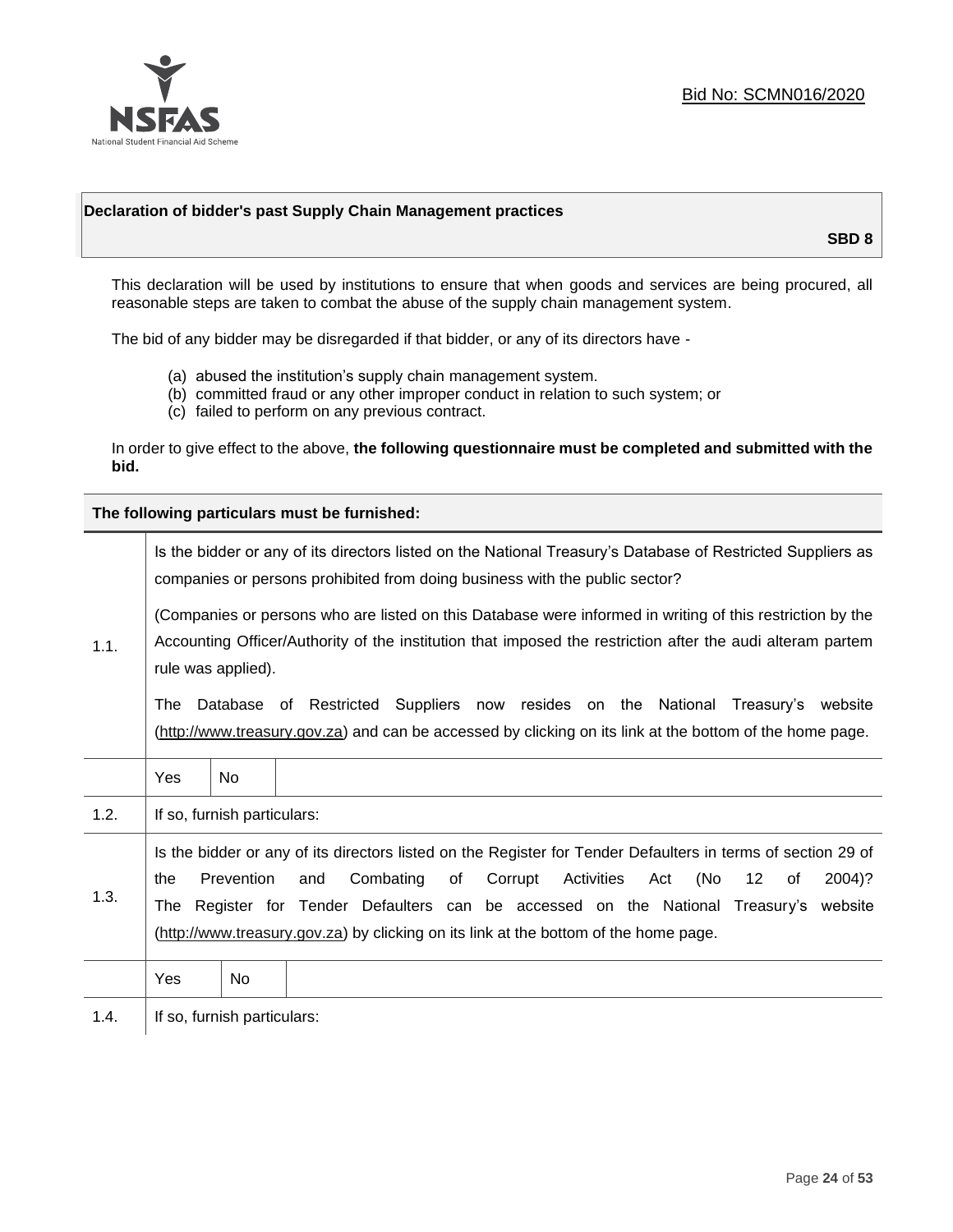

Τ

| 1.5. | Was the bidder or any of its directors convicted by a court of law (including a court outside of the<br>Republic of South Africa) for fraud or corruption during the past five years? |    |  |  |
|------|---------------------------------------------------------------------------------------------------------------------------------------------------------------------------------------|----|--|--|
|      | Yes                                                                                                                                                                                   | No |  |  |
| 1.6. | If so, furnish particulars:                                                                                                                                                           |    |  |  |
| 1.7. | Was any contract between the bidder and any organ of state terminated during the past five years on<br>account of failure to perform on or comply with the contract?                  |    |  |  |
|      | Yes                                                                                                                                                                                   | No |  |  |
| 1.8. | If so, furnish particulars:                                                                                                                                                           |    |  |  |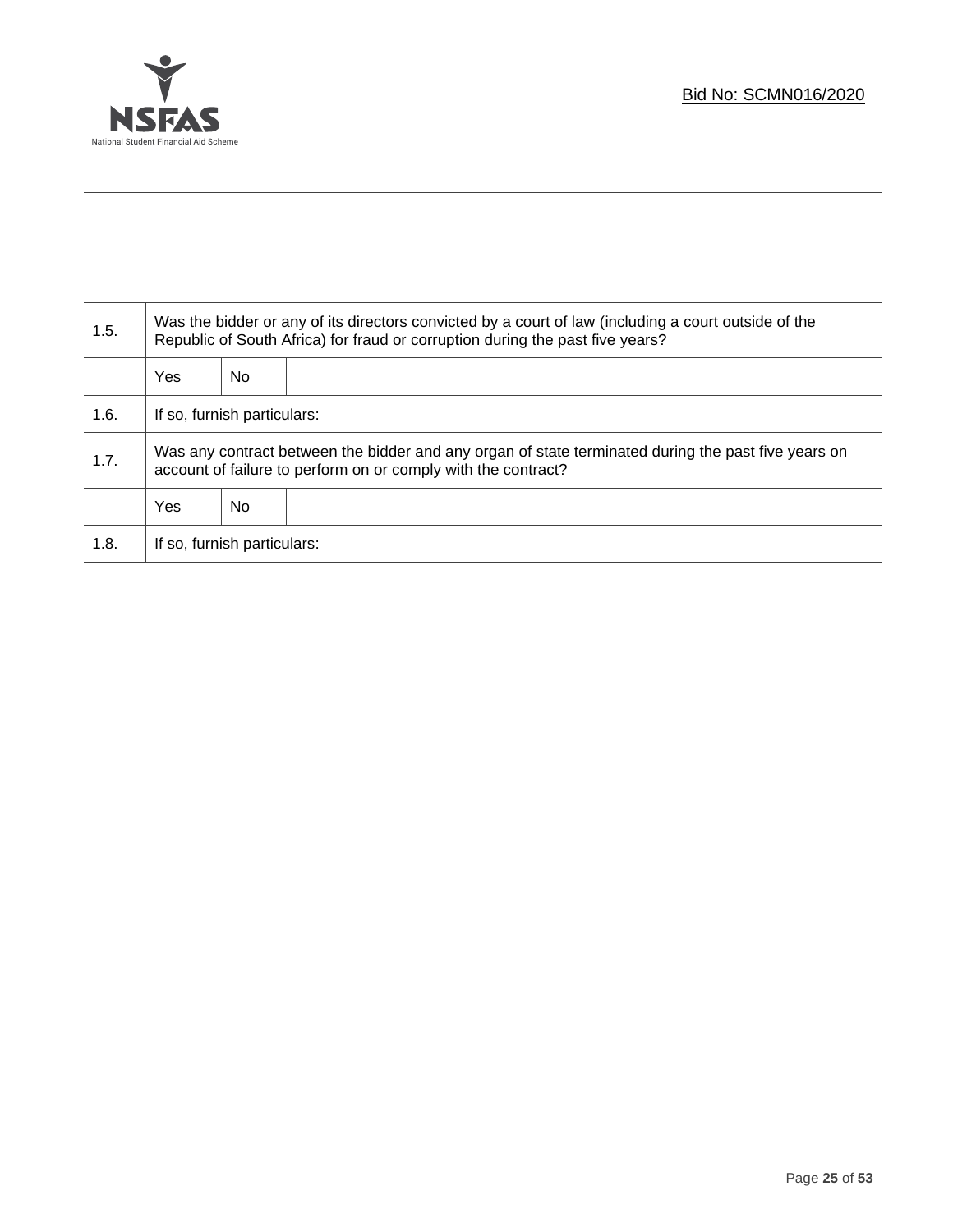

#### **Declaration**

I, the undersigned (NAME)………………………………………………………………………

Certify that the information furnished on the declaration from is true and correct.

I accept that, in addition to cancellation of a contract, action may be taken against me should this declaration provide to be false.

| <b>Signature</b> | <b>Date</b>    |
|------------------|----------------|
|                  |                |
|                  |                |
| <b>Position</b>  | Name of bidder |
|                  |                |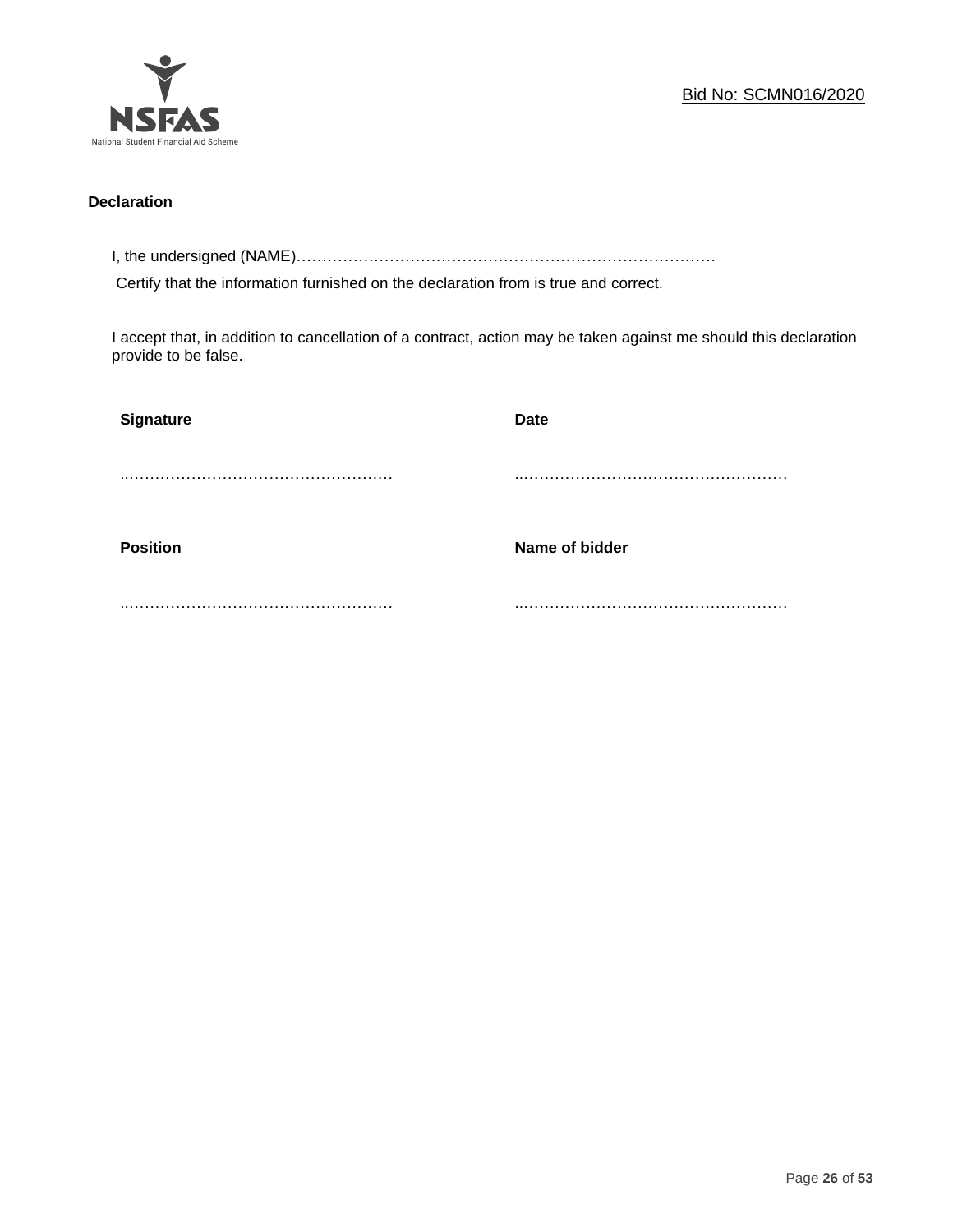

#### **SBD 9**

#### **CERTIFICATE OF INDEPENDENT BID DETERMINATION**

I, the undersigned, in submitting the accompanying bid in response to the invitation for the bid made by: NSFAS

(Name of Institution)

Do hereby make the following statements that I certify to be true and complete in every respect:

| I certify, on behalf of: |  |
|--------------------------|--|
| (Name of Bidder)         |  |

- 1. I have read, and I understand the contents of this Certificate.
- 6.1.I understand that the accompanying bid will be disqualified if this Certificate is found not to be true and complete in every respect.
- 6.2.I am authorized by the bidder to sign this Certificate, and to submit the accompanying bid, on behalf of the bidder.
- 6.3.Each person whose signature appears on the accompanying bid has been authorized by the bidder to determine the terms of, and to sign the bid, on behalf of the bidder.
- 6.4.For the purposes of this Certificate and the accompanying bid, I understand that the word "competitor" shall include any individual or organization, other than the bidder, whether or not affiliated with the bidder, who:
	- 6.4.1.1.1. has been requested to submit a bid in response to this bid invitation.
	- 6.4.1.1.2. could potentially submit a bid in response to this bid invitation, based on their qualifications,
	- 6.4.1.1.3. Abilities or experience.
- 6.10. Provides the same goods and services as the bidder and/or is in the same line of business as the bidder.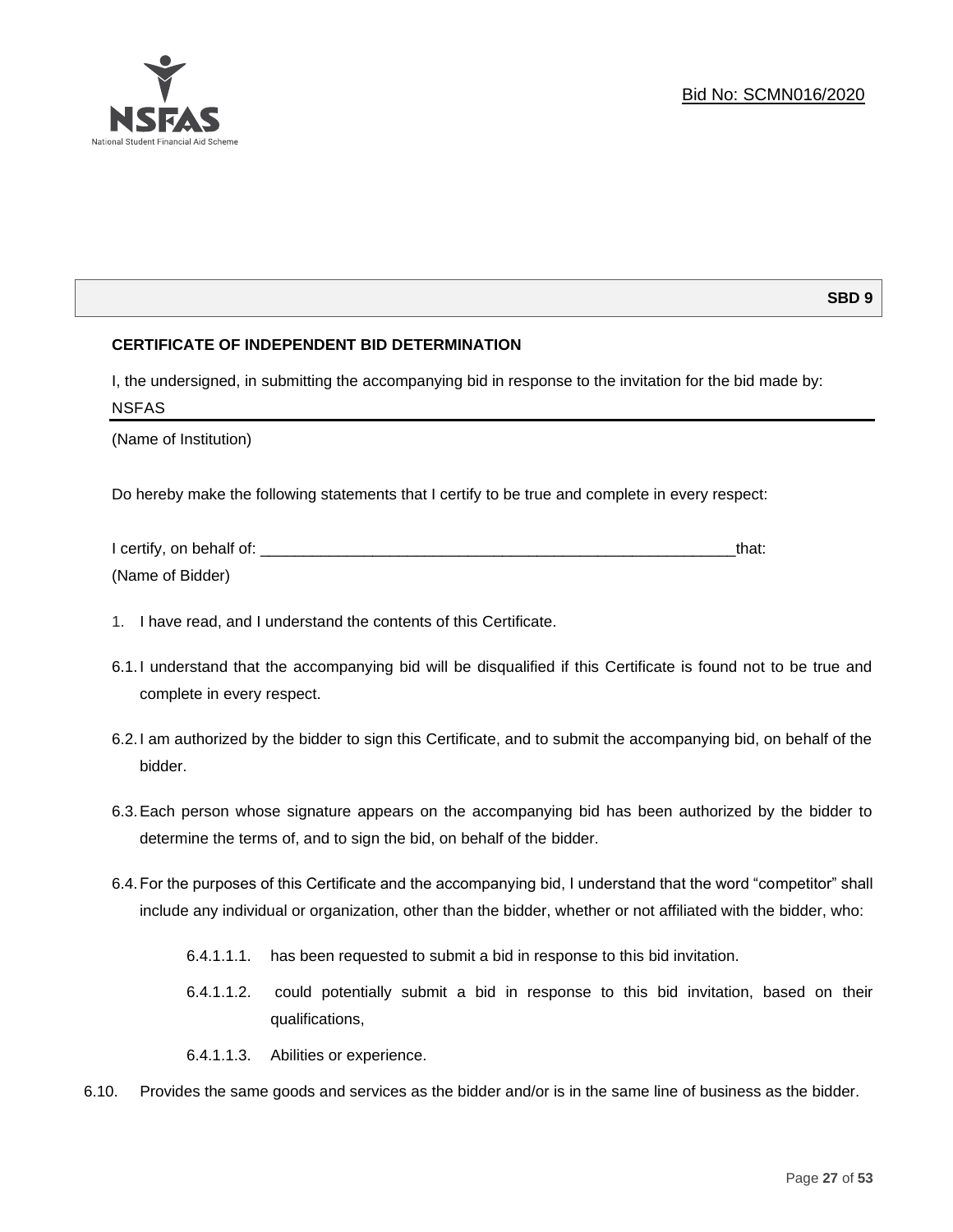

6.11. The bidder has arrived at the accompanying bid independently from, and without consultation, communication, agreement or arrangement with any competitor. However, communication between partners in a joint venture or consortium<sup>3</sup> will not be construed as collusive bidding.

<sup>3</sup> Joint venture or Consortium means an association of persons for the purpose of combining their expertise, property, capital, efforts, skill and knowledge in an activity for the execution of a contract.

- 6.12. In particular, without limiting the generality of paragraphs 6 above, there has been no consultation, communication, agreement or arrangement with any competitor regarding:
	- (a) prices
	- (b) geographical area where product or service will be rendered (market allocation)
	- (c) methods, factors or formulas used to calculate prices;
	- (d) the intention or decision to submit or not to submit, a bid;
	- (e) the submission of a bid which does not meet the specifications and conditions of the bid; or
	- (f) bidding with the intention not to win the bid.
- 6.13. In addition, there have been no consultations, communications, agreements or arrangements with any competitor regarding the quality, quantity, specifications and conditions or delivery particulars of the products or services to which this bid invitation relates.
- 6.14. The terms of the accompanying bid have not been, and will not be, disclosed by the bidder, directly or indirectly, to any competitor, prior to the date and time of the official bid opening or of the awarding of the contract.
- 6.15. I am aware that, in addition and without prejudice to any other remedy provided to combat any restrictive practices related to bids and contracts, bids that are suspicious will be reported to the Competition Commission for investigation and possible imposition of administrative penalties in terms of section 59 of the Competition Act No 89 of 1998 and or may be reported to the National Prosecuting Authority (NPA) for criminal investigation and or may be restricted from conducting business with the public sector for a period not exceeding ten (10) years in terms of the Prevention and Combating of Corrupt Activities Act No 12 of 2004 or any other applicable legislation.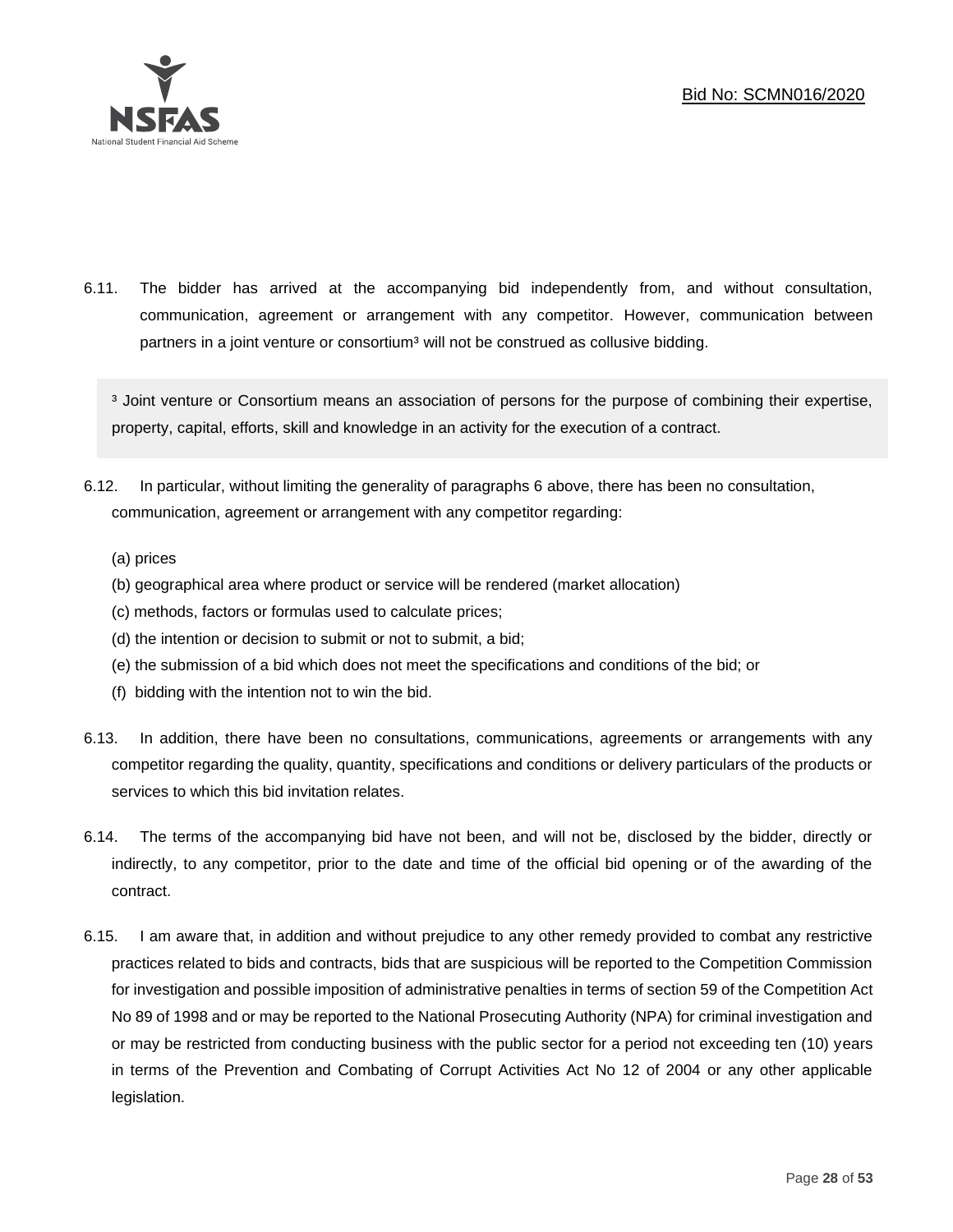

| Signature | Date           |
|-----------|----------------|
|           |                |
| Position  | Name of bidder |
|           |                |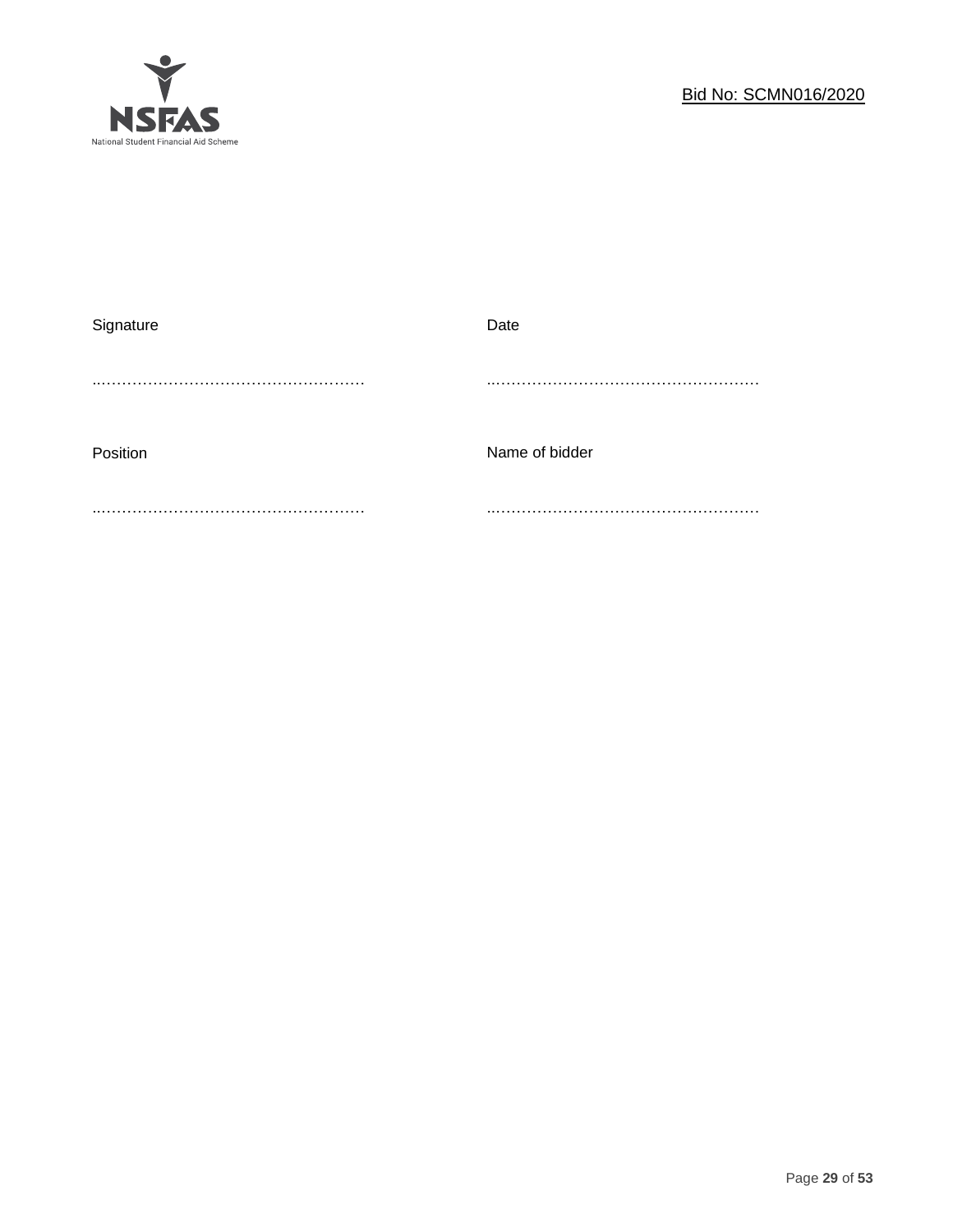

**SBD 6.1**

#### **1. PREFERENCE POINTS CLAIM FORM IN TERMS OF THE PREFERENTIAL PROCUREMENT REGULATIONS 2017**

This preference form must form part of all bids invited. It contains general information and serves as a claim form for preference points for Broad-Based Black Economic Empowerment (B-BBEE) Status Level of Contribution

#### **NB: BEFORE COMPLETING THIS FORM, BIDDERS MUST STUDY THE GENERAL CONDITIONS, DEFINITIONS AND DIRECTIVES APPLICABLE IN RESPECT OF B-BBEE, AS PRESCRIBED IN THE PREFERENTIAL PROCUREMENT REGULATIONS, 2017.**

#### **1. GENERAL CONDITIONS**

- 1.1 The following preference point systems are applicable to all bid:
	- the 80/20 system for requirements with a Rand value of up to R50 000 000 (all applicable taxes included); and

1.2

a) The value of this bid is estimated not to exceed R50 000 000 (all applicable taxes included) and therefore the 80/20 Preference point system shall be applicable.

Points for this bid shall be awarded for:

- (a) Price; and
- (b) B-BBEE Status Level of Contributor.
- 1.3 The maximum points for this bid are allocated as follows:

|                                                   | <b>POINTS</b> |
|---------------------------------------------------|---------------|
| <b>PRICE</b>                                      | 80            |
| <b>B-BBEE STATUS LEVEL OF CONTRIBUTOR</b>         | 20            |
| Total points for Price and B-BBEE must not exceed | 100           |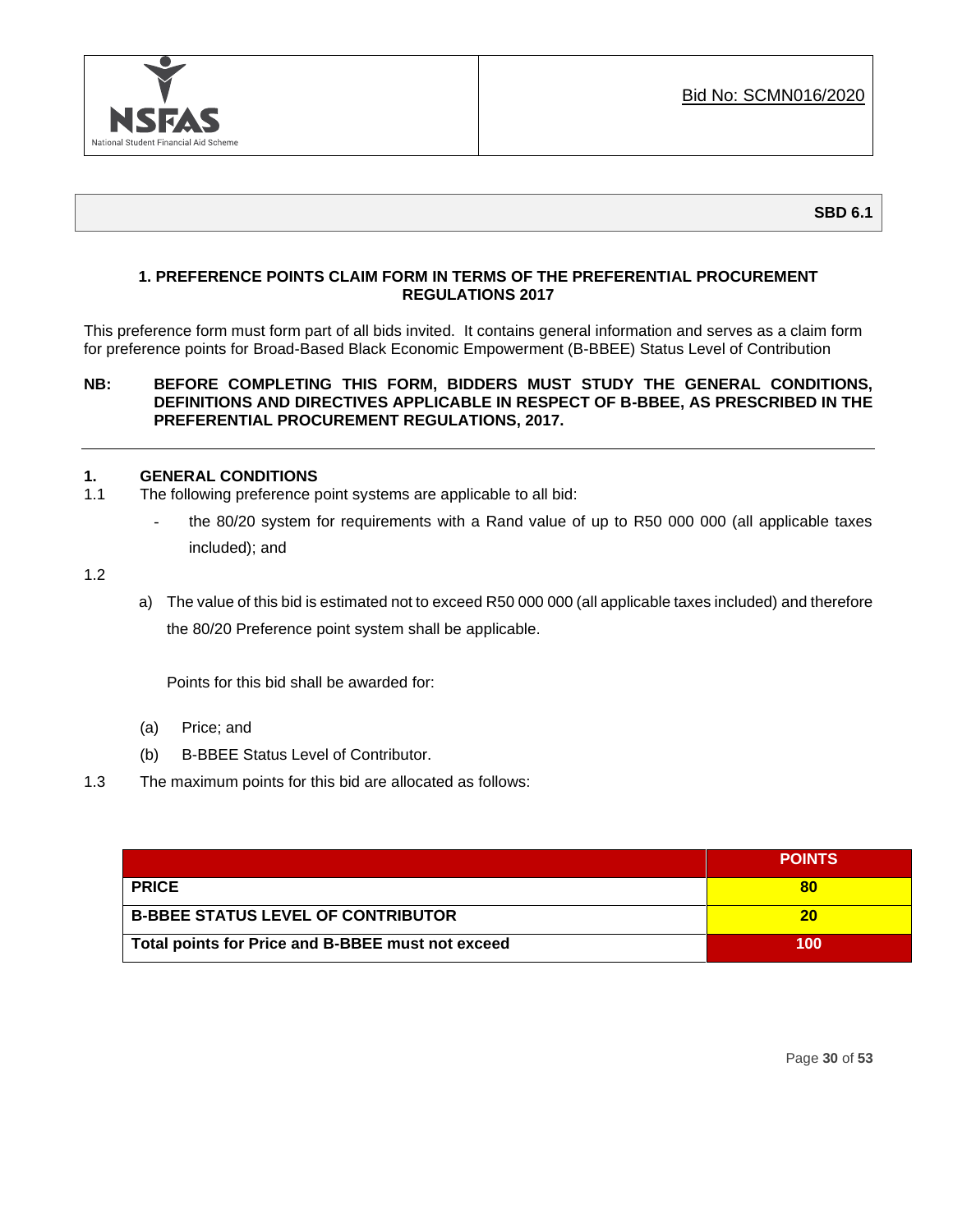

- 1.4 Failure on the part of a bidder to submit proof of B-BBEE Status level of contributor together with the bid, will be interpreted to mean that preference points for B-BBEE status level of contribution are not claimed.
- 1.5 The purchaser reserves the right to require of a bidder, either before a bid is adjudicated or at any time subsequently, to substantiate any claim in regard to preferences, in any manner required by the purchaser.

#### **2. DEFINITIONS**

- (a) **"B-BBEE"** means broad-based black economic empowerment as defined in section 1 of the Broad-Based Black Economic Empowerment Act.
- (b) "**B-BBEE status level of contributor"** means the B-BBEE status of an entity in terms of a code of good practice on black economic empowerment, issued in terms of section 9(1) of the Broad-Based Black Economic Empowerment Act.
- (c) **"bid"** means a written offer in a prescribed or stipulated form in response to an invitation by an organ of state for the provision of goods or services, through price quotations, advertised competitive bidding processes or proposals.
- (d) **"Broad-Based Black Economic Empowerment Act"** means the Broad-Based Black Economic Empowerment Act, 2003 (Act No. 53 of 2003);
- **(e) "EME"** means an Exempted Micro Enterprise in terms of a code of good practice on black economic empowerment issued in terms of section 9 (1) of the Broad-Based Black Economic Empowerment Act.
- (f) **"functionality"** means the ability of a tenderer to provide goods or services in accordance with specifications as set out in the tender documents.
- (g) **"prices"** includes all applicable taxes less all unconditional discounts;
- (h) **"proof of B-BBEE status level of contributor"** means:
	- **1)** B-BBEE Status level certificate issued by an authorized body or person;
	- **2)** A sworn affidavit as prescribed by the B-BBEE Codes of Good Practice;
	- **3)** Any other requirement prescribed in terms of the B-BBEE Act;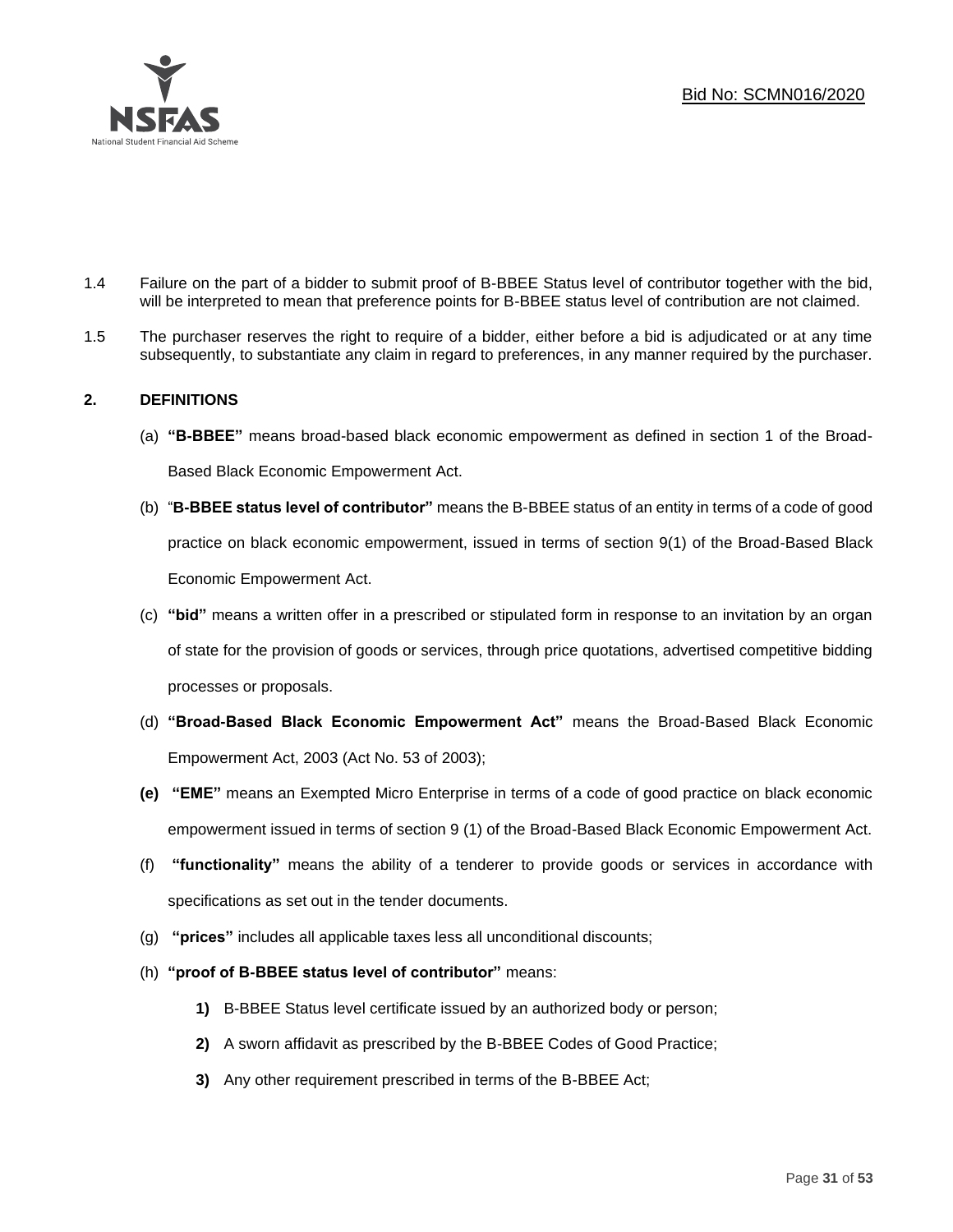

- (i) **"QSE"** means a qualifying small business enterprise in terms of a code of good practice on black economic empowerment issued in terms of section 9 (1) of the Broad-Based Black Economic Empowerment Act.
- *(j)* **"rand value"** means the total estimated value of a contract in Rand, calculated at the time of bid invitation, and includes all applicable taxes.

#### **3. POINTS AWARDED FOR PRICE**

## 3.1 **THE 80/20 PREFERENCE POINT SYSTEMS**

A maximum of 80 points is allocated for price on the following basis:

**80/20**

$$
Ps = 80 \left( 1 - \frac{Pt - P \min}{P \min} \right)
$$

Where

Ps = Points scored for price of bid under consideration

l

Pt = Price of bid under consideration

Pmin = Price of lowest acceptable bid

## **4. POINTS AWARDED FOR B-BBEE STATUS LEVEL OF CONTRIBUTOR**

4.1 In terms of Regulation 6 (2) and 7 (2) of the Preferential Procurement Regulations, preference points must be awarded to a bidder for attaining the B-BBEE status level of contribution in accordance with the table below: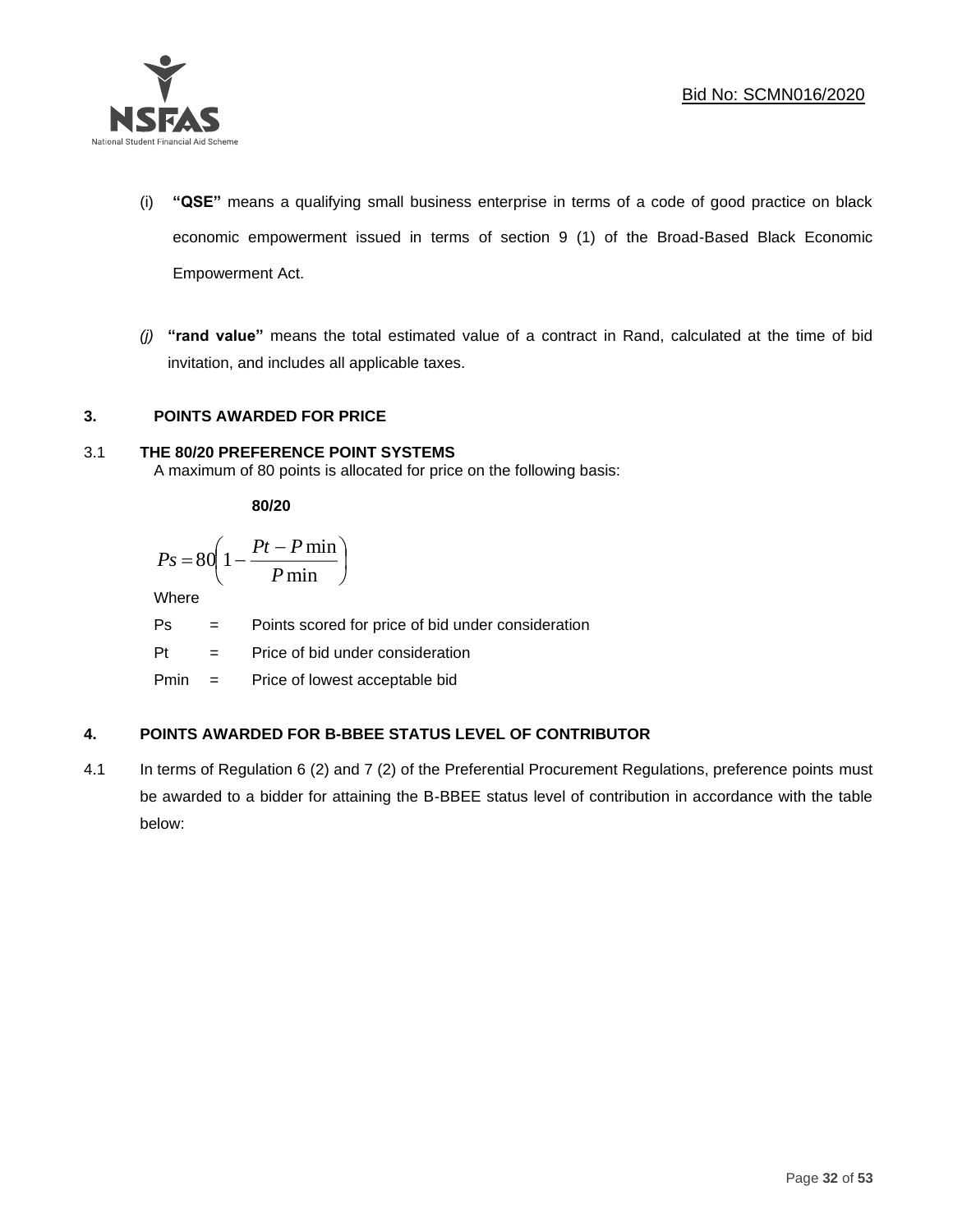

| <b>B-BBEE Status Level of</b><br><b>Contributor</b> | <b>Number of points</b><br>(90/10 system) | <b>Number of points</b><br>(80/20 system) |
|-----------------------------------------------------|-------------------------------------------|-------------------------------------------|
|                                                     | 10                                        | 20                                        |
| ◠                                                   | 9                                         | 18                                        |
| 3                                                   | 6                                         | 14                                        |
|                                                     | 5                                         | 12                                        |
| 5                                                   |                                           | 8                                         |
| 6                                                   |                                           | 6                                         |
|                                                     |                                           |                                           |
| 8                                                   |                                           |                                           |
| Non-compliant contributor                           |                                           |                                           |

#### **5. BID DECLARATION**

5.1 Bidders who claim points in respect of B-BBEE Status Level of Contribution must complete the following:

## **6. B-BBEE STATUS LEVEL OF CONTRIBUTOR CLAIMED IN TERMS OF PARAGRAPHS 1.4 AND 4.1**

6.1 B-BBEE Status Level of Contributor: = ……… (maximum of 20 points)

(Points claimed in respect of paragraph 7.1 must be in accordance with the table reflected in paragraph

4.1 and must be substantiated by relevant proof of B-BBEE status level of contributor.

#### **7. SUB-CONTRACTING**

7.1 Will any portion of the contract be sub-contracted?

#### (*Tick applicable box*)



7.1.1 If yes, indicate:

- i) What percentage of the contract will be subcontracted............…………….…………%
- ii) The name of the sub-contractor…………………………………………………………...
- iii) The B-BBEE status level of the sub-contractor......................................……………...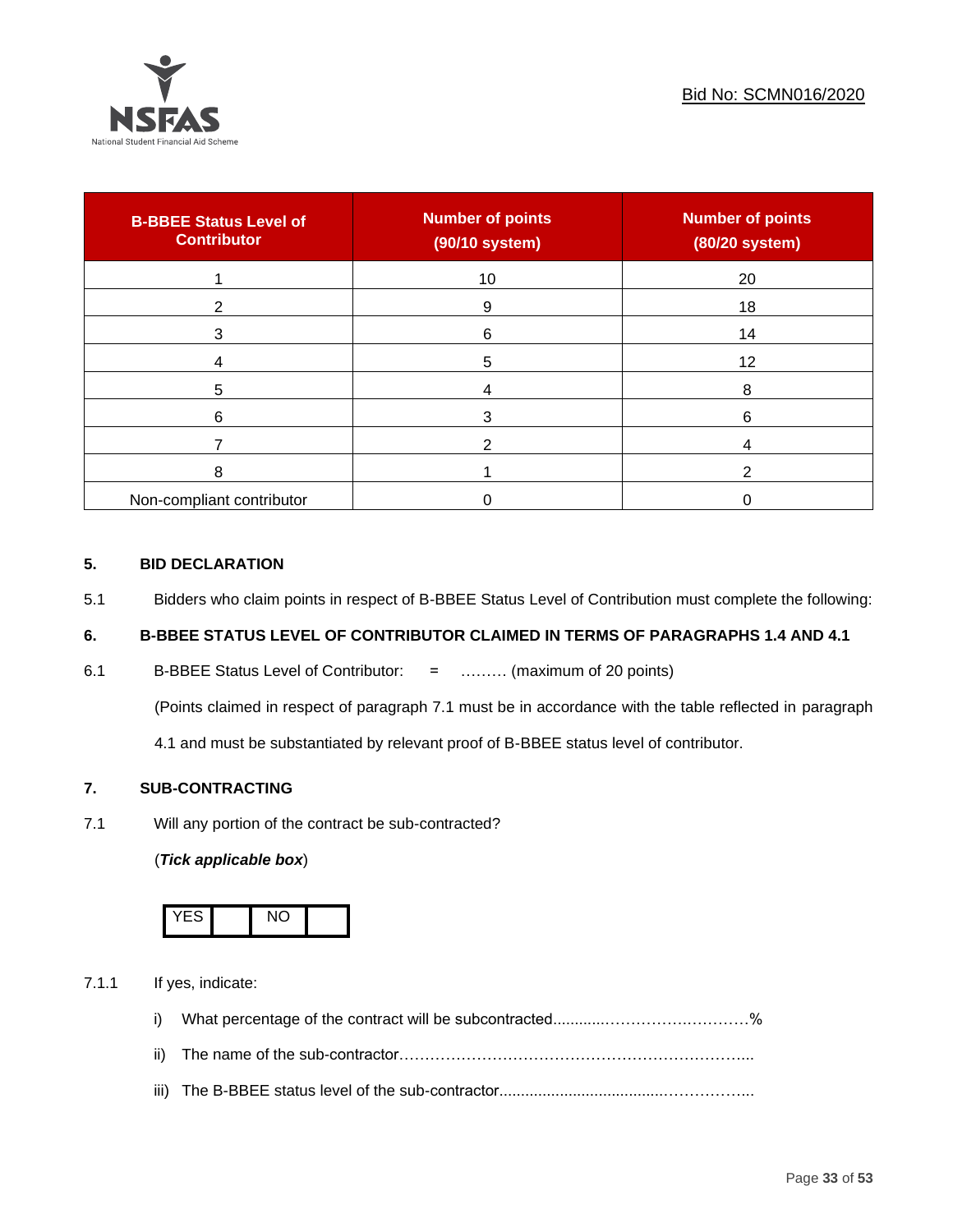

iv) Whether the sub-contractor is an EME or QSE

## *(Tick applicable box*)



v) Specify, by ticking the appropriate box, if subcontracting with an enterprise in terms of Preferential

Procurement Regulations,2017:

| Designated Group: An EME or QSE which is at last 51% owned by:    |            | <b>QSE</b> |
|-------------------------------------------------------------------|------------|------------|
|                                                                   | $\sqrt{ }$ | V          |
| <b>Black people</b>                                               |            |            |
| Black people who are youth                                        |            |            |
| Black people who are women                                        |            |            |
| Black people with disabilities                                    |            |            |
| Black people living in rural or underdeveloped areas or townships |            |            |
| Cooperative owned by black people                                 |            |            |
| Black people who are military veterans                            |            |            |
| <b>OR</b>                                                         |            |            |
| Any EME                                                           |            |            |
| Any QSE                                                           |            |            |

## 8. **DECLARATION WITH REGARD TO COMPANY/FIRM**

- 8.1 Name of company/firm………………………………………………………………………….
- 8.2 VAT registration number…………………………………….…………………………………
- 8.3 Company registration number…………….……………………….…………………………….

#### 8.4 TYPE OF COMPANY/ FIRM

- D Partnership/Joint Venture / Consortium
- □ One-person business/sole propriety
- D Close corporation
- D Company
- (Pty) Limited

[TICK APPLICABLE BOX]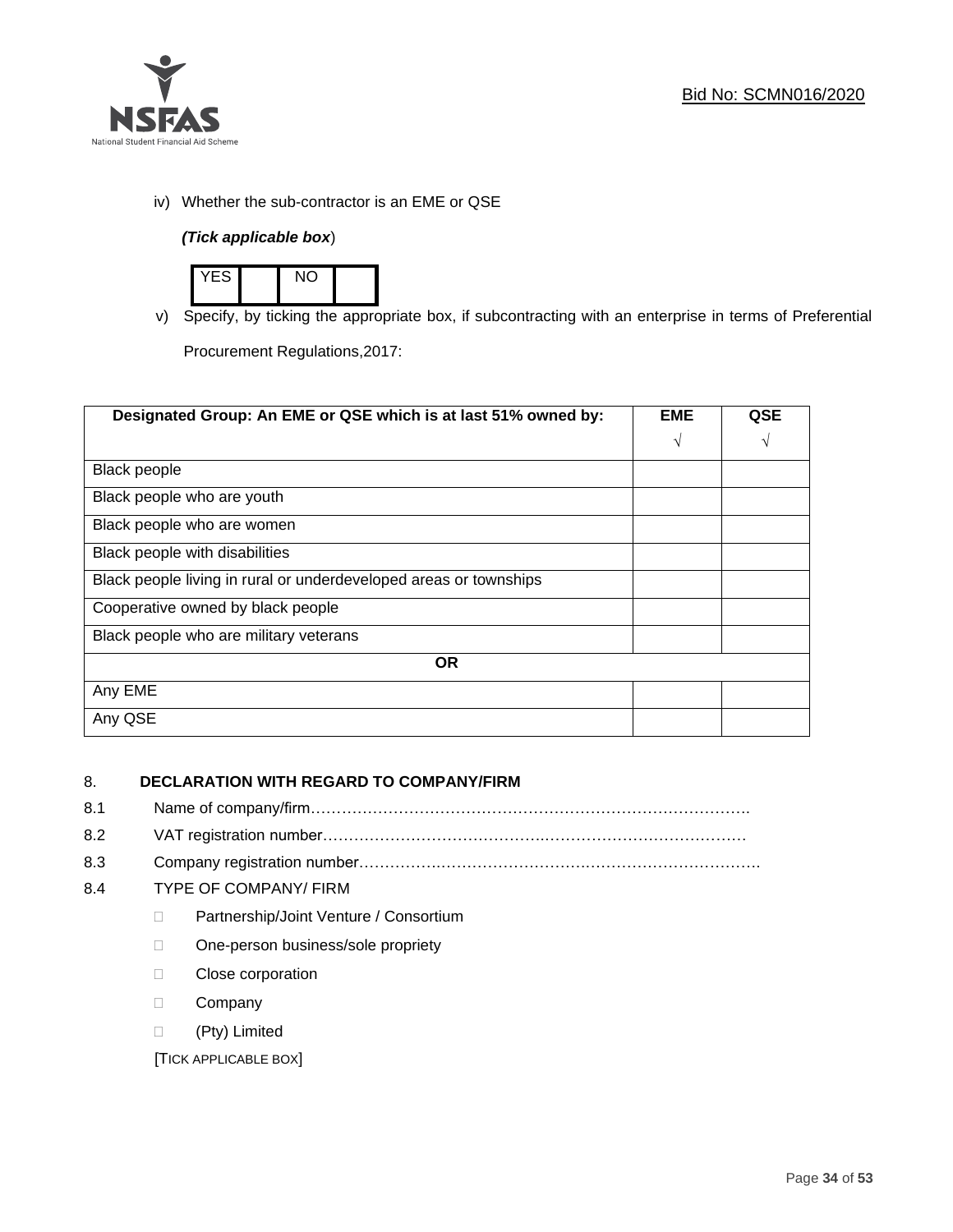

## Bid No: SCMN016/2020

| 8.5 | DESCRIBE PRINCIPAL BUSINESS ACTIVITIES                                                                                                                                                                                                                                                                                                       |                                                                                                        |  |
|-----|----------------------------------------------------------------------------------------------------------------------------------------------------------------------------------------------------------------------------------------------------------------------------------------------------------------------------------------------|--------------------------------------------------------------------------------------------------------|--|
|     |                                                                                                                                                                                                                                                                                                                                              |                                                                                                        |  |
|     |                                                                                                                                                                                                                                                                                                                                              |                                                                                                        |  |
|     |                                                                                                                                                                                                                                                                                                                                              |                                                                                                        |  |
| 8.6 | <b>COMPANY CLASSIFICATION</b>                                                                                                                                                                                                                                                                                                                |                                                                                                        |  |
|     | O.                                                                                                                                                                                                                                                                                                                                           | Manufacturer                                                                                           |  |
|     | □                                                                                                                                                                                                                                                                                                                                            | Supplier                                                                                               |  |
|     | □                                                                                                                                                                                                                                                                                                                                            | Professional service provider                                                                          |  |
|     | □                                                                                                                                                                                                                                                                                                                                            | Other service providers, e.g. transporter, etc.                                                        |  |
|     |                                                                                                                                                                                                                                                                                                                                              | [TICK APPLICABLE BOX]                                                                                  |  |
| 8.7 |                                                                                                                                                                                                                                                                                                                                              |                                                                                                        |  |
| 8.8 | I/we, the undersigned, who is / are duly authorised to do so on behalf of the company/firm, certify that the<br>points claimed, based on the B-BBE status level of contributor indicated in paragraphs 1.4 and 6.1 of the<br>foregoing certificates, qualifies the company/ firm for the preference(s) shown and I / we acknowledge<br>that: |                                                                                                        |  |
|     |                                                                                                                                                                                                                                                                                                                                              |                                                                                                        |  |
|     |                                                                                                                                                                                                                                                                                                                                              |                                                                                                        |  |
|     |                                                                                                                                                                                                                                                                                                                                              |                                                                                                        |  |
|     | i)                                                                                                                                                                                                                                                                                                                                           | The information furnished is true and correct.                                                         |  |
|     | ii)                                                                                                                                                                                                                                                                                                                                          | The preference points claimed are in accordance with the General Conditions as indicated in            |  |
|     |                                                                                                                                                                                                                                                                                                                                              | paragraph 1 of this form.                                                                              |  |
|     | iii)                                                                                                                                                                                                                                                                                                                                         | In the event of a contract being awarded as a result of points claimed as shown in paragraphs 1.4 and  |  |
|     |                                                                                                                                                                                                                                                                                                                                              | 6.1, the contractor may be required to furnish documentary proof to the satisfaction of the purchaser  |  |
|     |                                                                                                                                                                                                                                                                                                                                              | that the claims are correct.                                                                           |  |
|     | iv)                                                                                                                                                                                                                                                                                                                                          | If the B-BBEE status level of contributor has been claimed or obtained on a fraudulent basis or any of |  |
|     | the conditions of contract have not been fulfilled, the purchaser may, in addition to any other remedy<br>it may have -                                                                                                                                                                                                                      |                                                                                                        |  |
|     |                                                                                                                                                                                                                                                                                                                                              |                                                                                                        |  |
|     |                                                                                                                                                                                                                                                                                                                                              |                                                                                                        |  |
|     |                                                                                                                                                                                                                                                                                                                                              | disqualify the person from the bidding process.<br>(a)                                                 |  |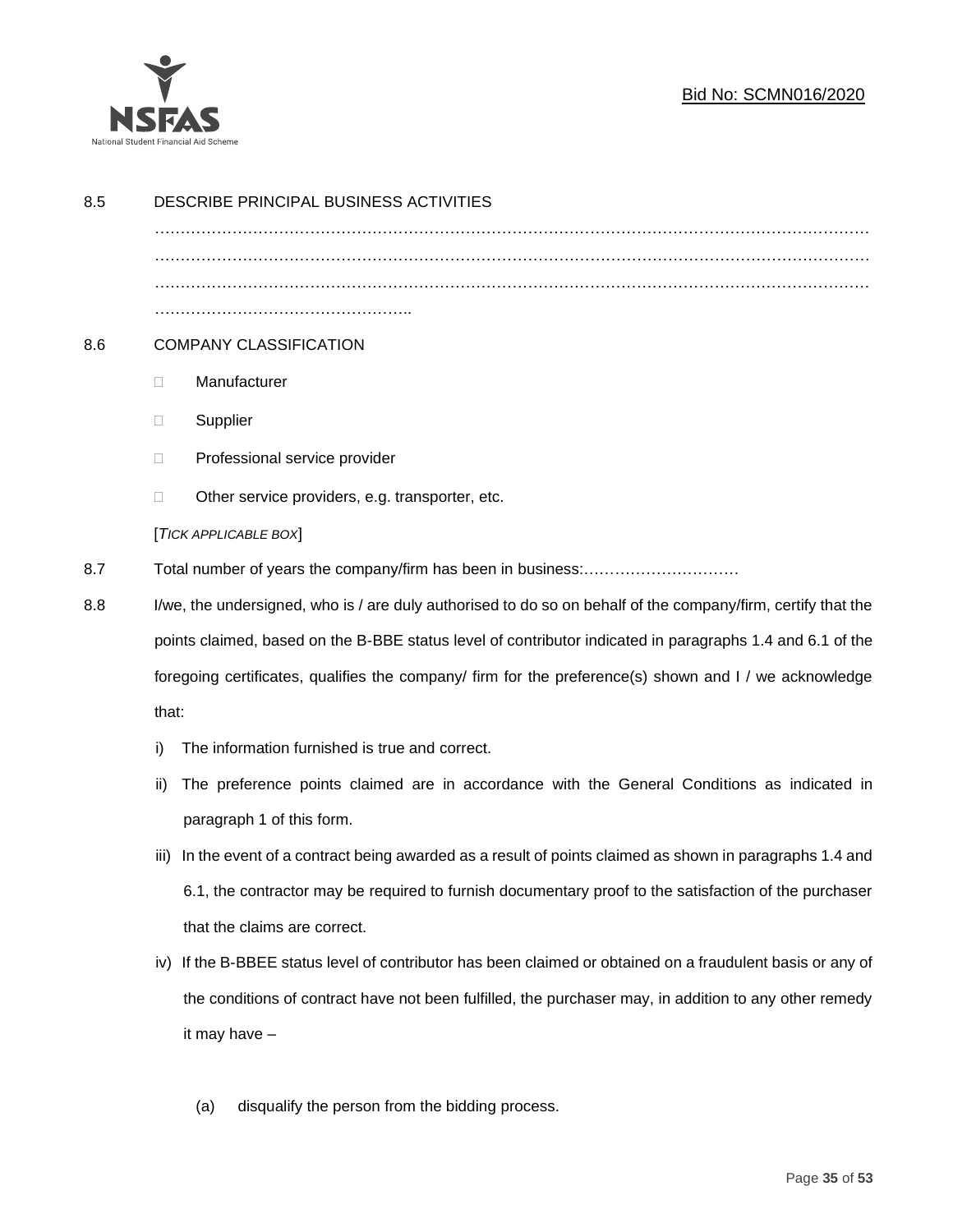

- (b) recover costs, losses or damages it has incurred or suffered as a result of that person's conduct.
- (c) cancel the contract and claim any damages which it has suffered as a result of having to make less favourable arrangements due to such cancellation.
- (d) recommend that the bidder or contractor, its shareholders and directors, or only the shareholders and directors who acted on a fraudulent basis, be restricted by the National Treasury from obtaining business from any organ of state for a period not exceeding 10 years, after the *audi alteram partem* (hear the other side) rule has been applied; and
- (e) forward the matter for criminal prosecution.

| <b>WITNESSES</b> |                              |
|------------------|------------------------------|
|                  | SIGNATURE(S) OF BIDDERS(S)   |
|                  | DATE:<br>.<br><b>ADDRESS</b> |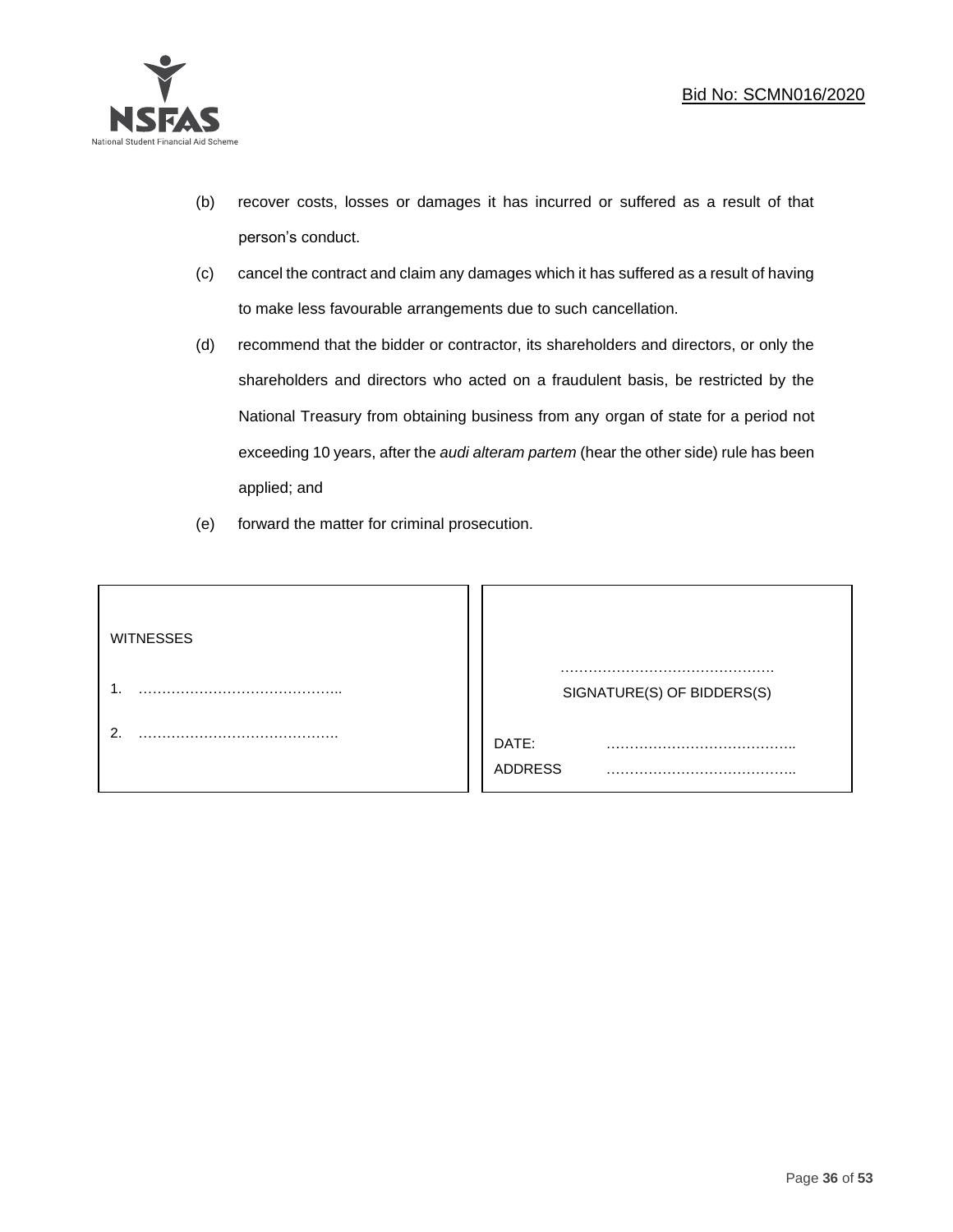

#### GOVERNMENT PROCUREMENT

#### **GENERAL CONDITIONS OF CONTRACT July 2010**

#### **NOTES**

The purpose of this document is to:

(i) Draw special attention to certain general conditions applicable to government bids, contracts and orders; and

(ii) To ensure that clients be familiar with regard to the rights and obligations of all parties involved in doing business with government.

In this document words in the singular also mean in the plural and vice versa and words in the masculine also mean in the feminine and neuter.

• The General Conditions of Contract will form part of all bid documents and may not be amended.

Special Conditions of Contract (SCC) relevant to a specific bid, should be compiled separately for every bid (if applicable) and will supplement the General Conditions of Contract. Whenever there is a conflict, the provisions in the SCC shall prevail.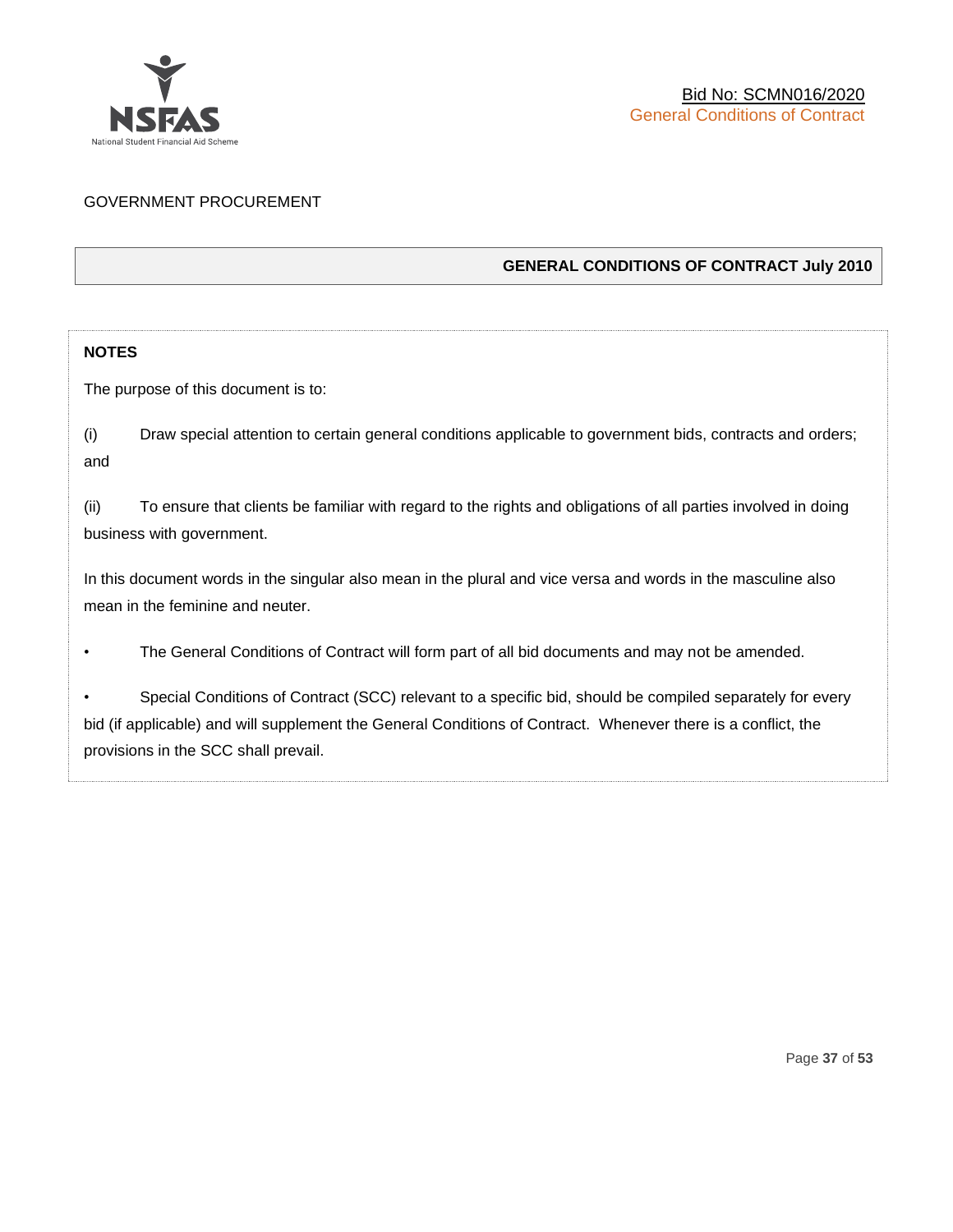

#### TABLE OF CLAUSES

- 1. Definitions
- 2. Application
- 3. General
- 4. Standards
- 5. Use of contract documents and information; inspection
- 6. Patent rights
- 7. Performance security
- 8. Inspections, tests and analysis
- 9. Packing
- 10. Delivery and documents
- 11. Insurance
- 12. Transportation
- 13. Incidental services
- 14. Spare parts
- 15. Warranty
- 16. Payment
- 17. Prices
- 18. Contract amendments
- 19. Assignment
- 20. Subcontracts
- 21. Delays in the supplier's performance
- 22. Penalties
- 23. Termination for default
- 24. Dumping and countervailing duties
- 25. Force Majeure
- 26. Termination for insolvency
- 27. Settlement of disputes
- 28. Limitation of liability
- 29. Governing language
- 30. Applicable law
- 31. Notices
- 32. Taxes and duties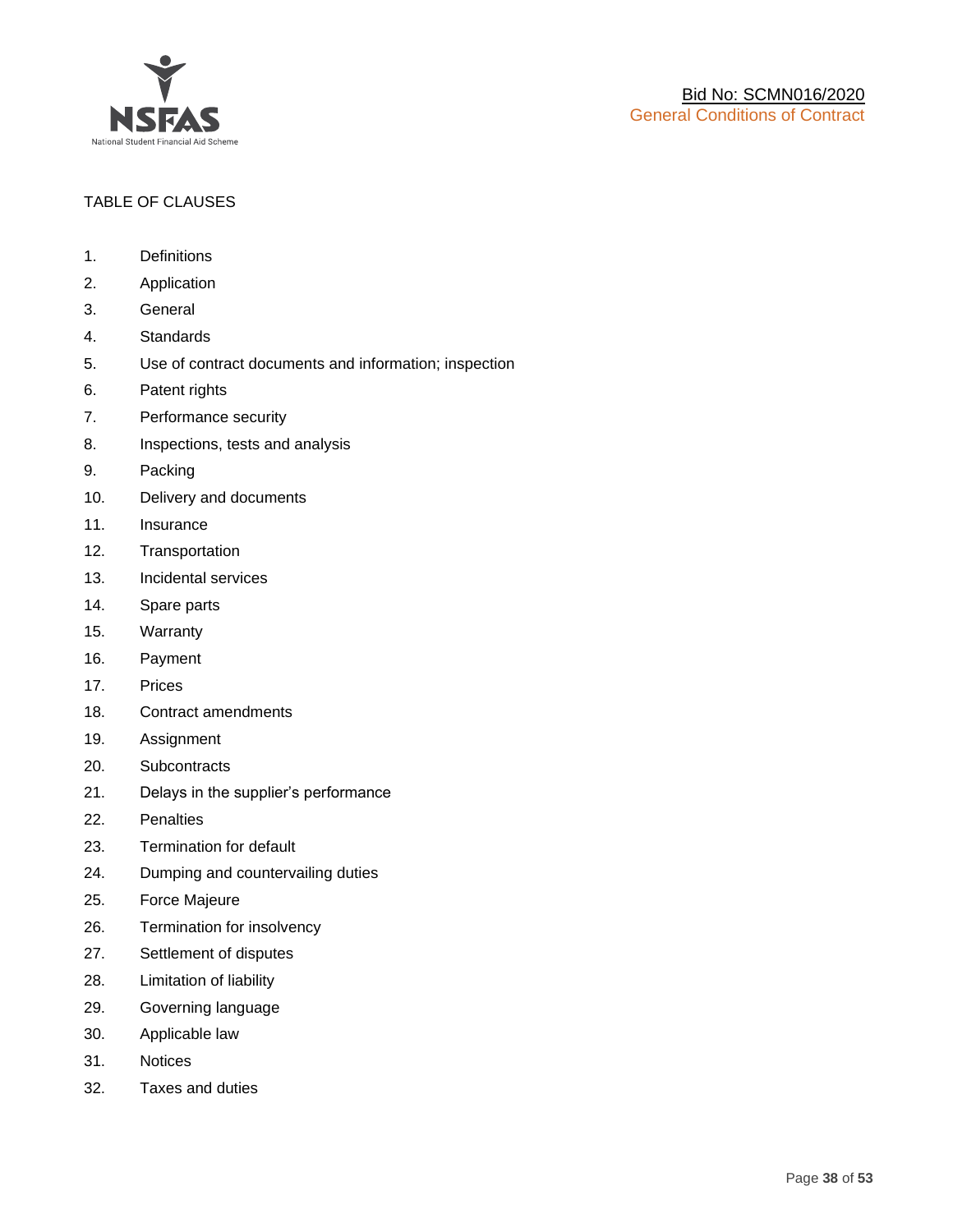

- 33. National Industrial Participation Programme (NIPP)
- 34. Prohibition of restrictive practices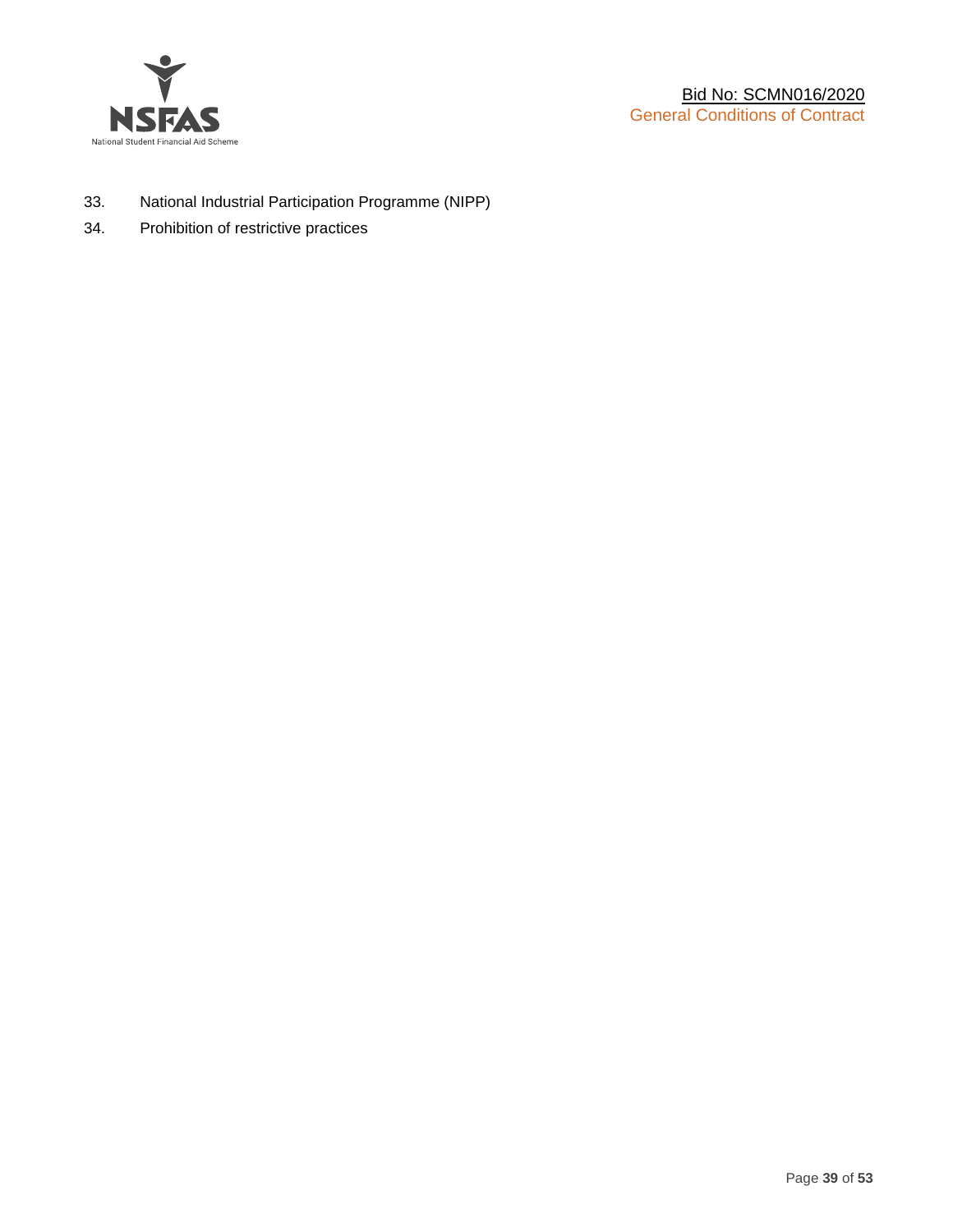

#### **General Conditions of Contract**

#### **1. Definitions**

- 1. The following terms shall be interpreted as indicated:
- 1.1 "Closing time" means the date and hour specified in the bidding documents for the receipt of bids.
- 1.2 "Contract" means the written agreement entered into between the purchaser and the supplier, as recorded in the contract form signed by the parties, including all attachments and appendices thereto and all documents incorporated by reference therein.
- 1.3 "Contract price" means the price payable to the supplier under the contract for the full and proper performance of his contractual obligations.
- 1.4 "Corrupt practice" means the offering, giving, receiving, or soliciting of anything of value to influence the action of a public official in the procurement process or in contract execution.
- 1.5 "Countervailing duties" are imposed in cases where an enterprise abroad is subsidized by its government and encouraged to market its products internationally.
- 1.6 "Country of origin" means the place where the goods were mined, grown or produced or from which the services are supplied. Goods are produced when, through manufacturing, processing or substantial and major assembly of components, a commercially recognized new product results that is substantially different in basic characteristics or in purpose or utility from its components.
- 1.7 "Day" means calendar day.
- 1.8 "Delivery" means delivery in compliance of the conditions of the contract or order.
- 1.9 "Delivery ex stock" means immediate delivery directly from stock actually on hand.
- 1.10 "Delivery into consignees store or to his site" means delivered and unloaded in the specified store or depot or on the specified site in compliance with the conditions of the contract or order, the supplier bearing all risks and charges involved until the supplies are so delivered and a valid receipt is obtained.
- 1.11 "Dumping" occurs when a private enterprise abroad market its goods on own initiative in the RSA at lower prices than that of the country of origin and which have the potential to harm the local industries in the RSA.
- 1.12 " Force majeure" means an event beyond the control of the supplier and not involving the supplier's fault or negligence and not foreseeable. Such events may include, but is not restricted to, acts of the purchaser in its sovereign capacity, wars or revolutions, fires, floods, epidemics, quarantine restrictions and freight embargoes.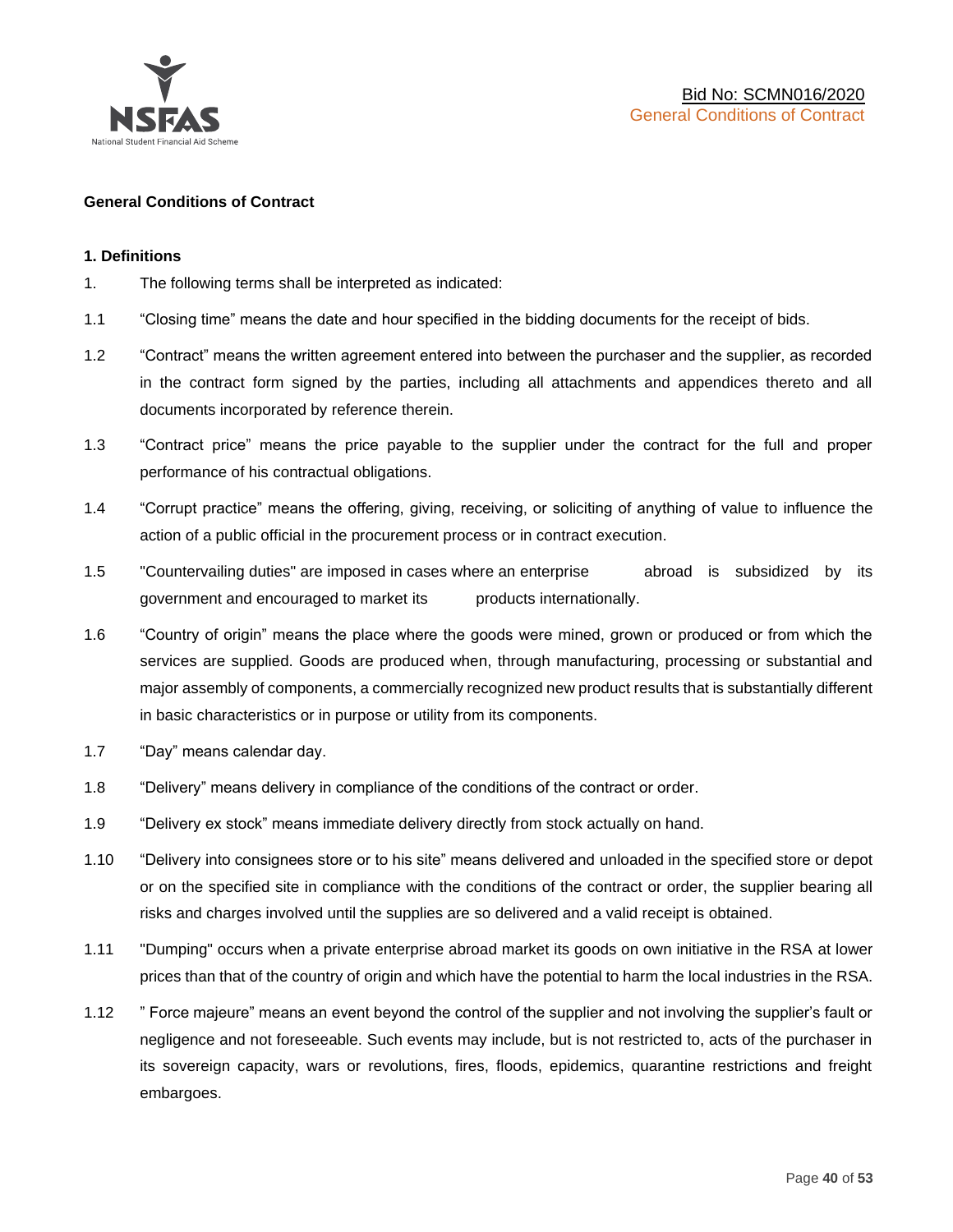

- 1.13 "Fraudulent practice" means a misrepresentation of facts in order to influence a procurement process or the execution of a contract to the detriment of any bidder and includes collusive practice among bidders (prior to or after bid submission) designed to establish bid prices at artificial non-competitive levels and to deprive the bidder of the benefits of free and open competition.
- 1.14 "GCC" means the General Conditions of Contract.
- 1.15 "Goods" means all of the equipment, machinery, and/or other materials that the supplier is required to supply to the purchaser under the contract.
- 1.16 "Imported content" means that portion of the bidding price represented by the cost of components, parts or materials which have been or are still to be imported (whether by the supplier or his subcontractors) and which costs are inclusive of the costs abroad, plus freight and other direct importation costs such as landing costs, dock dues, import duty, sales duty or other similar tax or duty at the South African place of entry as well as transportation and handling charges to the factory in the Republic where the supplies covered by the bid will be manufactured.
- 1.17 "Local content" means that portion of the bidding price which is not included in the imported content provided that local manufacture does take place.
- 1.18 "Manufacture" means the production of products in a factory using labour, materials, components and machinery and includes other related value-adding activities.
- 1.19 "Order" means an official written order issued for the supply of goods or works or the rendering of a service.
- 1.20 "Project site," where applicable, means the place indicated in bidding documents.
- 1.21 "Purchaser" means the organization purchasing the goods.
- 1.22 "Republic" means the Republic of South Africa.
- 1.23 "SCC" means the Special Conditions of Contract.
- 1.24 "Services" means those functional services ancillaries to the supply of the goods, such as transportation and any other incidental services, such as installation, commissioning, provision of technical assistance, training, catering, gardening, security, maintenance and other such obligations of the supplier covered under the contract.
- 1.25 "Written" or "in writing" means handwritten in ink or any form of electronic or mechanical writing.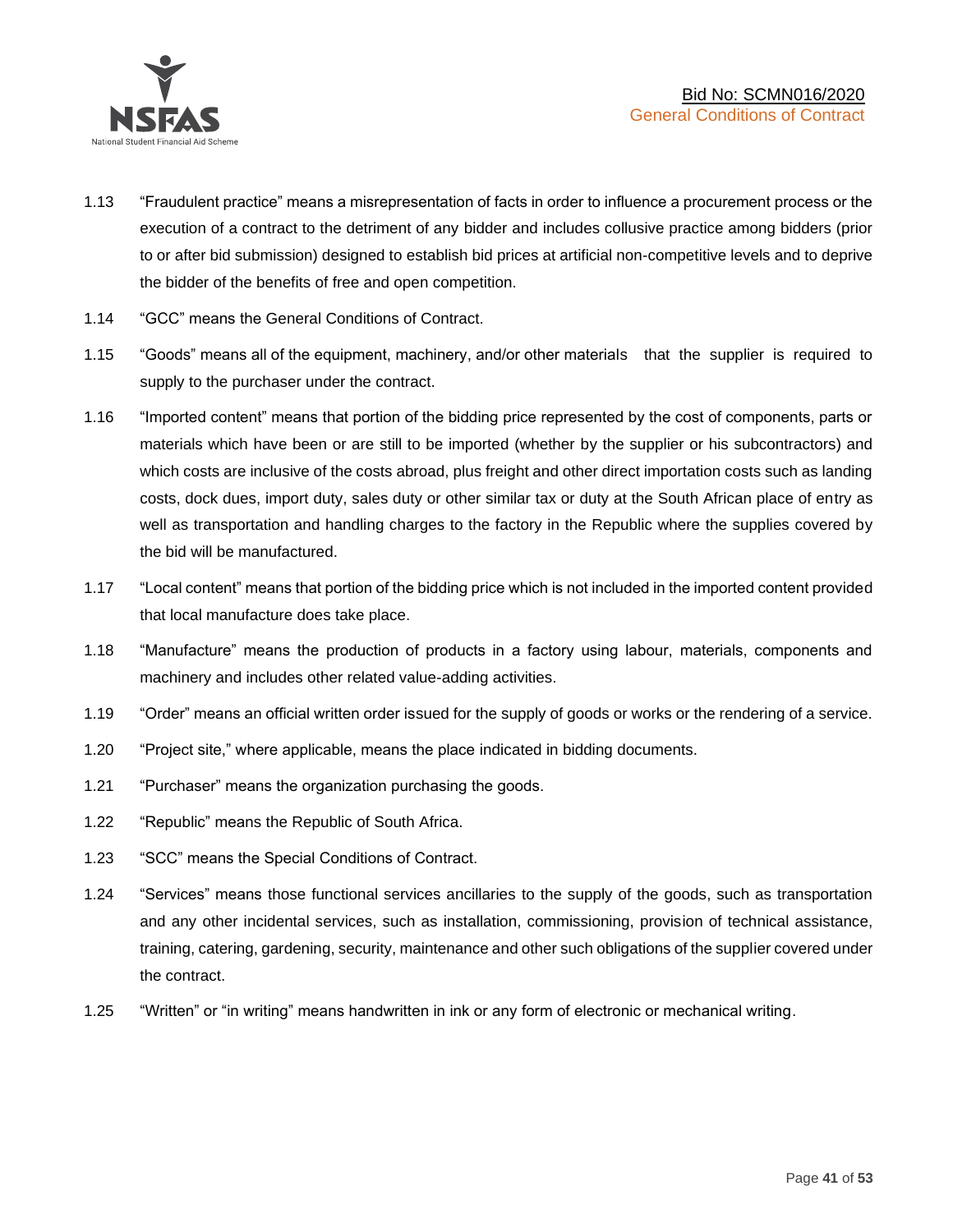

#### **2. Application**

- 2.1 These general conditions are applicable to all bids, contracts and orders including bids for functional and professional services, sales, hiring, letting and the granting or acquiring of rights, but excluding immovable property, unless otherwise indicated in the bidding documents.
- 2.2 Where applicable, special conditions of contract are also laid down to cover specific supplies, services or works.
- 2.3 Where such special conditions of contract are in conflict with these general conditions, the special conditions shall apply.

#### **3 General**

- 3.1 Unless otherwise indicated in the bidding documents, the purchaser shall not be liable for any expense incurred in the preparation and submission of a bid. Where applicable a non-refundable fee for documents may be charged.
- 3.2 With certain exceptions, invitations to bid are only published in the Government Tender Bulletin. The Government Tender Bulletin may be obtained directly from the Government Printer, Private Bag X85, Pretoria 0001, or accessed electronically from [www.treasury.gov.za](http://www.treasury.gov.za/)

#### **4. Standards**

4.1 The goods supplied shall conform to the standards mentioned in the bidding documents and specifications.

#### **5. Use of contract documents and information; inspection**.

- 5.1 The supplier shall not, without the purchaser's prior written consent, disclose the contract, or any provision thereof, or any specification, plan, drawing, pattern, sample, or information furnished by or on behalf of the purchaser in connection therewith, to any person other than a person employed by the supplier in the performance of the contract. Disclosure to any such employed person shall be made in confidence and shall extend only so far as may be necessary for purposes of such performance.
- 5.2 The supplier shall not, without the purchaser's prior written consent, make use of any document or information mentioned in GCC clause 5.1 except for purposes of performing the contract.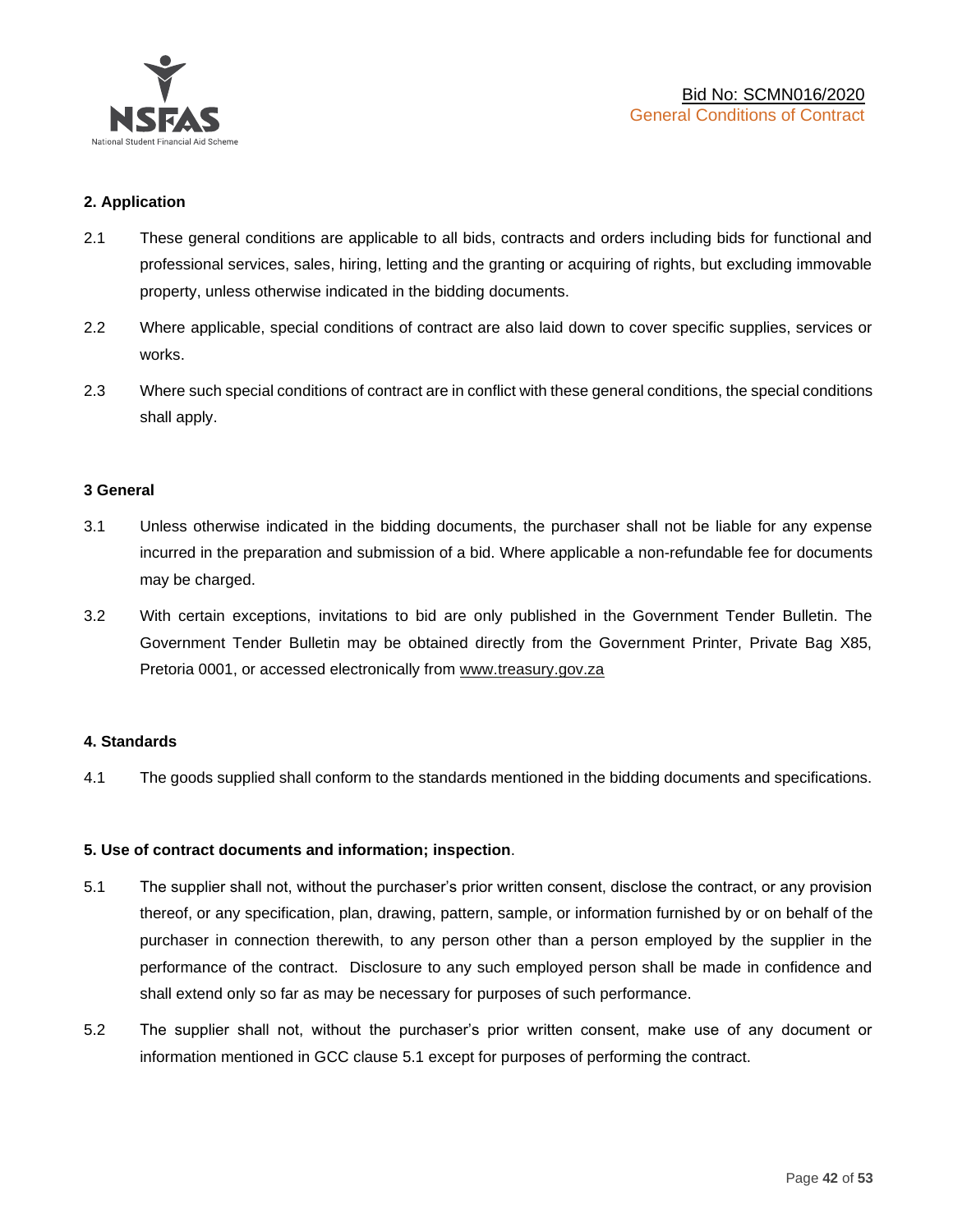

- 5.3 Any document, other than the contract itself mentioned in GCC clause 5.1 shall remain the property of the purchaser and shall be returned (all copies) to the purchaser on completion of the supplier's performance under the contract if so, required by the purchaser.
- 5.4 The supplier shall permit the purchaser to inspect the supplier's records relating to the performance of the supplier and to have them audited by auditors appointed by the purchaser, if so, required by the purchaser.

#### **6. Patent rights**

6.1 The supplier shall indemnify the purchaser against all third-party claims of infringement of patent, trademark, or industrial design rights arising from use of the goods or any part thereof by the purchaser.

#### **7. Performance security**

- 7.1 Within thirty (30) days of receipt of the notification of contract award, the successful bidder shall furnish to the purchaser the performance security of the amount specified in SCC.
- 7.2 The proceeds of the performance security shall be payable to the purchaser as compensation for any loss resulting from the supplier's failure to complete his obligations under the contract.
- 7.3 The performance security shall be denominated in the currency of the contract, or in a freely convertible currency acceptable to the purchaser and shall be in one of the following forms:
	- (a) a bank guarantee or an irrevocable letter of credit issued by a reputable bank located in the purchaser's country or abroad, acceptable to the purchaser, in the form provided in the bidding documents or another form acceptable to the purchaser; or
	- (b) a cashier's or certified cheque
- 7.4 The performance security will be discharged by the purchaser and returned to the supplier not later than thirty (30) days following the date of completion of the supplier's performance obligations under the contract, including any warranty obligations, unless otherwise specified in SCC.

#### **8. Inspections, tests and analyses**

- 8.1 All pre-bidding testing will be for the account of the bidder.
- 8.2 If it is a bid condition that supplies to be produced or services to be rendered should at any stage during production or execution or on completion be subject to inspection, the premises of the bidder or contractor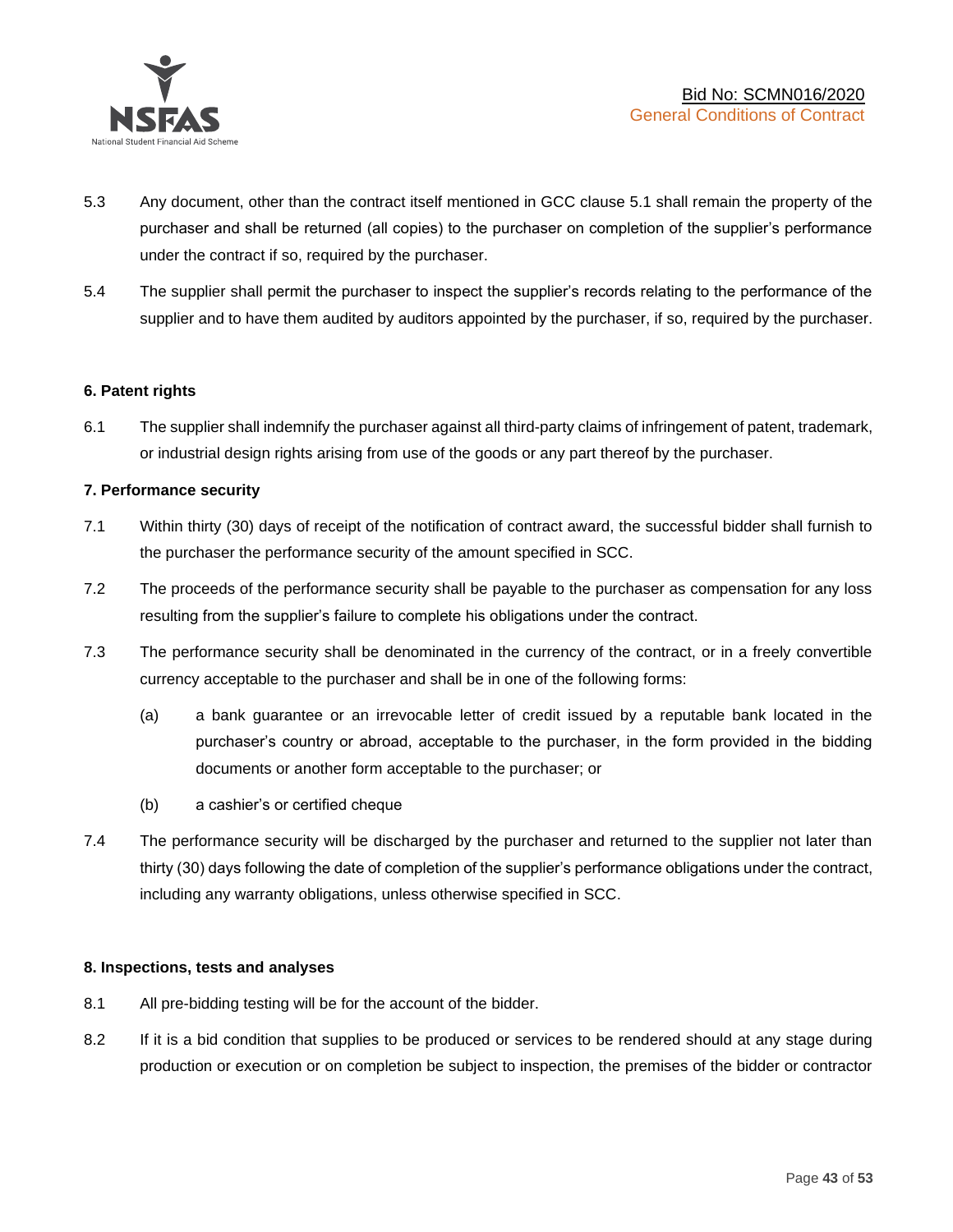shall be open, at all reasonable hours, for inspection by a representative of the Department or an organization acting on behalf of the Department.

- 8.3 If there are no inspection requirements indicated in the bidding documents and no mention is made in the contract, but during the contract period it is decided that inspections shall be carried out, the purchaser shall itself make the necessary arrangements, including payment arrangements with the testing authority concerned.
- 8.4 If the inspections, tests and analyses referred to in clauses 8.2 and 8.3 show the supplies to be in accordance with the contract requirements, the cost of the inspections, tests and analyses shall be defrayed by the purchaser.
- 8.5 Where the supplies or services referred to in clauses 8.2 and 8.3 do not comply with the contract requirements, irrespective of whether such supplies or services are accepted or not, the cost in connection with these inspections, tests or analyses shall be defrayed by the supplier.
- 8.6 Supplies and services which are referred to in clauses 8.2 and 8.3 and which do not comply with the contract requirements may be rejected.
- 8.7 Any contract supplies may on or after delivery be inspected, tested or analysed and may be rejected if found not to comply with the requirements of the contract. Such rejected supplies shall be held at the cost and risk of the supplier who shall, when called upon, remove them immediately at his own cost and forthwith substitute them with supplies which do comply with the requirements of the contract. Failing such removal, the rejected supplies shall be returned at the supplier's cost and risk. Should the supplier fail to provide the substitute supplies forthwith, the purchaser may, without giving the supplier further opportunity to substitute the rejected supplies, purchase such supplies as may be necessary at the expense of the supplier.
- 8.8 The provisions of clauses 8.4 to 8.7 shall not prejudice the right of the purchaser to cancel the contract on account of a breach of the conditions thereof, or to act in terms of Clause 23 of GCC.

#### **9. Packing**

9.1 The supplier shall provide such packing of the goods as is required to prevent their damage or deterioration during transit to their final destination, as indicated in the contract. The packing shall be sufficient to withstand, without limitation, rough handling during transit and exposure to extreme temperatures, salt and precipitation during transit, and open storage. Packing, case size and weights shall take into consideration, where appropriate, the remoteness of the goods' final destination and the absence of heavy handling facilities at all points in transit.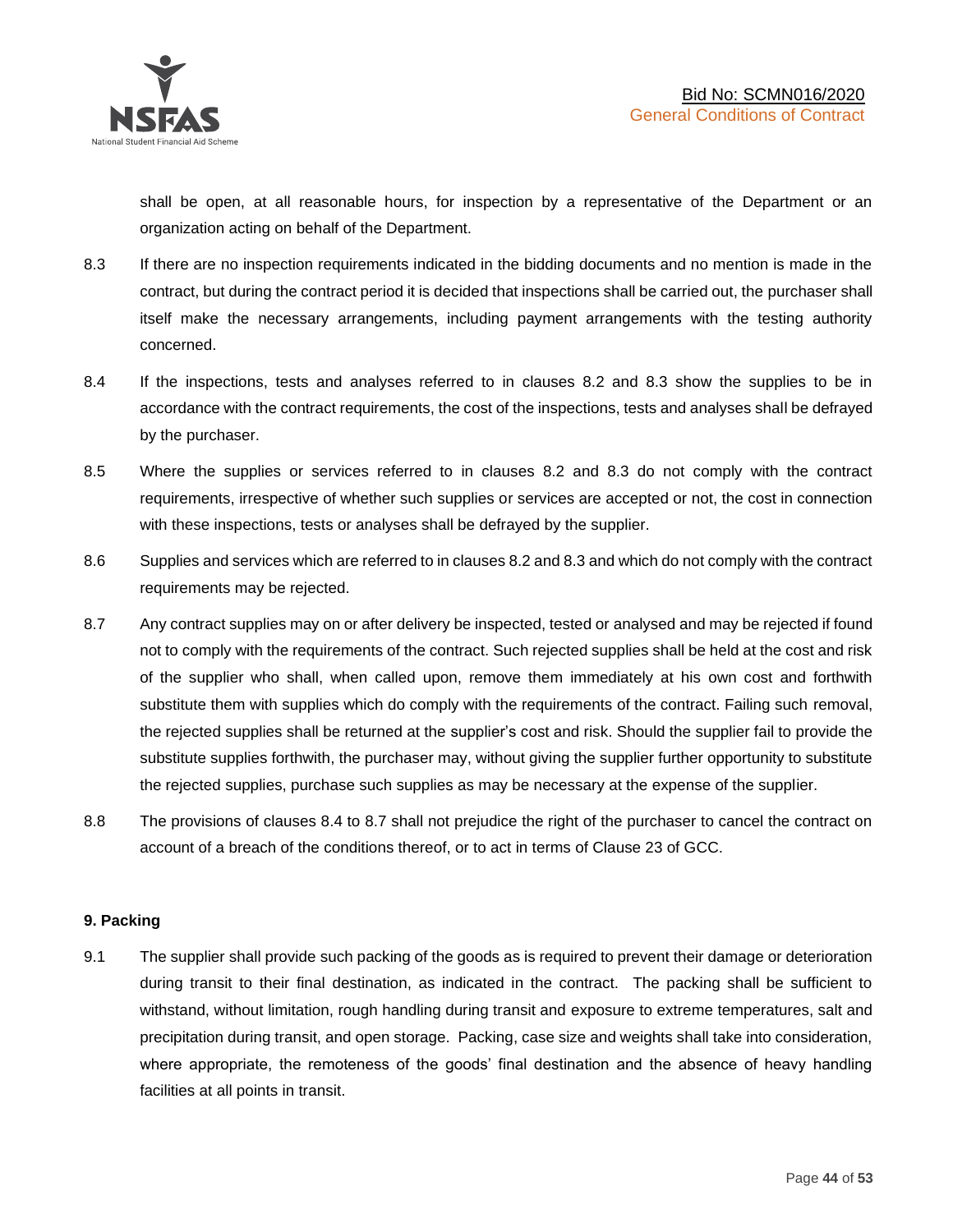

9.2 The packing, marking, and documentation within and outside the packages shall comply strictly with such special requirements as shall be expressly provided for in the contract, including additional requirements, if any, specified in SCC, and in any subsequent instructions ordered by the purchaser.

#### **10. Delivery and documents**

- 10.1 Delivery of the goods shall be made by the supplier in accordance with the terms specified in the contract. The details of shipping and/or other documents to be furnished by the supplier are specified in SCC.
- 10.2 Documents to be submitted by the supplier are specified in SCC.

#### **11. Insurance**

11.1 The goods supplied under the contract shall be fully insured in a freely convertible currency against loss or damage incidental to manufacture or acquisition, transportation, storage and delivery in the manner specified in the SCC.

#### **12. Transportation**

12.1 Should a price other than an all-inclusive delivered price be required, this shall be specified in the SCC.

#### **13. Incidental services**

13.1 The supplier may be required to provide any or all of the following services, including additional services, if any, specified in SCC:

(a) performance or supervision of on-site assembly and/or commissioning of the supplied ` goods;

- (b) furnishing of tools required for assembly and/or maintenance of the supplied goods;
- (c) furnishing of a detailed operations and maintenance manual for each appropriate unit of the supplied goods;
- (d) performance or supervision or maintenance and/or repair of the supplied goods, for a period of time agreed by the parties, provided that this service shall not relieve the supplier of any warranty obligations under this contract; and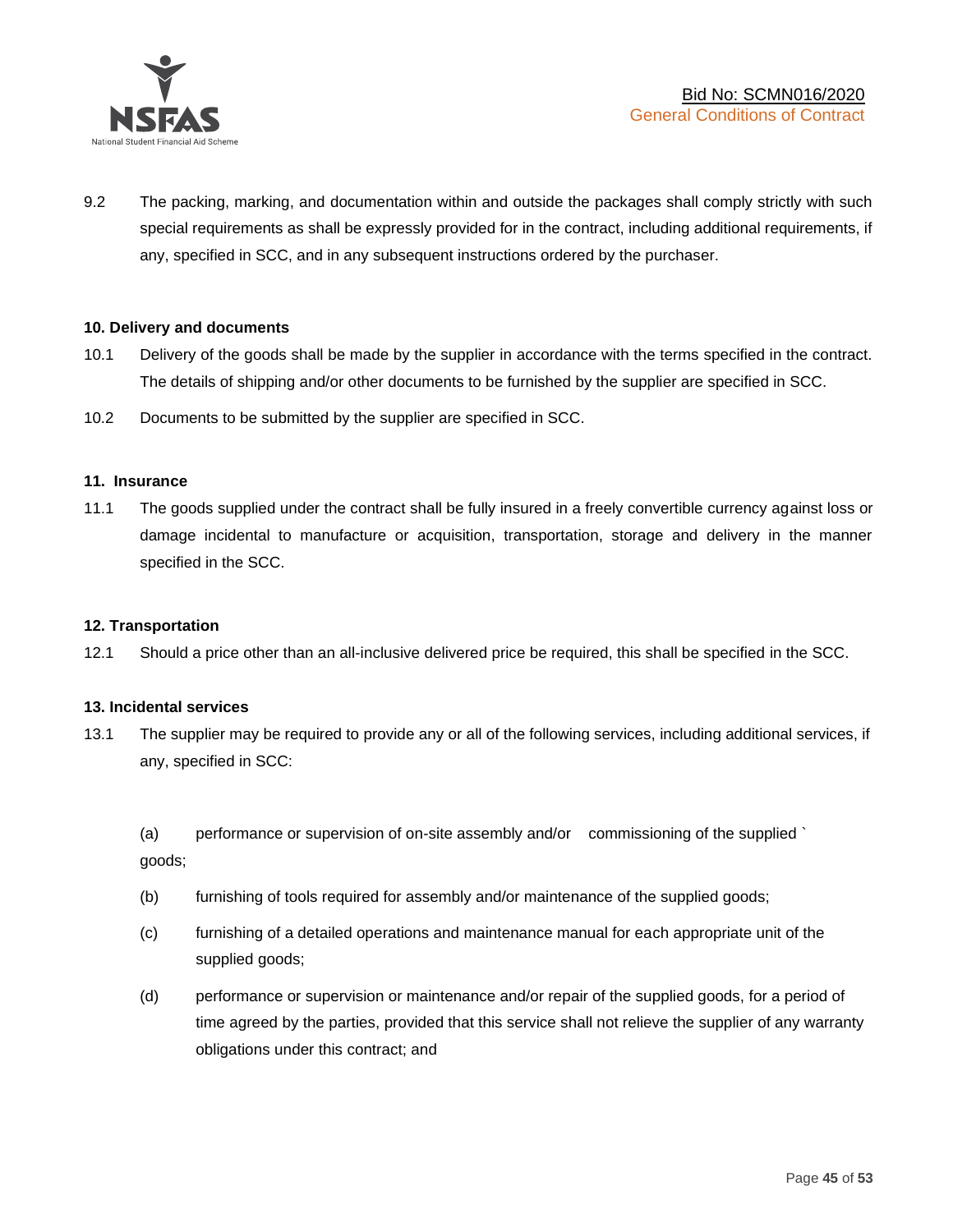

- (e) training of the purchaser's personnel, at the supplier's plant and/or on-site, in assembly, start-up, operation, maintenance, and/or repair of the supplied goods.
- 13.2 Prices charged by the supplier for incidental services, if not included in the contract price for the goods, shall be agreed upon in advance by the parties and shall not exceed the prevailing rates charged to other parties by the supplier for similar services.

#### **14. Spare parts**

- 14.1 As specified in SCC, the supplier may be required to provide any or all of the following materials, notifications, and information pertaining to spare parts manufactured or distributed by the supplier:
	- (a) such spare parts as the purchaser may elect to purchase from the supplier, provided that this election shall not relieve the supplier of any warranty obligations under the contract; and
	- (b) in the event of termination of production of the spare parts:

(i) Advance notification to the purchaser of the pending termination, in sufficient time to permit the purchaser to procure needed requirements; and

(ii) following such termination, furnishing at no cost to the purchaser, the blueprints, drawings, and specifications of the spare parts, if requested.

#### **15. Warranty**

- 15.1 The supplier warrants that the goods supplied under the contract are new, unused, of the most recent or current models, and that they incorporate all recent improvements in design and materials unless provided otherwise in the contract. The supplier further warrants that all goods supplied under this contract shall have no defect, arising from design, materials, or workmanship (except when the design and/or material is required by the purchaser's specifications) or from any act or omission of the supplier, that may develop under normal use of the supplied goods in the conditions prevailing in the country of final destination.
- 15.2 This warranty shall remain valid for twelve (12) months after the goods, or any portion thereof as the case may be, have been delivered to and accepted at the final destination indicated in the contract, or for eighteen (18) months after the date of shipment from the port or place of loading in the source country, whichever period concludes earlier, unless specified otherwise in SCC.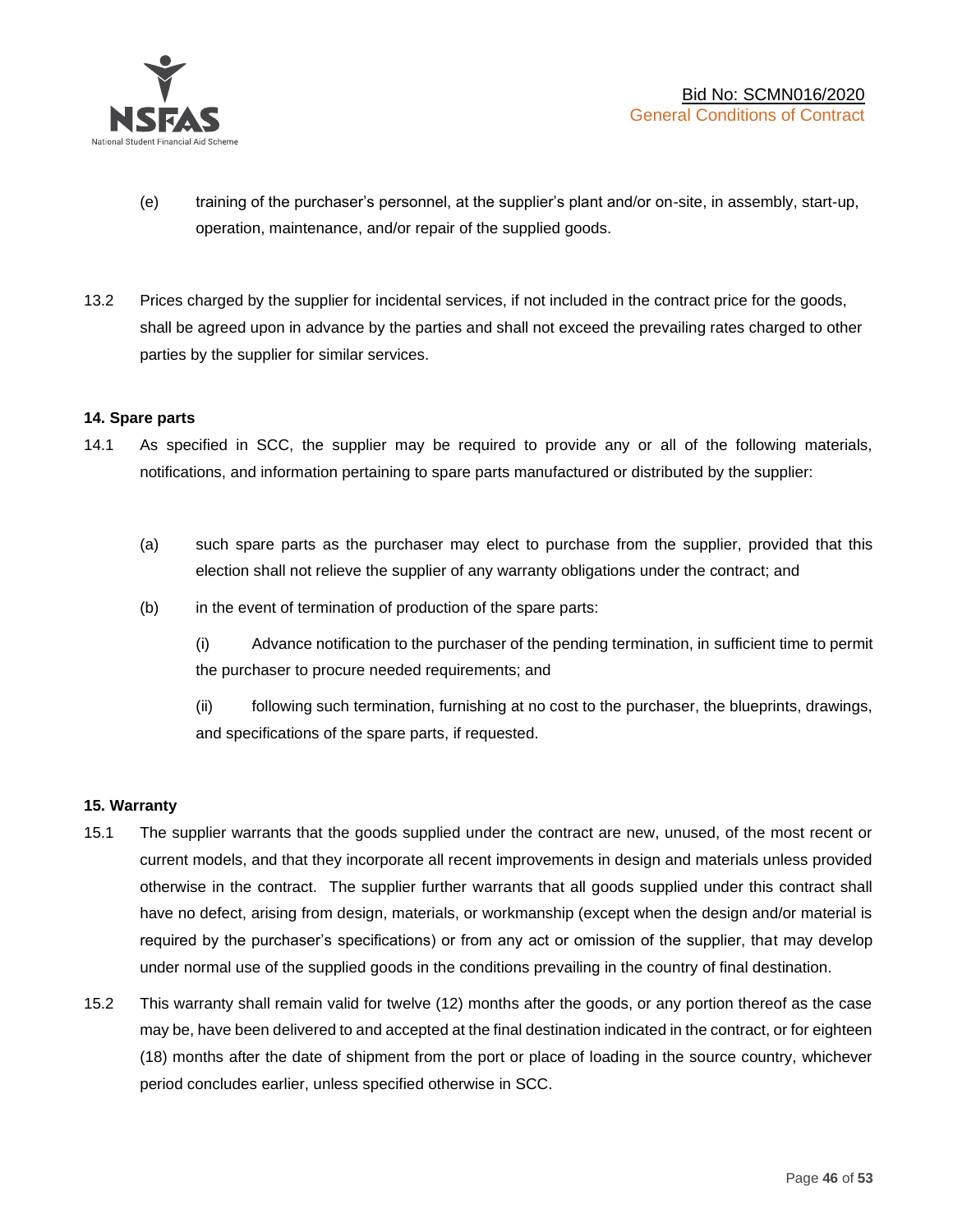

- 15.3 The purchaser shall promptly notify the supplier in writing of any claims arising under this warranty.
- 15.4 Upon receipt of such notice, the supplier shall, within the period specified in SCC and with all reasonable speed, repair or replace the defective goods or parts thereof, without costs to the purchaser.
- 15.5 If the supplier, having been notified, fails to remedy the defect(s) within the period specified in SCC, the purchaser may proceed to take such remedial action as may be necessary, at the supplier's risk and expense and without prejudice to any other rights which the purchaser may have against the supplier under the contract.

#### **16. Payment**

- 16.1 The method and conditions of payment to be made to the supplier under this contract shall be specified in SCC.
- 16.2 The supplier shall furnish the purchaser with an invoice accompanied by a copy of the delivery note and upon fulfilment of other obligations stipulated in the contract.
- 16.3 Payments shall be made promptly by the purchaser, but in no case later than thirty (30) days after submission of an invoice or claim by the supplier.
- 16.4 Payment will be made in Rand unless otherwise stipulated in SCC.

#### **17. Prices**

17.1 Prices charged by the supplier for goods delivered and services performed under the contract shall not vary from the prices quoted by the supplier in his bid, with the exception of any price adjustments authorized in SCC or in the purchaser's request for bid validity extension, as the case may be.

#### **18. Contract amendments**

18.1 No variation in or modification of the terms of the contract shall be made except by written amendment signed by the parties concerned.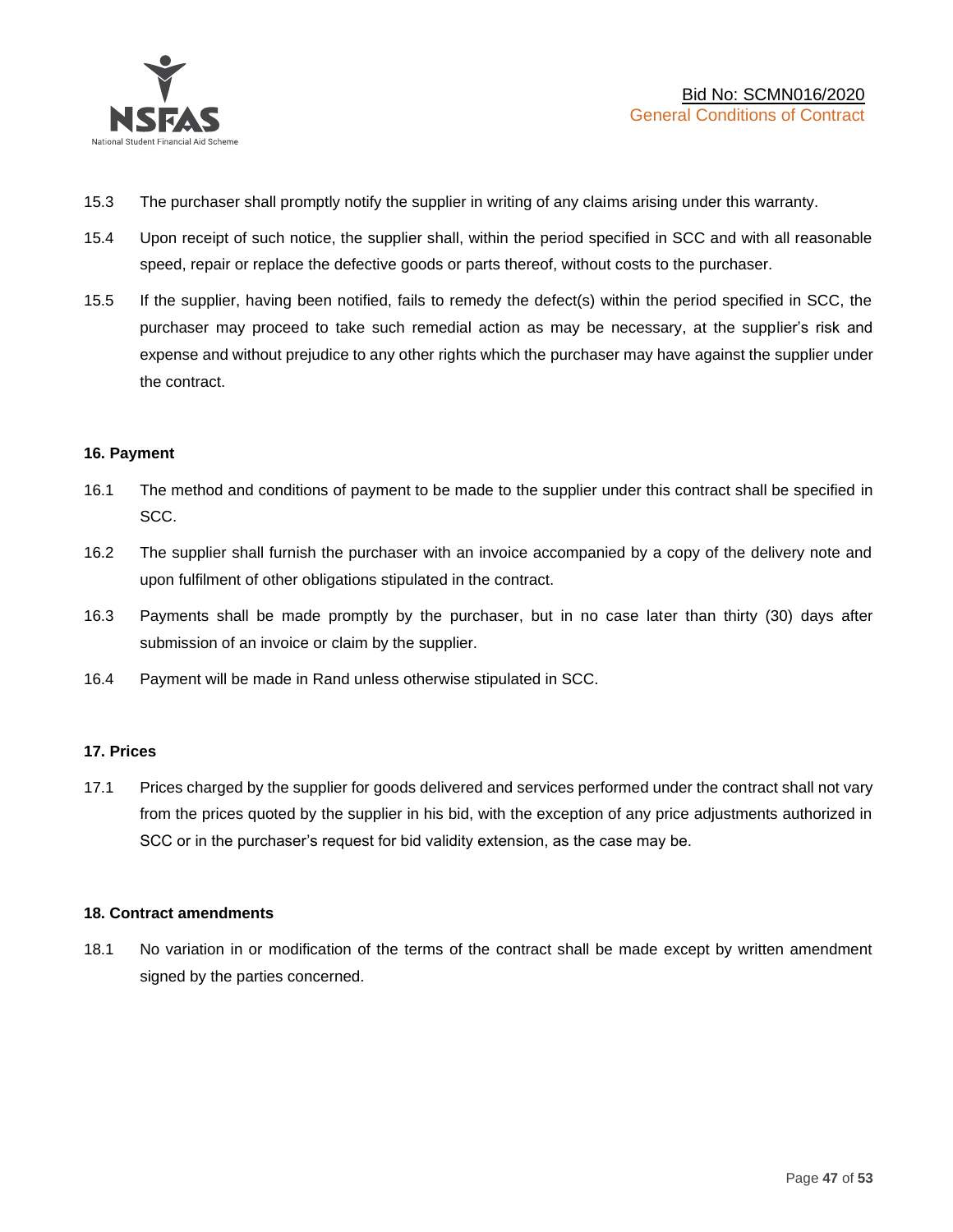

#### **19. Assignment**

19.1 The supplier shall not assign, in whole or in part, its obligations to perform under the contract, except with the purchaser's prior written consent.

#### **20. Subcontracts**

20.1 The supplier shall notify the purchaser in writing of all subcontracts awarded under this contract if not already specified in the bid. Such notification, in the original bid or later, shall not relieve the supplier from any liability or obligation under the contract.

#### **21. Delays in the supplier's performance**

- 21.1 Delivery of the goods and performance of services shall be made by the supplier in accordance with the time schedule prescribed by the purchaser in the contract.
- 21.2 If at any time during performance of the contract, the supplier or its subcontractor(s) should encounter conditions impeding timely delivery of the goods and performance of services, the supplier shall promptly notify the purchaser in writing of the fact of the delay, its likely duration and its cause(s). As soon as practicable after receipt of the supplier's notice, the purchaser shall evaluate the situation and may at his discretion extend the supplier's time for performance, with or without the imposition of penalties, in which case the extension shall be ratified by the parties by amendment of contract.
- 21.3 No provision in a contract shall be deemed to prohibit the obtaining of supplies or services from a national department, provincial department, or a local authority.
- 21.4 The right is reserved to procure outside of the contract small quantities or to have minor essential services executed if an emergency arises, the supplier's point of supply is not situated at or near the place where the supplies are required, or the supplier's services are not readily available.
- 21.5 Except as provided under GCC Clause 25, a delay by the supplier in the performance of its delivery obligations shall render the supplier liable to the imposition of penalties, pursuant to GCC Clause 22, unless an extension of time is agreed upon pursuant to GCC Clause 21.2 without the application of penalties.
- 21.6 Upon any delay beyond the delivery period in the case of a supplies contract, the purchaser shall, without cancelling the contract, be entitled to purchase supplies of a similar quality and up to the same quantity in substitution of the goods not supplied in conformity with the contract and to return any goods delivered later at the supplier's expense and risk, or to cancel the contract and buy such goods as may be required to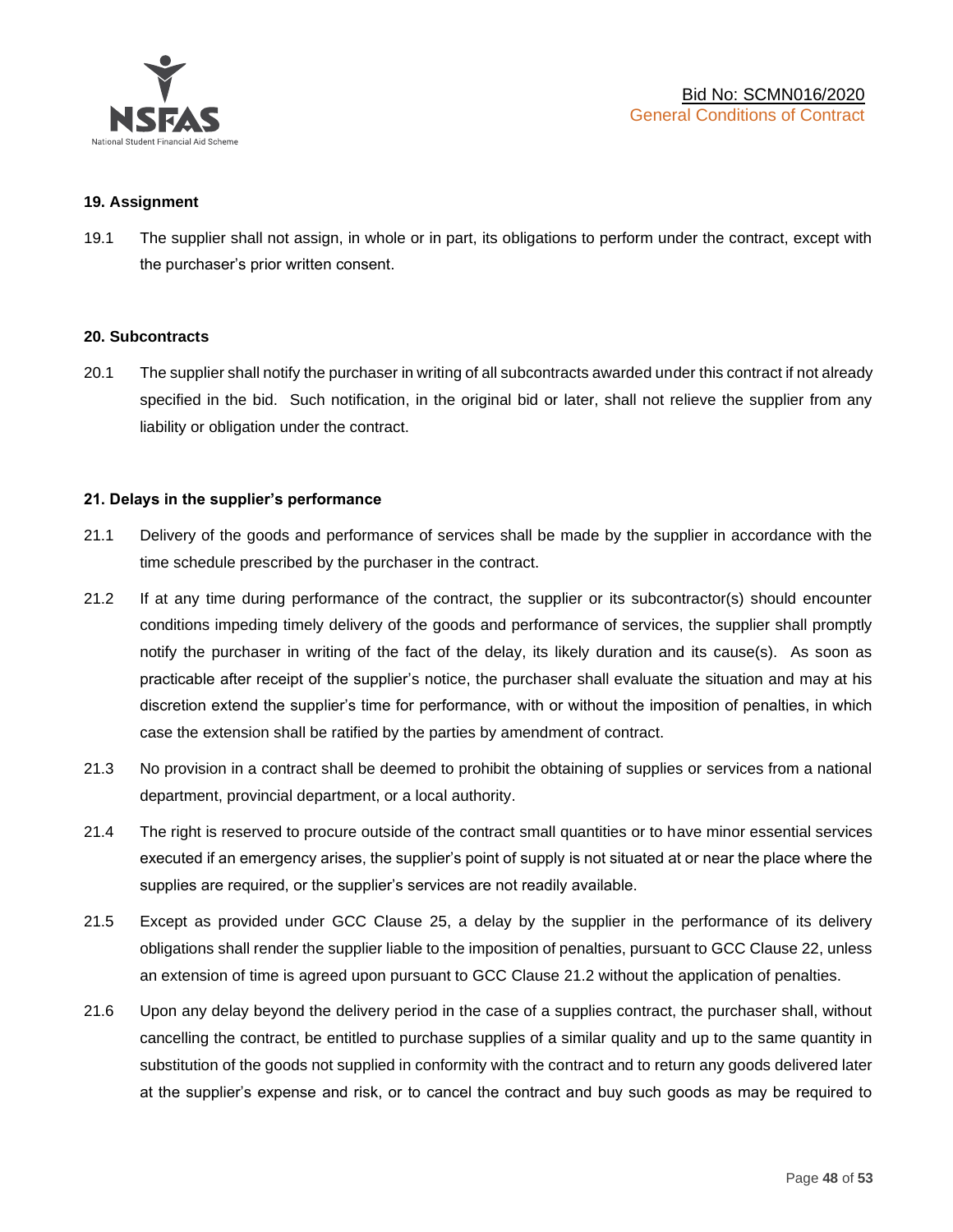

complete the contract and without prejudice to his other rights, be entitled to claim damages from the supplier.

#### **22. Penalties**

22.1 Subject to GCC Clause 25, if the supplier fails to deliver any or all of the goods or to perform the services within the period(s) specified in the contract, the purchaser shall, without prejudice to its other remedies under the contract, deduct from the contract price, as a penalty, a sum calculated on the delivered price of the delayed goods or unperformed services using the current prime interest rate calculated for each day of the delay until actual delivery or performance. The purchaser may also consider termination of the contract pursuant to GCC Clause 23.

#### **23. Termination for default**

- 23.1 The purchaser, without prejudice to any other remedy for breach of contract, by written notice of default sent to the supplier, may terminate this contract in whole or in part:
	- (a) if the supplier fails to deliver any or all of the goods within the period(s) specified in the contract, or within any extension thereof granted by the purchaser pursuant to GCC Clause 21.2;
	- (b) if the Supplier fails to perform any other obligation(s) under the contract; or
	- (c) if the supplier, in the judgment of the purchaser, has engaged in corrupt or fraudulent practices in competing for or in executing the contract.
- 23.2 In the event the purchaser terminates the contract in whole or in part, the purchaser may procure, upon such terms and in such manner as it deems appropriate, goods, works or services similar to those undelivered, and the supplier shall be liable to the purchaser for any excess costs for such similar goods, works or services. However, the supplier shall continue performance of the contract to the extent not terminated.
- 23.3 Where the purchaser terminates the contract in whole or in part, the purchaser may decide to impose a restriction penalty on the supplier by prohibiting such supplier from doing business with the public sector for a period not exceeding 10 years.
- 23.4 If a purchaser intends imposing a restriction on a supplier or any person associated with the supplier, the supplier will be allowed a time period of not more than fourteen (14) days to provide reasons why the envisaged restriction should not be imposed. Should the supplier fail to respond within the stipulated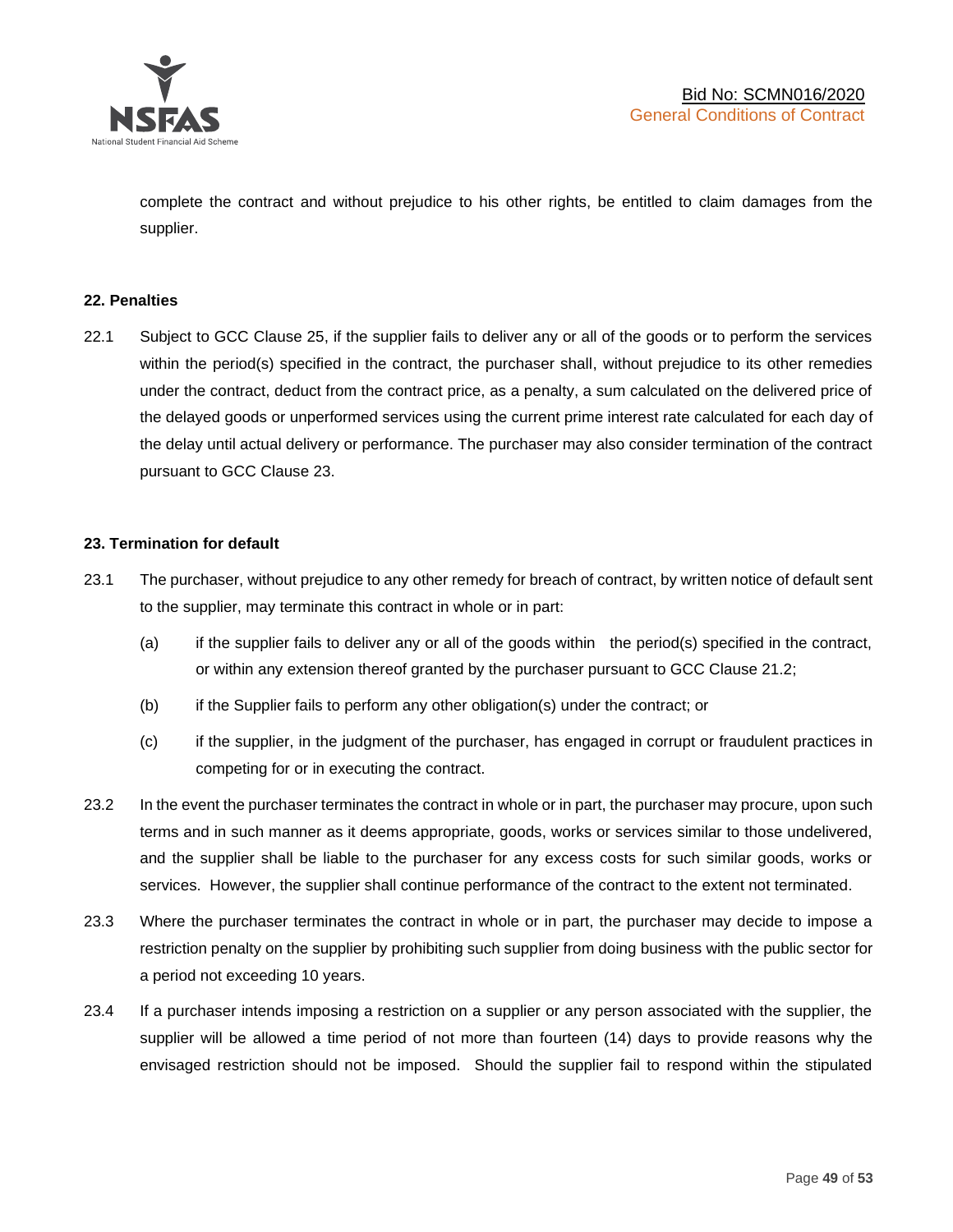

fourteen (14) days the purchaser may regard the intended penalty as not objected against and may impose it on the supplier.

- 23.5 Any restriction imposed on any person by the Accounting Officer / Authority will, at the discretion of the Accounting Officer / Authority, also be applicable to any other enterprise or any partner, manager, director or other person who wholly or partly exercises or exercised or may exercise control over the enterprise of the first-mentioned person, and with which enterprise or person the first-mentioned person, is or was in the opinion of the Accounting Officer / Authority actively associated.
- 23.6 If a restriction is imposed, the purchaser must, within five (5) working days of such imposition, furnish the National Treasury, with the following information:
	- (i) the name and address of the supplier and / or person restricted by the purchaser;
	- (ii) the date of commencement of the restriction
	- (iii) the period of restriction; and
	- (iv) the reasons for the restriction.

These details will be loaded in the National Treasury's central database of suppliers or persons prohibited from doing business with the public sector.

23.7 If a court of law convicts a person of an offence as contemplated in sections 12 or 13 of the Prevention and Combating of Corrupt Activities Act, No. 12 of 2004, the court may also rule that such person's name be endorsed on the Register for Tender Defaulters. When a person's name has been endorsed on the Register, the person will be prohibited from doing business with the public sector for a period not less than five years and not more than 10 years. The National Treasury is empowered to determine the period of restriction and each case will be dealt with on its own merits. According to section 32 of the Act the Register must be open to the public. The Register can be perused on the National Treasury website.

#### **24. Anti- dumping and countervailing duties and rights**

24.1 When, after the date of bid, provisional payments are required, or anti-dumping or countervailing duties are imposed, or the amount of a provisional payment or anti-dumping or countervailing right is increased in respect of any dumped or subsidized import, the State is not liable for any amount so required or imposed, or for the amount of any such increase. When, after the said date, such a provisional payment is no longer required or any such anti-dumping or countervailing right is abolished, or where the amount of such provisional payment or any such right is reduced, any such favourable difference shall on demand be paid forthwith by the contractor to the State or the State may deduct such amounts from moneys (if any) which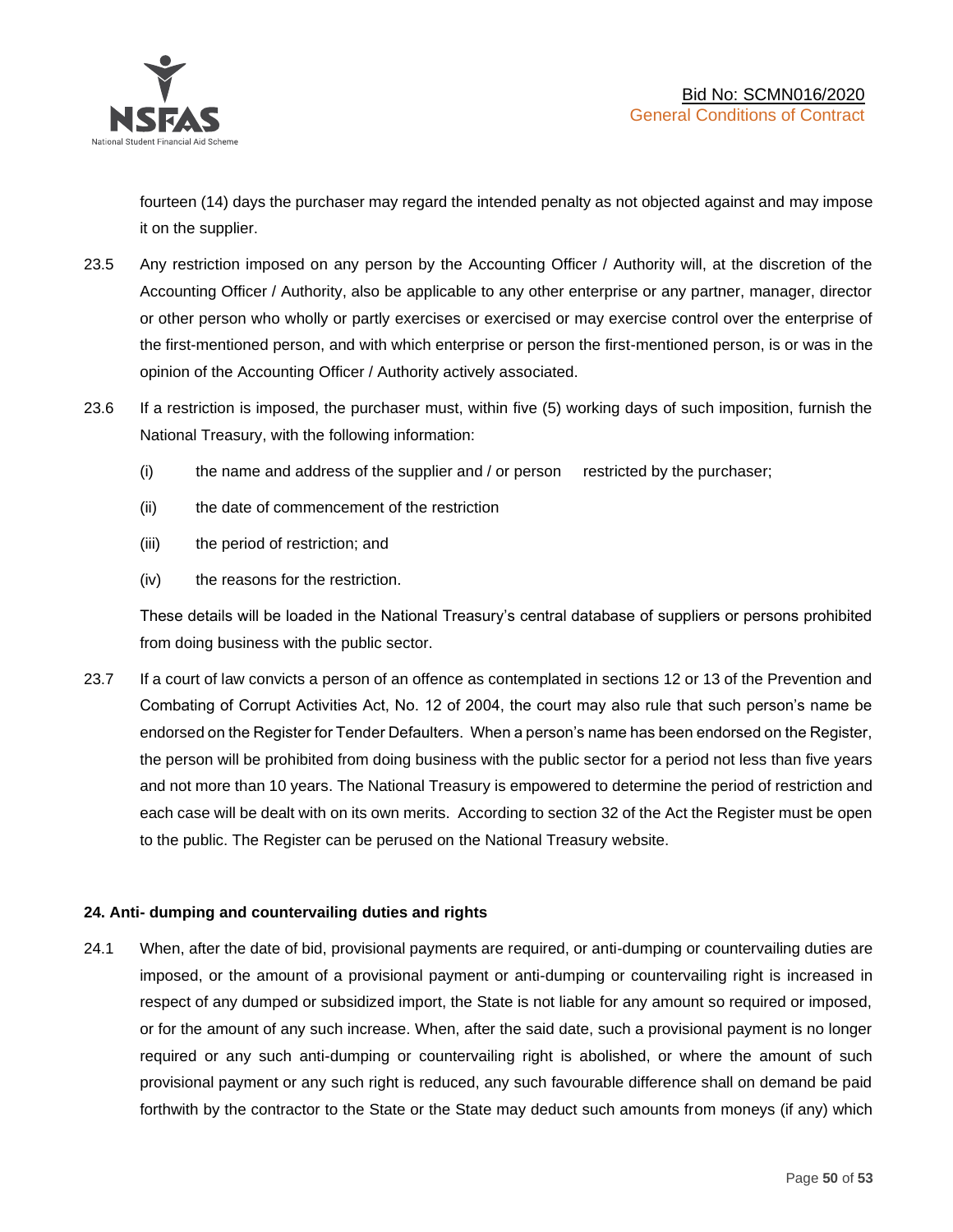

may otherwise be due to the contractor in regard to supplies or services which he delivered or rendered, or is to deliver or render in terms of the contract or any other contract or any other amount which may be due to him

#### **25. Force Majeure**

- 25.1 Notwithstanding the provisions of GCC Clauses 22 and 23, the supplier shall not be liable for forfeiture of its performance security, damages, or termination for default if and to the extent that his delay in performance or other failure to perform his obligations under the contract is the result of an event of force majeure.
- 25.2 If a force majeure situation arises, the supplier shall promptly notify the purchaser in writing of such condition and the cause thereof. Unless otherwise directed by the purchaser in writing, the supplier shall continue to perform its obligations under the contract as far as is reasonably practical, and shall seek all reasonable alternative means for performance not prevented by the force majeure event.

#### **26. Termination for insolvency**

26.1 The purchaser may at any time terminate the contract by giving written notice to the supplier if the supplier becomes bankrupt or otherwise insolvent. In this event, termination will be without compensation to the supplier, provided that such termination will not prejudice or affect any right of action or remedy which has accrued or will accrue thereafter to the purchaser.

#### **27. Settlement of Disputes**

- 27.1 If any dispute or difference of any kind whatsoever arises between the purchaser and the supplier in connection with or arising out of the contract, the parties shall make every effort to resolve amicably such dispute or difference by mutual consultation.
- 27.2 If, after thirty (30) days, the parties have failed to resolve their dispute or difference by such mutual consultation, then either the purchaser or the supplier may give notice to the other party of his intention to commence with mediation. No mediation in respect of this matter may be commenced unless such notice is given to the other party.
- 27.3 Should it not be possible to settle a dispute by means of mediation, it may be settled in a South African court of law.
- 27.4 Mediation proceedings shall be conducted in accordance with the rules of procedure specified in the SCC.
- 27.5 Notwithstanding any reference to mediation and/or court proceedings herein,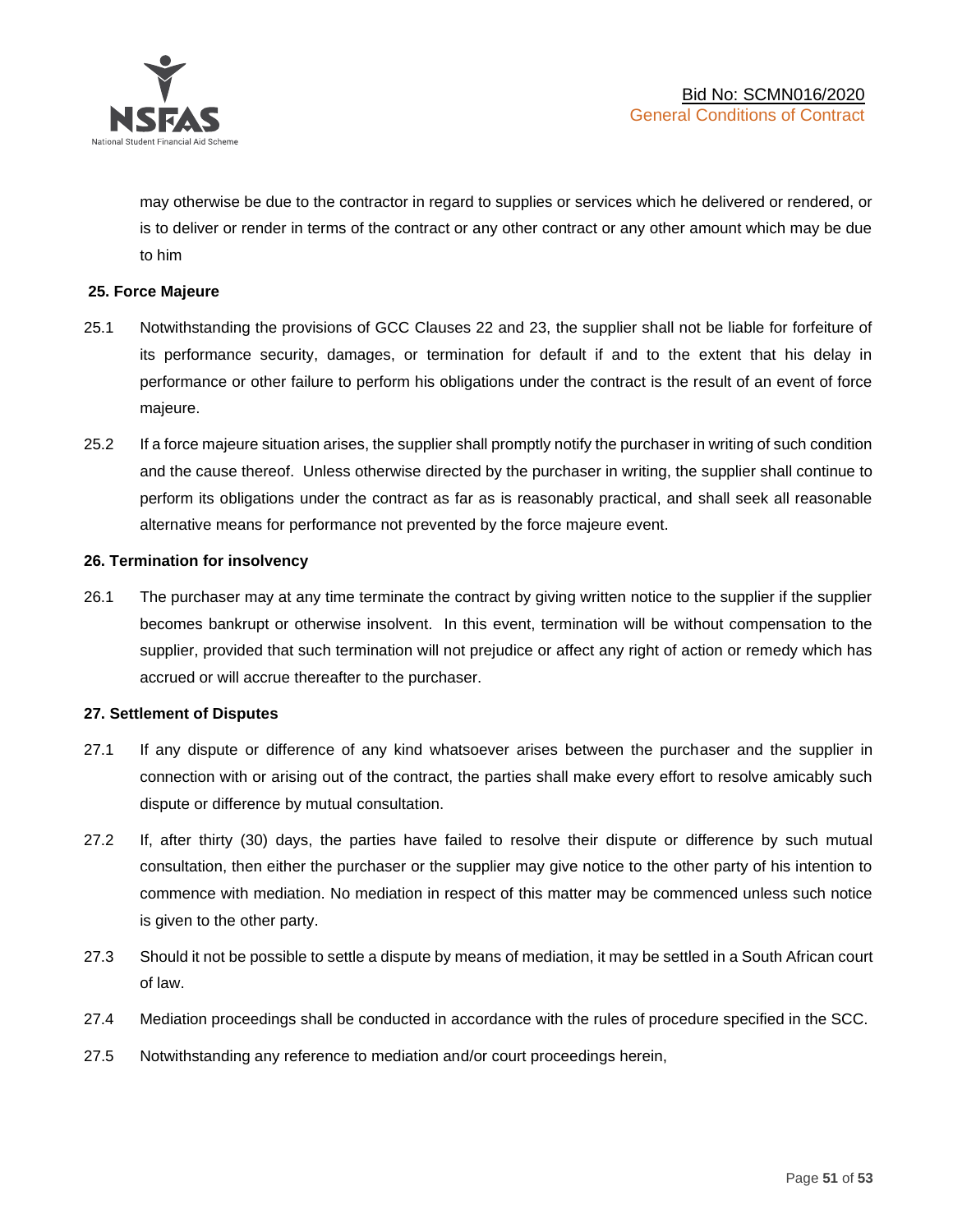

(a) the parties shall continue to perform their respective obligations under the contract unless they otherwise agree; and

(b) the purchaser shall pay the supplier any monies due the supplier.

#### **28. Limitation of liability**

28.1 Except in cases of criminal negligence or wilful misconduct, and in the case of infringement pursuant to Clause 6;

(a) the supplier shall not be liable to the purchaser, whether in contract, tort, or otherwise, for any indirect or consequential loss or damage, loss of use, loss of production, or loss of profits or interest costs, provided that this exclusion shall not apply to any obligation of the supplier to pay penalties and/or damages to the purchaser; and

(b) the aggregate liability of the supplier to the purchaser, whether under the contract, in tort or otherwise, shall not exceed the total contract price, provided that this limitation shall not apply to the cost of repairing or replacing defective equipment.

#### **29. Governing language**

29.1 The contract shall be written in English. All correspondence and other documents pertaining to the contract that is exchanged by the parties shall also be written in English.

#### **30. Applicable Law**

30.1 The contract shall be interpreted in accordance with South African laws, unless otherwise specified in SCC.

#### **31. Notices**

31.1 Every written acceptance of a bid shall be posted to the supplier concerned by registered or certified mail and any other notice to him shall be posted by ordinary mail to the address furnished in his bid or to the address notified later by him in writing and such posting shall be deemed to be proper service of such notice

The time mentioned in the contract documents for performing any act after such aforesaid notice has been given, shall be reckoned from the date of posting of such notice.